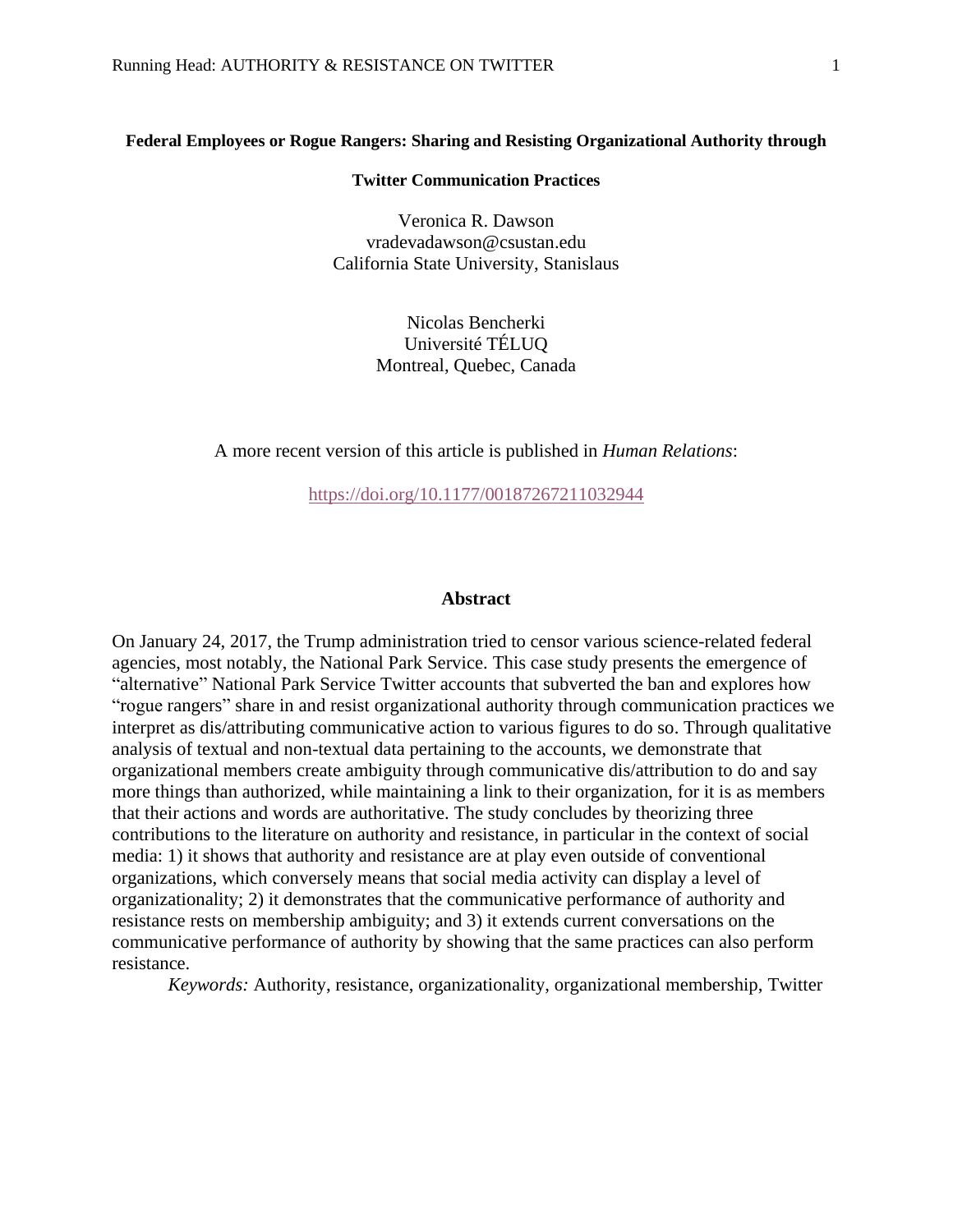# **Federal Employees or Rogue Rangers: Sharing and Resisting Organizational Authority through Twitter Communication Practices**

On the day of Donald J. Trump's inauguration as America's  $45<sup>th</sup>$  President in 2017, the National Park Service (NPS), the organization that manages famous parks such as Yosemite, Yellowstone, the Statue of Liberty and the Capitol Mall, tweeted out two photographs comparing Trump's inauguration festivities to those of his predecessor, Barack Obama. The Trump administration quickly caught the post, deeming it a misrepresentation, and ordered the NPS, a federal agency, to delete the offending tweet and cease social media activity for the time being. This temporary ban, which hours later extended to other federal agencies, such as the Environmental Protection Agency and the National Aeronautics and Space Administration, led to the creation of alternative Twitter accounts, which espoused relation to the silenced agencies, by rogue employees who had taken it upon themselves to tweet out banned information. Although other federal agencies were also banned from social media at the same time, we focus on the National Park Service, because the case originated with a set of official NPS tweets and thus provided for the moniker traditional media used to describe the NPS employees: "rogue rangers." The term "alternative" or "alt" was used by social media users and by traditional media outlets to describe the Twitter accounts created to continue tweeting scientific facts and information while remaining ambiguous on the actual relationship to official park accounts.

We examine the unique case of the alternative NPS Twitter accounts in order to elucidate the communicative constitution of authority and resistance. We are interested in how social media users utilize the options available to them to deal with the organizational authority placed over their activities in this context. Observing what takes place in the case of the alternative Twitter accounts, allows us to show how organizational members interactionally attribute their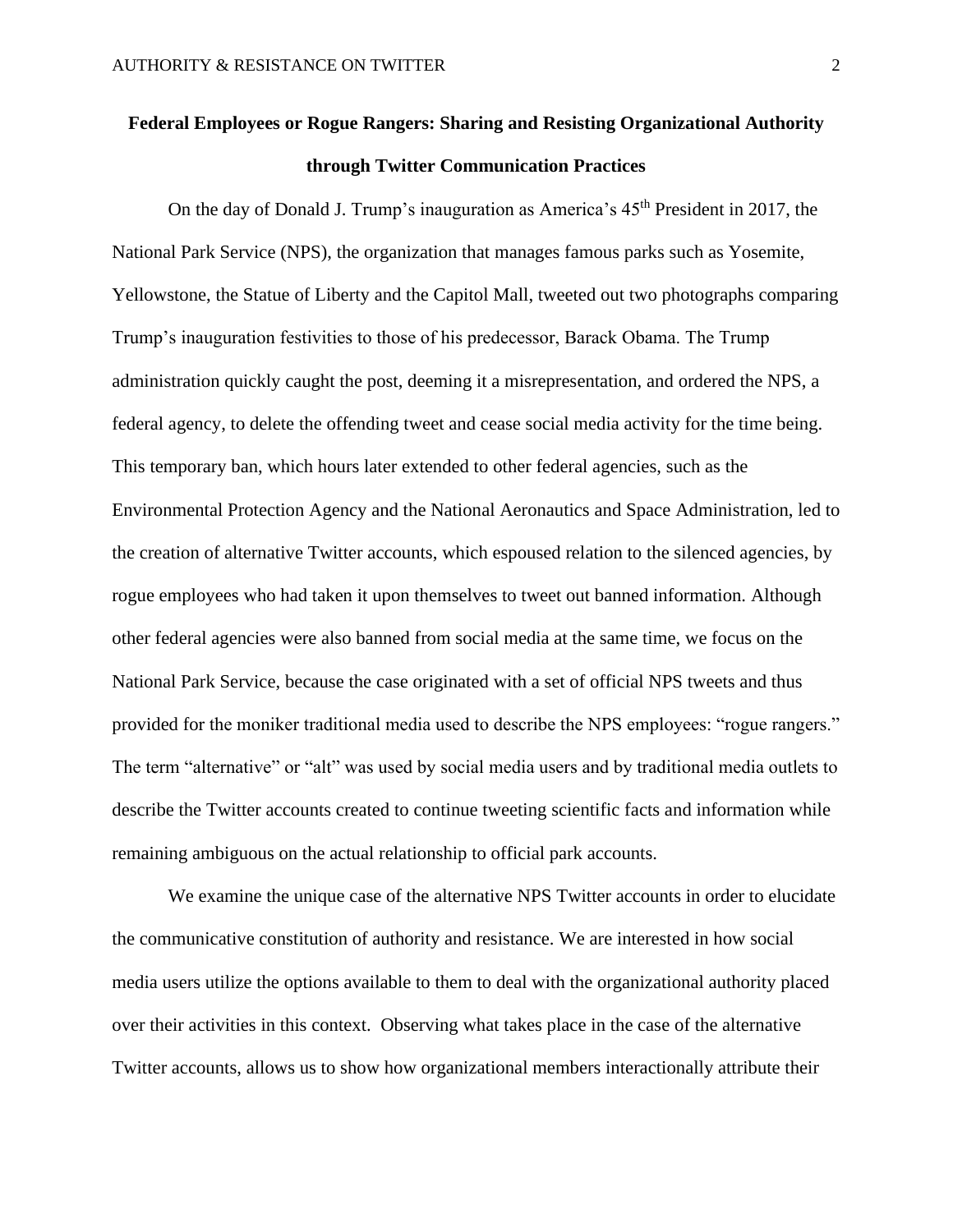speech and actions to organizational "figures" – a generic term that designates the people, technologies, principles, rules, documents, and practices that may speak on behalf of the organization – or to other figures that are not related to the organization, in a way that at once authorizes them to speak and act on organizational behalf, and presents their speech and actions as resisting organizational authority.

We adopt a view of authority anchored in the communicative constitution of organizations (CCO) theorizing (Benoit-Barné and Cooren, 2009; Benoit-Barné and Fox, 2017). CCO views authority as a situated, interactional accomplishment, performed as individuals mobilize organizational figures and present them as sharing the authorship of their actions. For instance, it is by staging their own action as also required by organizational regulations that allows individuals to act authoritatively. Authority is thus related to the ability of guiding collective action, since any claim to act authoritatively also organizes a multitude of organizational figures into a specific configuration that is presented as sharing a particular course of action (Taylor and Van Every, 2014). Such a communicative view of authority recognizes that authority is dynamically accomplished depending on the figures being mobilized, and as individuals alternate between passivity – presenting themselves as merely acting on behalf of an organizational figure – and activity – presenting themselves as the main authors of their own actions and, thus, downplaying organizational figures (Bourgoin et al., 2020; Cooren, 2010).

A CCO perspective on authority allows us to look for it wherever communication practices take place, without presuming of a pre-existing organization. Indeed, "organizationality," i.e., whether a given collection of people constitutes an organization or not, is the result, rather than a prerequisite, of the situated, interactional accomplishment of organizational authority (Dobusch and Schoeneborn, 2015; Schoeneborn et al., 2019). In this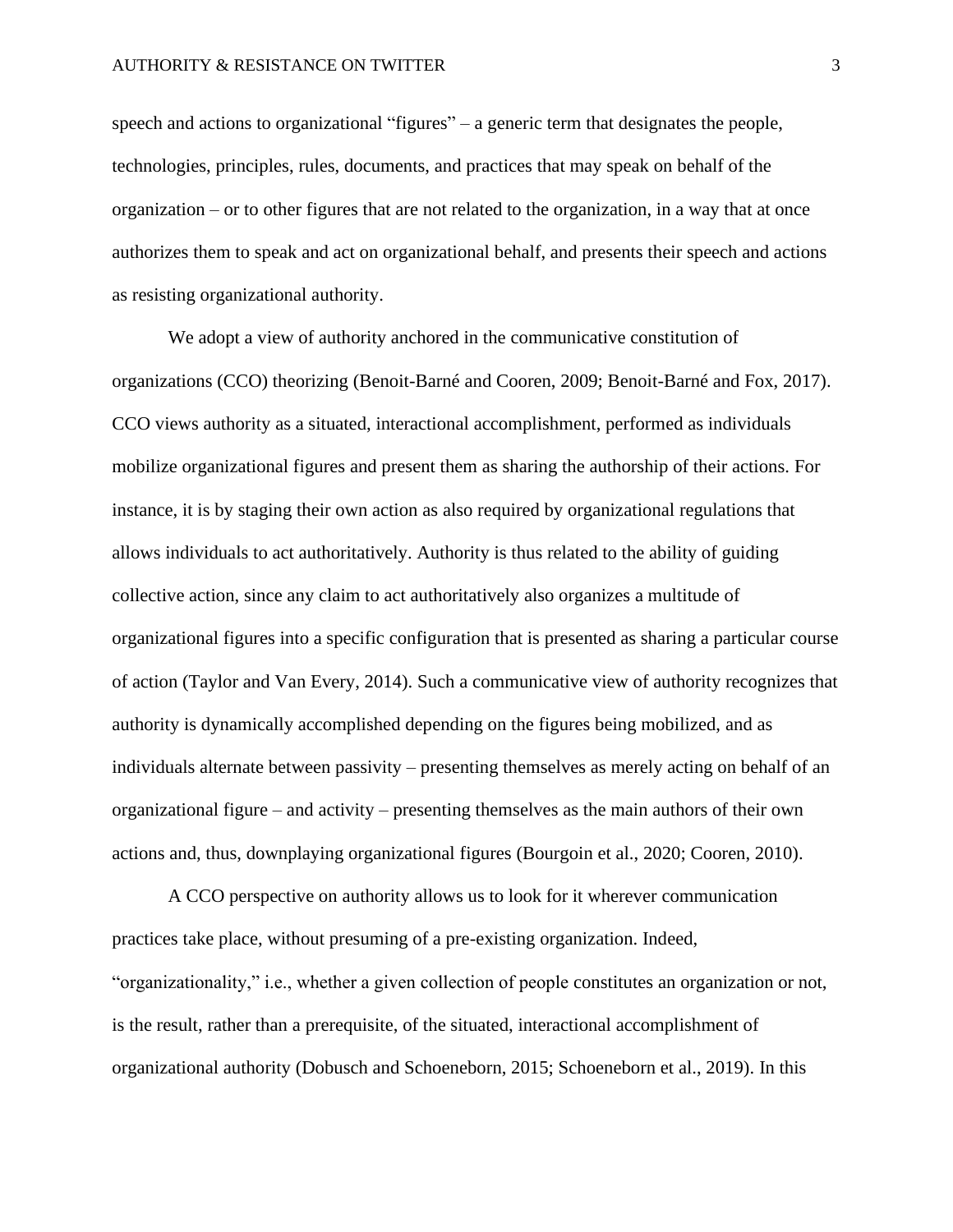sense, scholarship has suggested that, when deciding whether a market, a network, or other groups are "organizational" in nature, one should look for, among others, whether authority is present (Ahrne and Brunsson, 2011). A communicative approach to authority thus allows observing how issues of organizational authority may be at play even outside of traditional organizational sites. In this study, we make the argument that social media activity can display a level of organizationality: facilitated by the technical features of Twitter, organizational authority is mobilized via the interactional attribution of one's communicative actions (e.g., one's statements on Twitter) to a set of figures that stand-in for an organization (i.e., similar logos, matching locations, official account retweets). In sharing the action's authorship with the figures, the post's author presents it as "passive" in carrying out organizational requirements. In contrast, organizational authority is evaded by interactional disattribution of the action to a different set of figures (i.e., different hashtags, naming different organizations, dissimilar logos, explicit rejections of belonging), or by presenting oneself as "active" and thus as the sole author of the actions in question.

The remainder of the paper is organized as follows: we review the existing literature on communicative approaches to authority, noting the limited literature on the interactional accomplishment of authority and resistance in social media context; then we explain our methodology, focusing on our strategies to manage multiple social media interactions in a qualitative study. Finally, we present our analysis of the case, before discussing our contributions: 1) that social media activity, by performing authority, displays organizationality; 2) that authority and resistance rest of membership and authorial ambiguity; and 3) that authority and resistance do not contradict but rather rely on the same communicative practices. We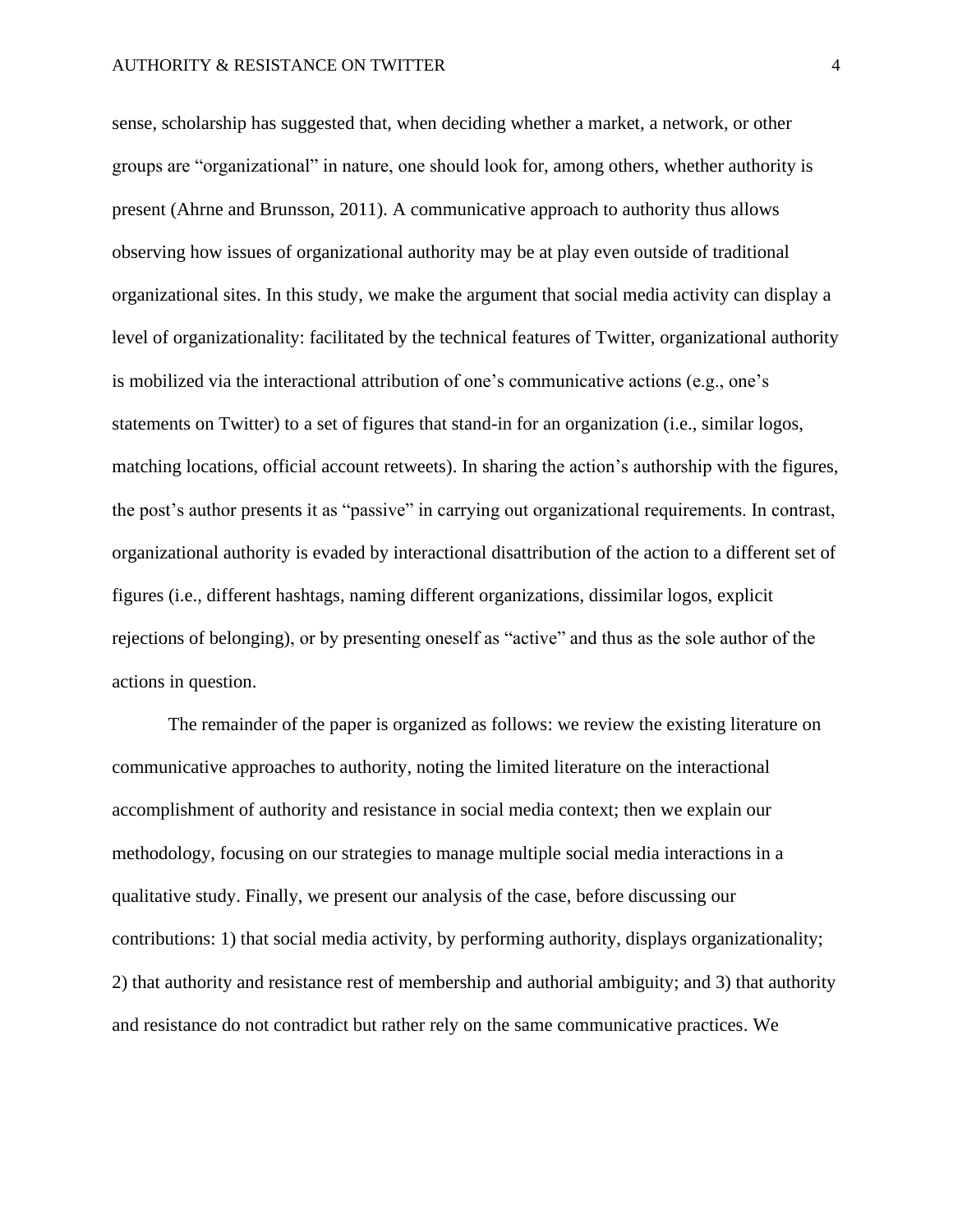conclude by inviting organizational researchers adopting a communicative standpoint to broaden their methods and to investigate social media contexts.

## **The communicative accomplishment of authority and resistance as dis/attribution of action**

A growing number of studies suggests that organizational phenomena, including authority, are constituted through people's interactions, i.e., through the way they talk and act together (see Benoit-Barné and Cooren, 2009; Benoit-Barné and Fox, 2017). This is done by making situationally relevant various *figures* – any element that can be said to speak on behalf of the organization, such as a principle, a value, a document, a piece of software, an ID card, and even other people – that lend weight to their action when they are presented as sharing the authorship of that action, which is therefore a "collective" action (Bencherki et al., 2019; Bourgoin et al., 2020). This is the case, for instance, when we present a school policy as a reason to deny a request from a student or when we invoke the school's value of "excellence" to justify a hiring decision. In such cases, our action – denying a request or hiring someone – is coauthored by the school, given that it requests such a course of action through its policies and values.

# *Performing Authority and Constituting Organizationality*

Understanding authority as the mobilization of figures means that whenever authority takes place, it is also a particular configuration of people, technologies and norms that is assembled and accepted (Taylor and Van Every, 2014). In this sense, the performance of authority contributes to the constitution of organizational reality, and there is no need to presume a pre-existing organization to witness authority taking place. On the contrary, literature on "organizationality" – i.e., how markets, networks and groups may display features of organizations – shows that authority is a key ingredient of organizations, and that wherever we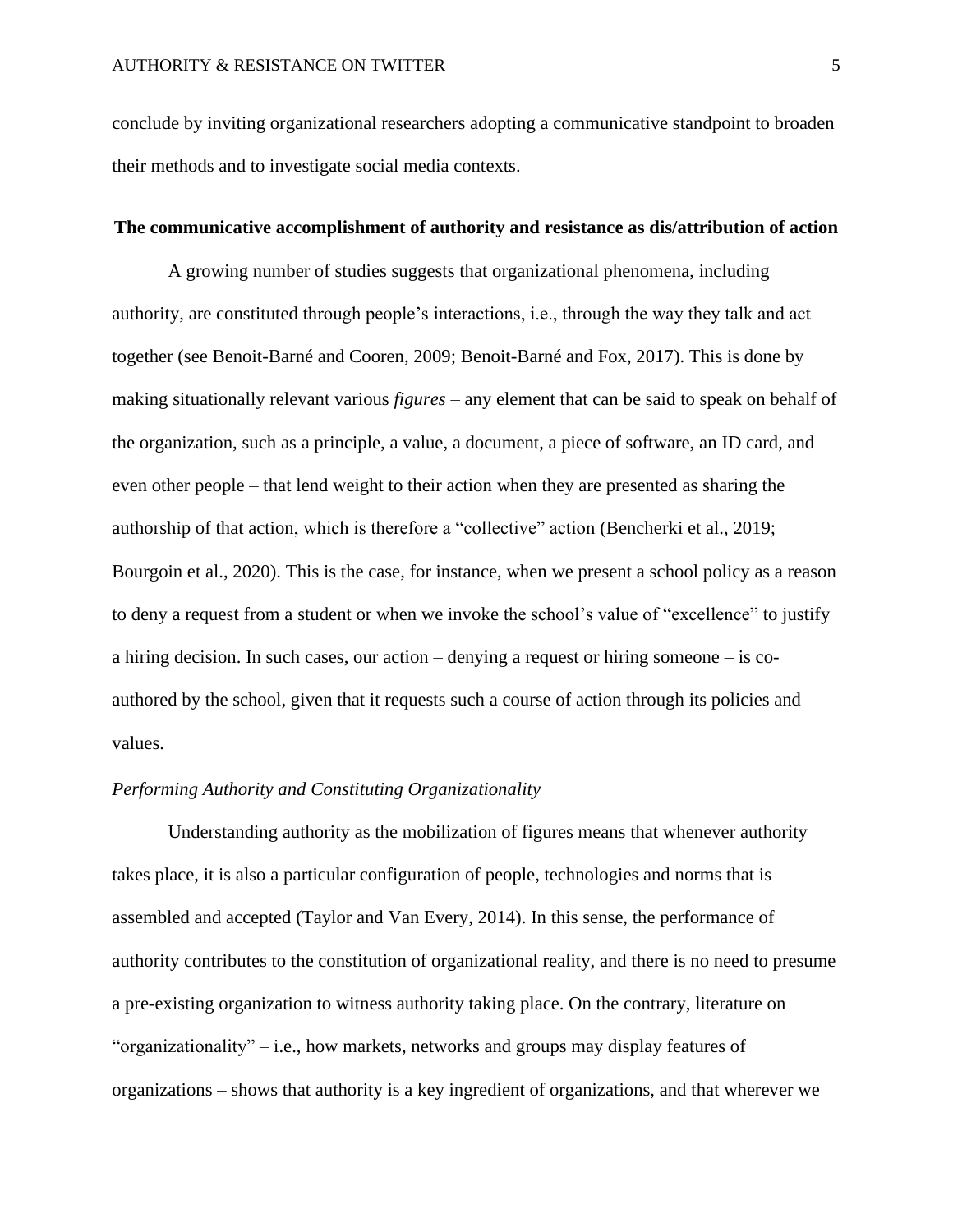find authority at play, we may possibly also be witnessing organizing processes (Ahrne and Brunsson, 2011; Dobusch and Schoeneborn, 2015; Schoeneborn et al., 2019).

This is crucial in theorizing authority, as it opens the possibility of looking for organizational authority outside of conventional organizational arenas (say, meetings or other work-related interactions) by directing attention away from structural features or resources, and instead towards communication practices (see Bourgoin et al., 2020). As will be evident in our case, being able to "follow" organizational authority wherever it may take place, including on social media, is all the more important at a time when literature announces post bureaucratic, boundaryless and boundary-spanning work practices, and when both control and resistance expand beyond clear organizational demarcations (e.g., Ashkenas et al., 2015). Similarly, in our case, it is precisely the ability of the National Park Service (and, ultimately, of the federal government) to reach outside of the workplace and to authorize or deny what takes place on Twitter that is at stake, raising the question of whether these online interactions display organizationality and warranting further investigation.

## *"Mobilizing" Figures: The Dis/attribution of Action*

To further operationalize the view of authority we put forth above, we need to clarify how, through specific communicative and interactional practices, authority may be performed. So far, literature has suggested that people *mobilize* or *draw on* figures to lend weight to their actions, which may give the impression that they pick them among a pre-existing repertoire of excuses to justify what they do. Instead of this usual conception, it may be helpful to think of people interactionally *attributing* their actions to figures that they consider as sharing authorship of these actions. Such attributions thus make these actions recognizable as belonging to an organization. We will show that the interactional practices through which people negotiate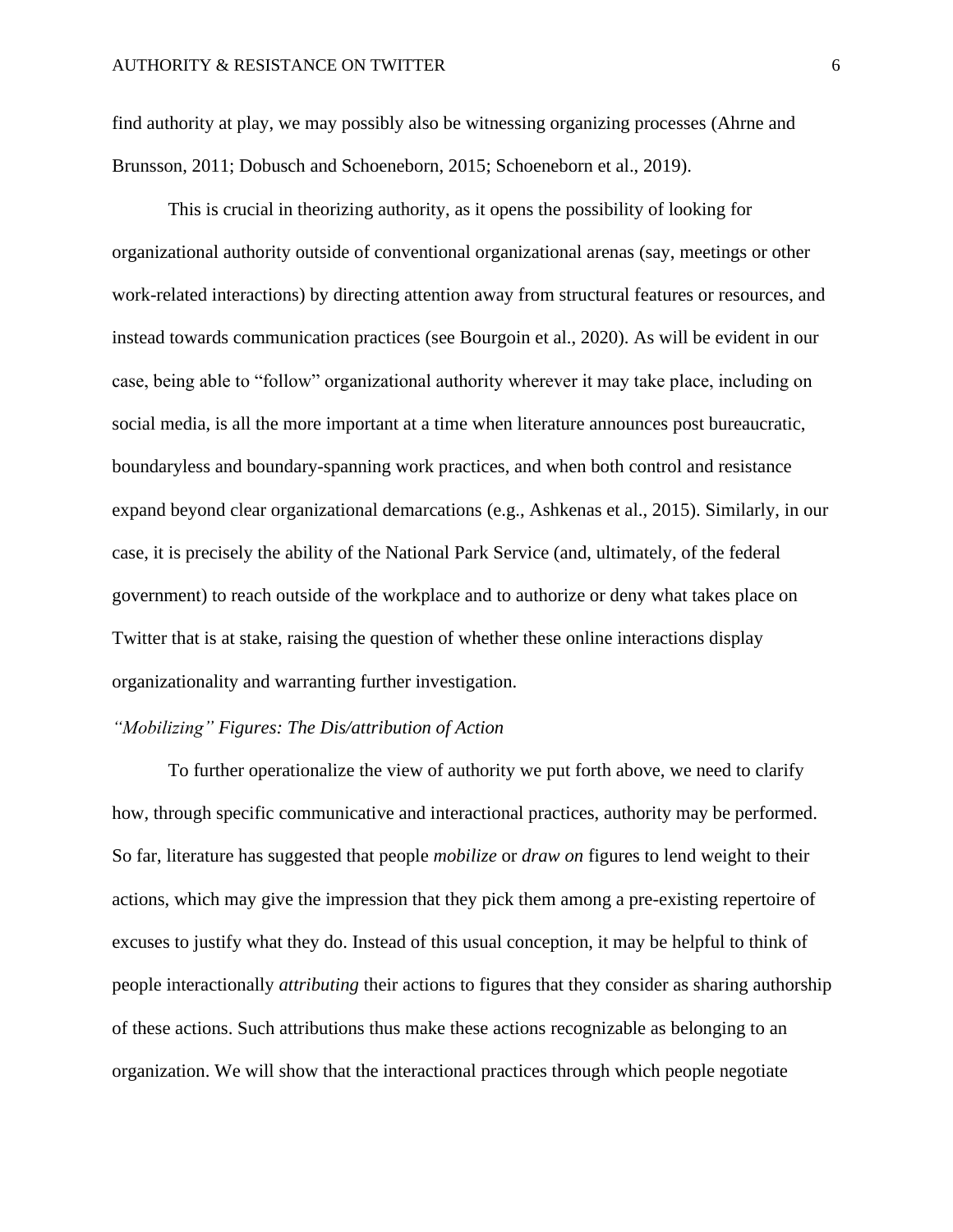authority consist in specific words, images, or other features of Twitter that mark a given action's – in particular, a tweet's – co-authorship by the focal organization (namely, the National Parks Service and its parks) or as pertaining to other entities, including individual authors.

To take a non-social media platform example, a researcher's work can be described as their own, yet when they write their university's name under their own in an article, they share authorship of the article with the university, and thus also attribute their research to the institution. This makes the researcher's writing authoritative in that it is backed by an institution – but also enables the university to claim the research as theirs. Indeed, the Dean may also compile the researcher's article as part of the college's research statistics, thus also attributing it to the institution (or, possibly, from the researcher's perspective, appropriating the work). Newspapers and third parties may report on the research findings, thus also attributing the researcher's work to the university and perhaps even erasing the individual authorship (see also Dobusch and Schoeneborn, 2015). Alternatively, if the article had turned out to be based on unethical research, the university could possibly sanction the researcher and attempt to publicly disaffiliate from him or her. But had the researcher signed their article differently – for instance, without affiliating to the university – that article's "organizationality" would be trickier to determine, and the university's ability to impose sanctions would be debatable too. Thus, considering authority as a communicative performance involves looking at the precise communicative traces through which a given action is attributed to the organization or individual author and what consequences co-authorship has in allowing specific organizational configurations and outcomes.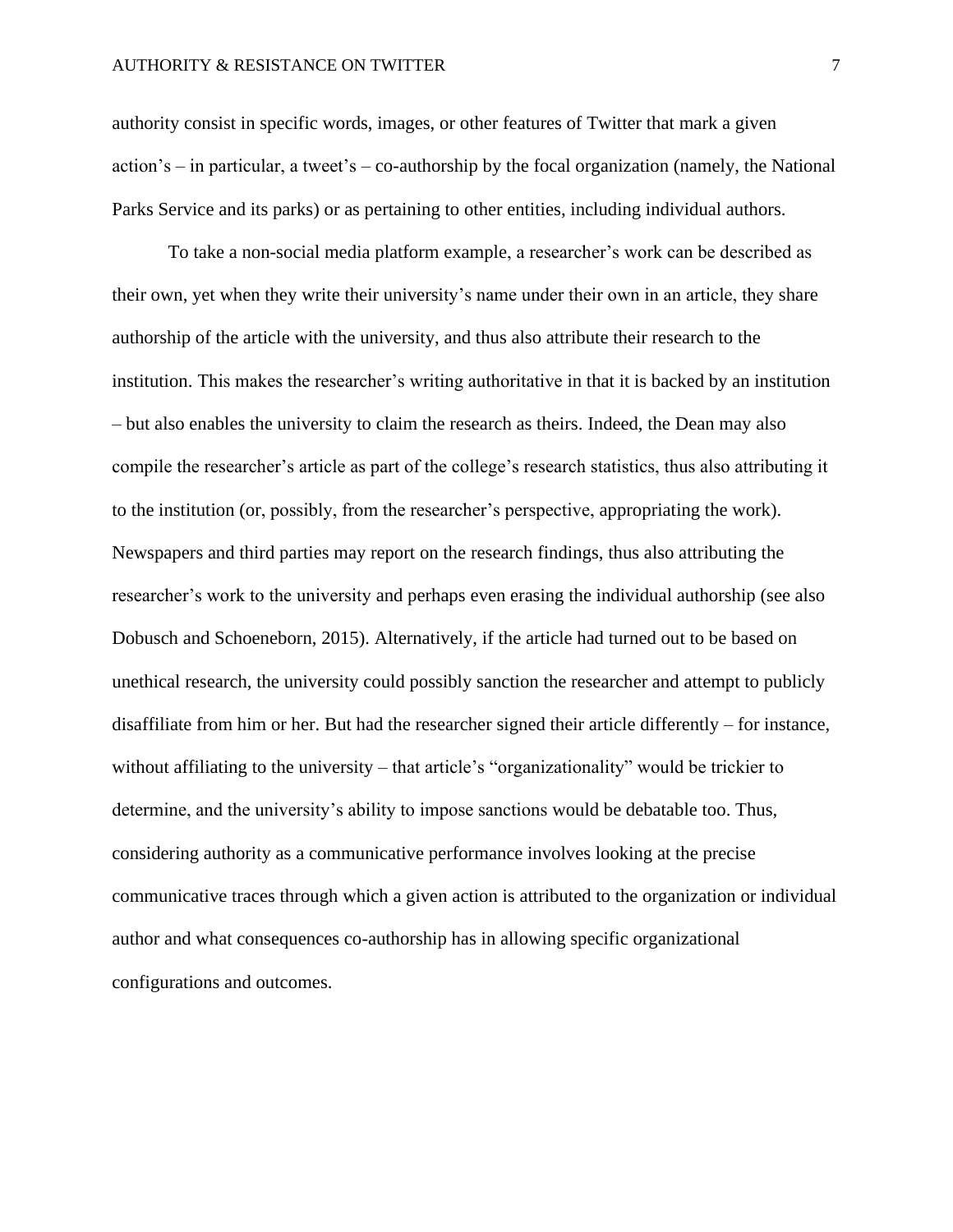## *The Apparent Stability of Authority*

While a communicative view of authority considers it a continuous performance, i.e., no one "has" authority once and for all, the fact is that some people's (or things') authority may appear more durable or stable. Rather than viewing such stability as the intrinsic quality of some people or their position, the CCO literature recognizes that some attribution practices sediment into texts and technologies, such as contracts, organizational charts or computer systems (Taylor and Van Every, 2014). Going back to our hiring example, even if a professor's recruitment was controversial, once hired their authority to teach is not (usually) contested; the professor's picture goes on the departmental website, their name is on the schedule, and they are in possession of an employee ID that unlocks the classroom door and of a password to the in-class computer to load teaching materials. Thanks to these "texts" (in the broadest sense of the word), the professor does not have to establish their authority each time. Communication practices of attribution may thus become routine and act as "authoritative texts" that guide the unfolding of new situations, such as each new class the professor begins teaching (Kuhn, 2008, 2012).

However, this apparent stability of authority does not entail that everything "members" do, pertains to the organization. A communicative perspective turns upside down the usual understanding of membership: it is by attributing their actions to an organization, and when others acknowledge such attributions, that people establish their status as "contributors" and members (Bencherki and Snack, 2016; Grothe-Hammer, 2019). In that sense, when people attribute their actions to an organization, they also present the organization as sanctioning those actions and as recognizing that they are more or less faithfully acting on its behalf. The professor teaches on behalf of the university because she is a faculty member, but she is a member precisely because she is recognized – by students, by fellow faculty – as teaching on behalf of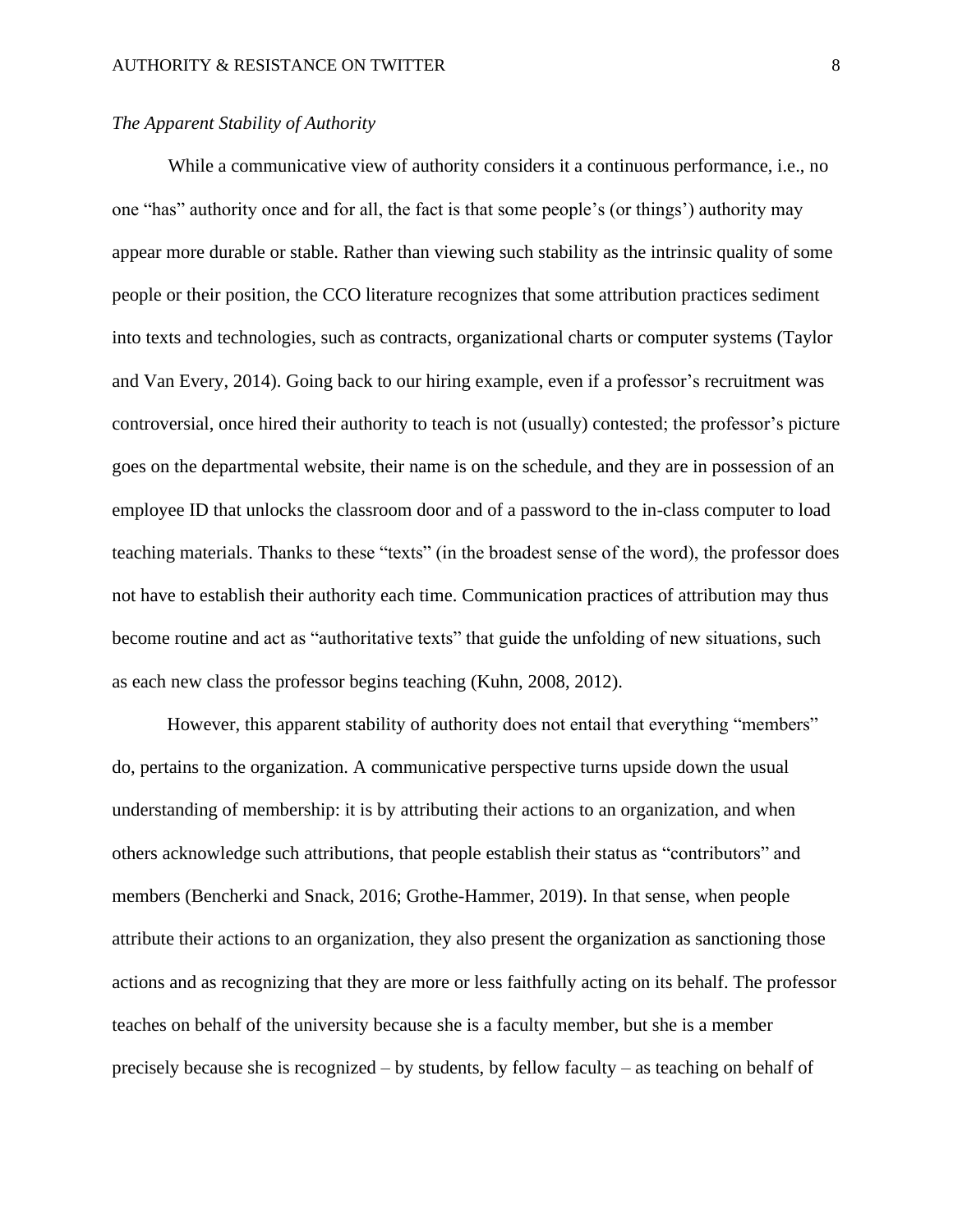the university. Attribution practices at once make the organization a co-author of action, and position actors under organizational authorization. If authorization is granted, the actor may speak and act on organizational behalf or, if it is not, the actor's actions are illegitimate (Cooren, 2010). A communicative perspective on authority thus reverses the delegation model of authority, which has been critiqued as simplistic (Benoit-Barné and Cooren, 2009; Kuhn, 2008), and recognizes that, rather than receiving a mandate from the top down, we also routinely present ourselves as acting and speaking on behalf of our organization or interact with others as if they acted and spoke on organizational behalf (Lerner, 1993; Taylor and Van Every, 2014).

# *Redefining Resistance and Compliance*

An interactional view of authority allows us to understand resistance to authority not in opposition but rather as the same set of communication practices constituting different situations and begetting different actions as a result. Resistance has been described as a set of practices, such as engaging in non-work (Paulsen, 2015), curating one's appearance (Murphy, 1998) or creating new rituals (Lawrence, 2004), that are not necessarily different from practices of compliance. As authority and resistance both stem from the same interactional practices, they do not either constitute or oppose organizational reality, but are instead jointly productive of it (Courpasson et al., 2012; Mumby, 2005). This is consistent with some of the existing literature on resistance, which suggests that it consists in people's production of alternative stories or in the reappropriating vocabulary crucial to their identity (e.g., Brown and Humphreys, 2006; Thomas and Davies, 2005). As a result of authority and resistance consisting of the same interactional practices, it is not possible to sort out ahead of time if some behaviors are "compliant" and if others are "resistive" (Del Fa, 2017; Kärreman and Alvesson, 2009; Mumby, 2005). Even seemingly resistive practices, such as using company resources for personal use, may in fact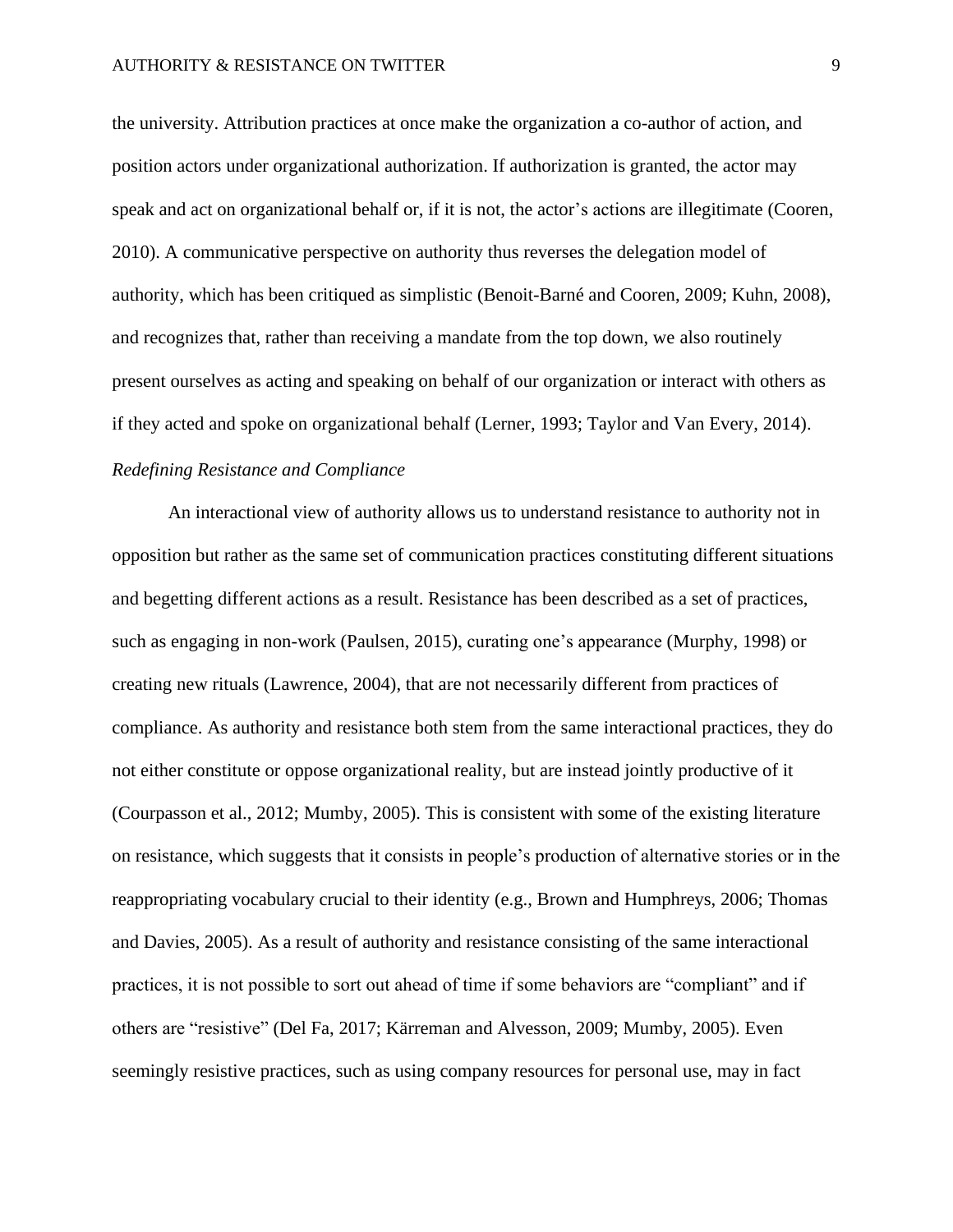strengthen organizational control (Anteby, 2008). Whether a behavior is compliant or resistive, then, depends on the interaction in which people engage to perform and assess the behavior, rather than in the intrinsic nature of that behavior.

However, overt resistance to organizational authority may not always be wise or beneficial. Hence and instead, actors may carefully balance how they present their relationship to the actions they undertake, i.e., either as more *passive*, presenting organizational figures as the co-authors of action that authorize them to act, or as more *active*, by emphasizing their own authorship of the action, thus downplaying the organization's co-authorship and authority (Bourgoin et al., 2020). Rather than emphasizing their own authorship, people may interactionally *dis/attribute* their actions to *different* figures than those related to the organization in question. For instance, a university researcher giving a talk at a nearby hospital may put her university's logo predominantly on her slides and on the announcement flyer, thus attributing the talk primarily to the university and downplaying the relationship to the hospital. Such attributions may counter other attempts to attribute / appropriate the action – for instance, the researcher may stress her university affiliation in reaction to claims by the hospital director that the talk was in fact his initiative – and, therefore, the researcher's situating some actions outside of the hospital's domain of authority may constitute a form of resistance. In that sense, thinking in terms of dis/attribution recognizes that others may attempt to attribute (or not) the same actions to different figures, thus appearing, from the focal actor's perspective, as appropriation or usurpation.

## **Accomplishing Authority and Resistance on Social Media**

While current research on authority as an interactional accomplishment has mostly studied face-to-face interaction, some research has also hinted that such practices may take place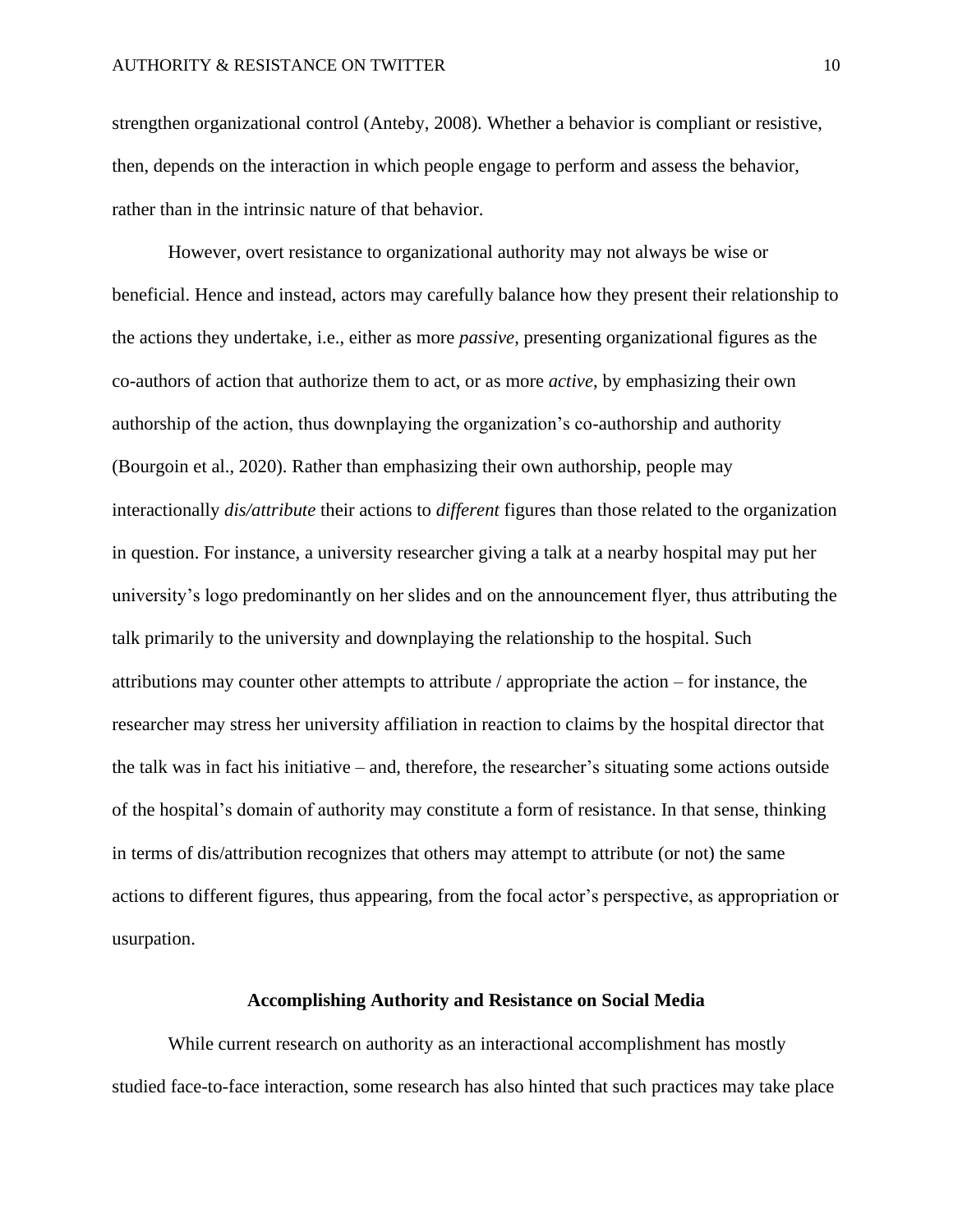on social media (Albu and Etter, 2016; Gehl, 2016; Glozer et al., 2019). Online communication has been shown to be more than just a means to convey information, as exchanges over new technology and the internet also contribute to constituting organizational reality (Albu and Etter, 2016; Dawson, 2018). That being said, for the moment, research on technology in organizational settings has mostly given the impression that either it liberates people from organizational authority or that it reinforces the organization's grasp of their actions (e.g., Ajunwa et al., 2017; Pittinsky and Shih, 2004). However, online settings may reveal in a more acute manner that whether an action is organizational or not is not a given, and that authority and resistance are the outcome of concrete interactional practices. Indeed, while it may be easy to presume that any work taking place within the organization's premises is "organizational" in nature, social media makes work diffuse and the relationship between action and its author more convoluted, thus stressing the necessity to engage in attribution (Dobusch and Schoeneborn, 2015).

The interactional nature of authority (and, conversely, resistance) is made more obvious in the context of social media, because it makes the authorship of any given action less directly observable, and therefore its belonging to an organization a matter open to discussion. That may be why resisters turn to blogs to blur their organizational ties (Courpasson, 2017), and why it is so difficult to tell whether hackers operate as an organization or not (Dobusch and Schoeneborn, 2015). Indeed, anonymity hides personal identity, but also makes the authorship of action blurrier (Peddinti et al., 2014). When organizational membership cannot be easily presumed, then people must interactionally figure out whose actions are relevant to their organization (Bencherki and Snack, 2016). That is why looking for an action's "organizationality" online – i.e., where it lies on a spectrum between being organizational or not (Schoeneborn et al., 2019) – requires that we look for the precise practices through which attribution and appropriation of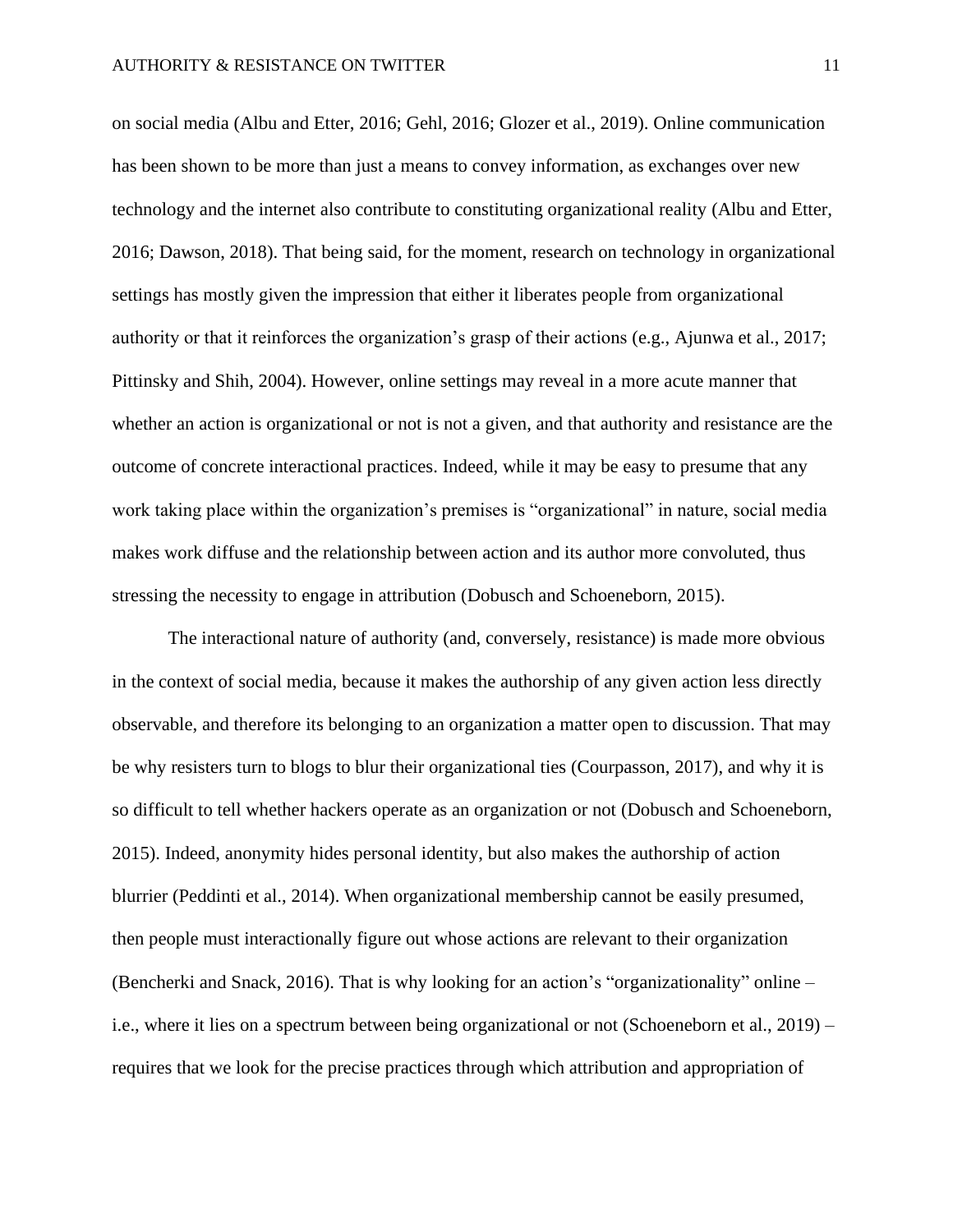action are interactionally accomplished (on the notion of practice, see Gherardi, 2000). In the case of social media, this turn to practice entails that we look at how people write their posts and their profile descriptions, what pictures they use, how they retweet and like other posts, and how they use hashtags and other metalinguistic elements, as well as the way they sequence these various elements (Meredith, 2019; Tromble, 2018).

Observing authority and resistance at the level of interaction allows for the bridging of social media and organizational contexts. We find Goodwin's (2006) theorizing based on Goffman's (1981) notion of footing, to be especially relevant to Twitter. Goffman (1981) defines footing as "the alignment we take up to ourselves and the others present as expressed in the way we manage the production or reception of an utterance" (p. 128). Beyond the single utterance, we must pay attention to the way actors borrow, report, and reuse each other's speech and thus jointly co-construct social reality in their interactions and dialogue. Importantly for us, beyond the most straightforward notion of dialogue, in reported speech (i.e., quotations) a speaker incorporates in some fashion the talk of another person, but also of non-human figures (a principle, an agreement, a piece of software, etc.) to *animate* them. For example, participants can draw from online-specific cultural codes and technical features as figures to mobilize in their narrative accomplishment of authority or resistance (Case and Piñeiro, 2006).

In this sense, Twitter's feature to directly quote content, by "retweeting" the post of someone else from one's own account, establishes a connection between the two accounts, and co-creates a joint frame of interaction (in that both actors are linked in the interaction, which now appears to come from both). A retweet, in its form as reported speech, then helps co-construct a multi-party interaction on Twitter, and the speaker whose utterance is being reported becomes an actor through the reporting of their speech. Notably, the more a post, as an utterance, is retweeted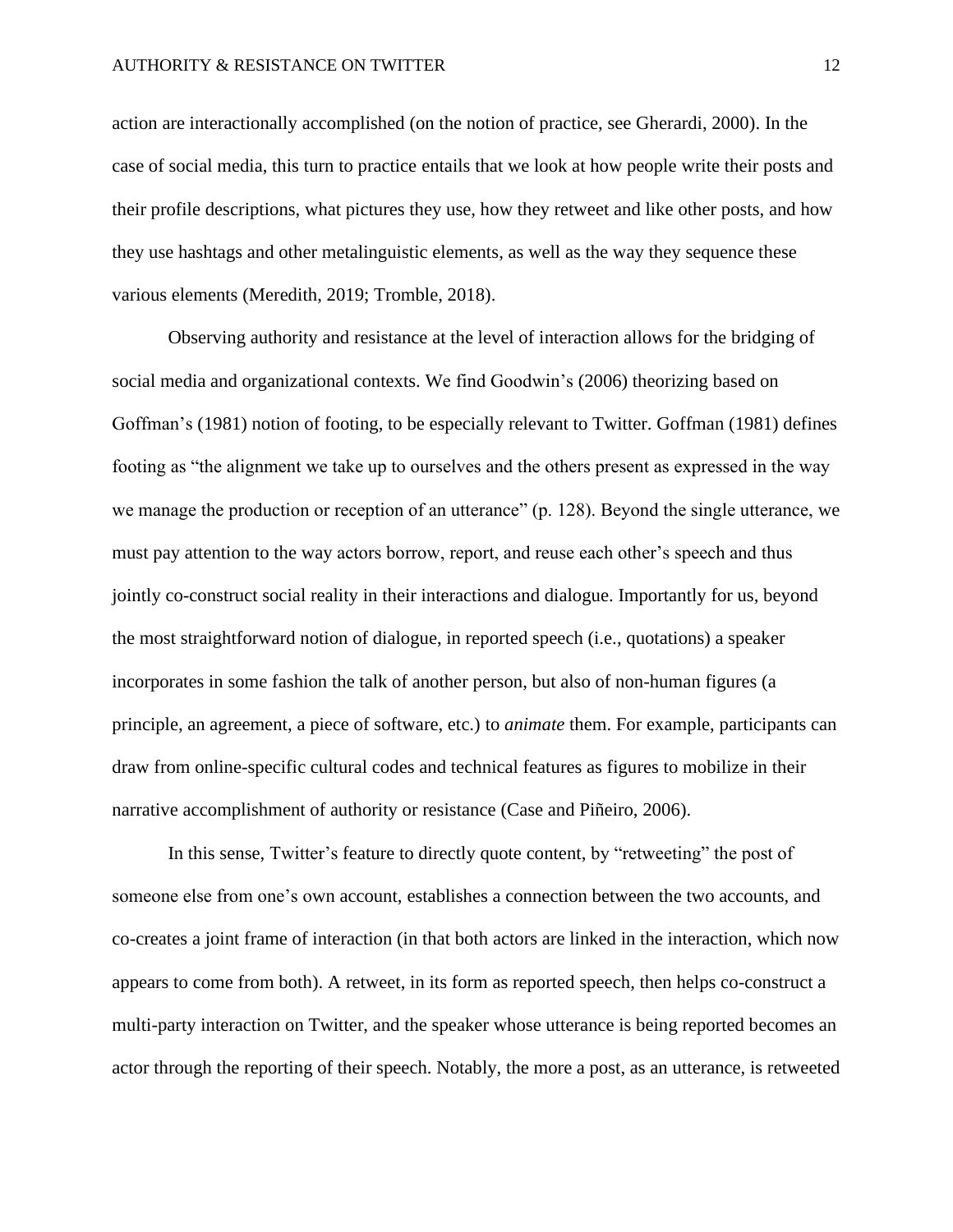on Twitter, the more widespread it becomes, its authorship becoming shared by more people. The notion of interactional footing thus allows us to connect reported speech to the way organizational authority and resistance to it are re/produced in interaction, and to demonstrate how this process uniquely plays out in the case of the alternative NPS accounts on Twitter. Adopting an interaction approach to the study of authority and resistance online, while paying attention to communication practices of attribution and disattribution, may thus reveal that ambiguity over the authorship of speech and action is not an unfortunate by-product of online conversation, but rather a core and useful feature of authority and resistance (Courpasson, 2017).

With this said, the complexities of the process of studying authority and resistance on social media must be acknowledged. In a post-truth age of fake news and misinformation campaigns developed and orchestrated to influence social media users (Carr et al., 2020), the questions of what/ who constitutes authority and whether resistance is even possible in this context, are more pertinent than ever. While some argue that social media users successfully operationalize the technology to create change through social movement (see Castells, 2015); others retort that social media technology's logic and algorithms are insidious and unbeatable, questioning their status as spaces for fruitful participatory culture (see Milan, 2015; van Dijck and Poell, 2013). We acknowledge both sides of this argument. We recognize the case examined here as an instance of social protest and advocacy utilizing the available features of the social media context for those purposes. Our methodology and analysis are also sensitive to the fact that social media are not neutral and merely designed to facilitate interaction, that carefully crafted algorithms reveal and obscure the data and the very processes we aim to study, including the communicative constitution of authority, resistance, and organizationality.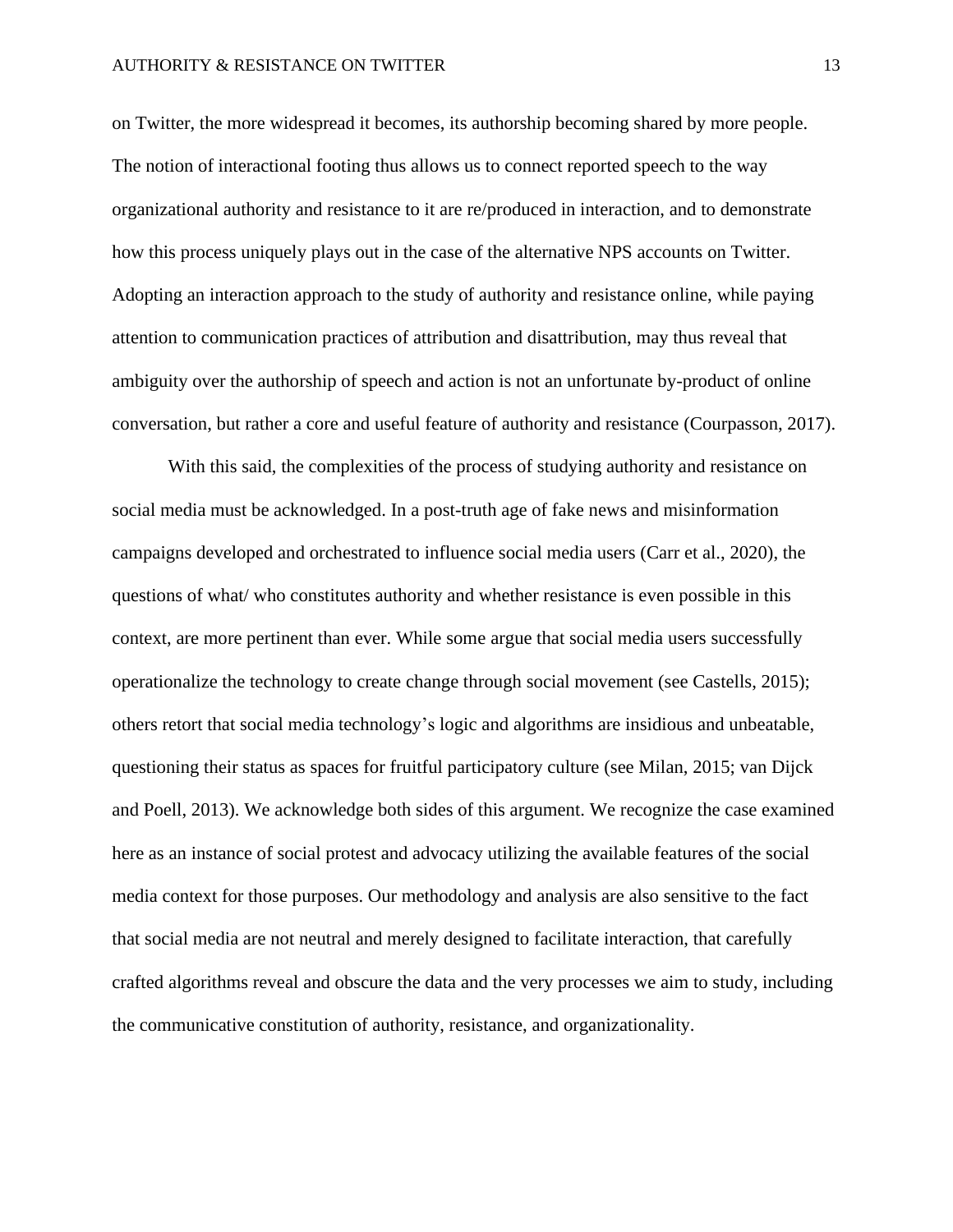Based on the literature above, we ask: How do organizational members use figures to interactionally dis/attribute their speech and actions to share in or resist organizational authority? Our analysis focuses on the practices, through which alternative accounts dis/attribute their utterances, images and other posted content to the corresponding official parks and figures (such as logos, locations, images, and staff) or to other entities and figures (such as the #resist movement, the public's right to knowledge, or a poster's identity as a private citizen). Our findings show how the alternative Twitter accounts at once attribute or disattribute their tweets to NPS figures and to other, non-NPS figures, even within a single tweet. We contend that it is this balancing act that allows the alternative accounts to continue their educational mission by sharing the NPS' authority, while also positioning themselves as not subjected to its restrictions.

### **Method**

### *Case setting*

In addition to the events of January 20, 2017, when Donald J. Trump was inaugurated as the 45th President of the United States on the Capitol Mall in Washington, DC (see Table 1 for timeline of the case's main events), the official Twitter account of Badlands National Park ( $@$ BadlandsNPS)<sup>i</sup>, in South Dakota responded to the ordered social media blackout by going rogue and shared a sequence of climate change related tweets concerning carbon dioxide in the atmosphere and ocean acidity. The posts remained on Twitter for hours but were eventually deleted later that day. National Park Service officials explained that the Badlands account was "compromised" by a former employee, thus actively disassociating the NPS and the particular park from the rogue activity and blaming it on an outsider with unauthorized access to the Badlands' Twitter account.

----------------------------------------------------------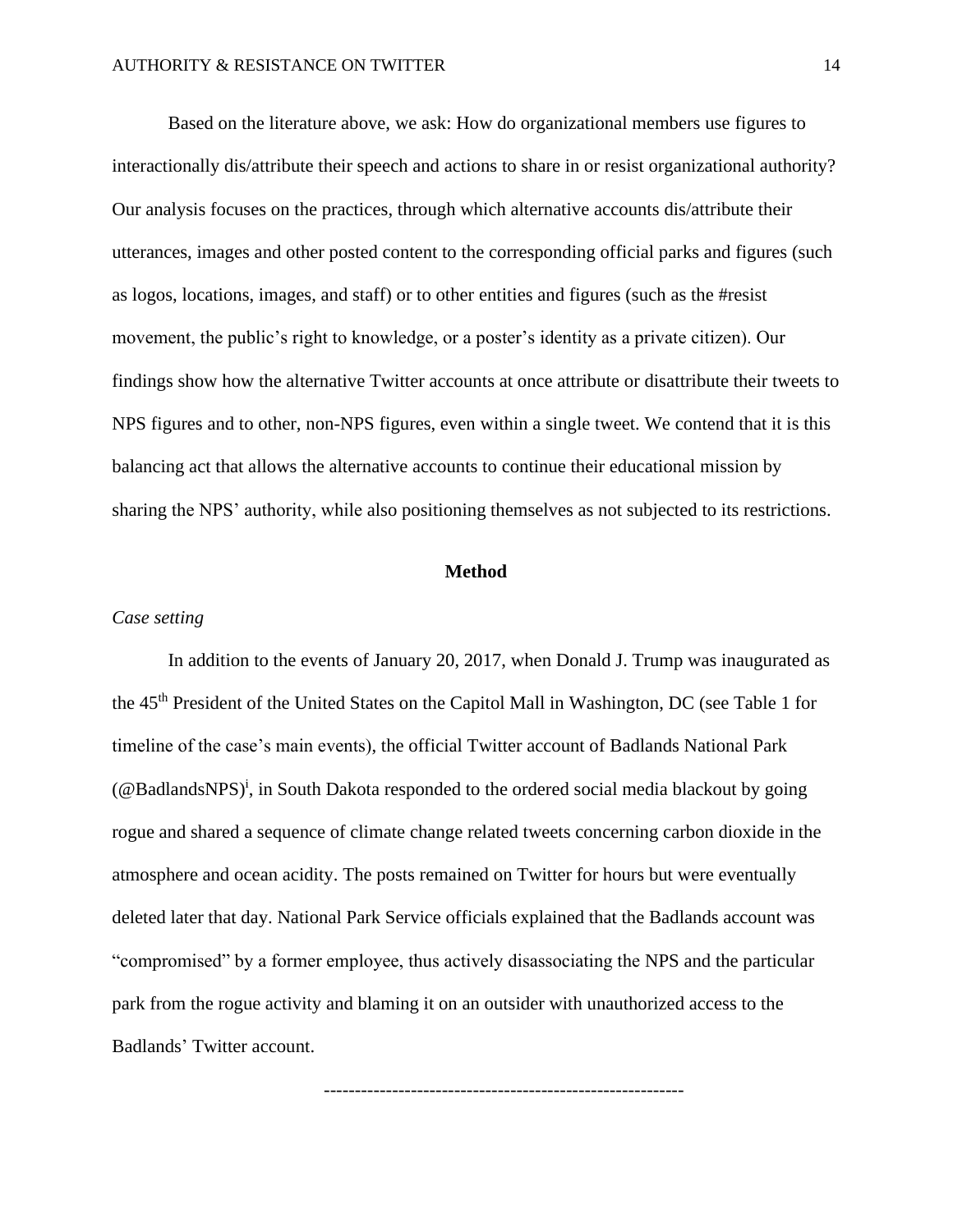# INSERT TABLE 1: TIMELINE OF EVENTS ABOUT HERE

Within hours, in support of the silenced National Park Service and @BadlandsNPS, a number of "alternative" Twitter parks accounts emerged and began posting scientific and environmental information within the content domain of the original NPS entities. The word alternative – or the "alt" that prefixed some of the Twitter account names – was attributed to a play on the phrase "alternative facts" used by the Trump administration to justify the claim that Trump's inauguration was better attended than Obama's, although all evidence pointed to the contrary. Thus, when we call the unauthorized NPS accounts that emerged on Twitter in January 2017, "alternative," we are simply using the common parlance by which these accounts were referred to by themselves and third parties (e.g., Twitter users, traditional media).

## *Data Collection Strategy*

Aligned with our conceptualization of authority, resistance, and interaction, based on the observation of concrete communication practices, we focused our efforts on identifying and carefully describing key activities within limited number of posts and comments. Limitations were set by the case's timeframe and at the time, the relatively small number of posts by "alt" accounts. In our analysis, we further limit the number of examples presented to allow for an indepth look at the complex interactional practices at play. We conducted the analysis in a threestep process, inspired by Toffoletti and Thorpe (2018) and: 1) collected and analyzed all posts made by the 14 accounts in the span of 7 days, 2) collected and analyzed comments to these posts from the first visible comment, continuing until we reached a "saturation point," and 3) randomly scrolled into the comments to check whether any other themes emerged.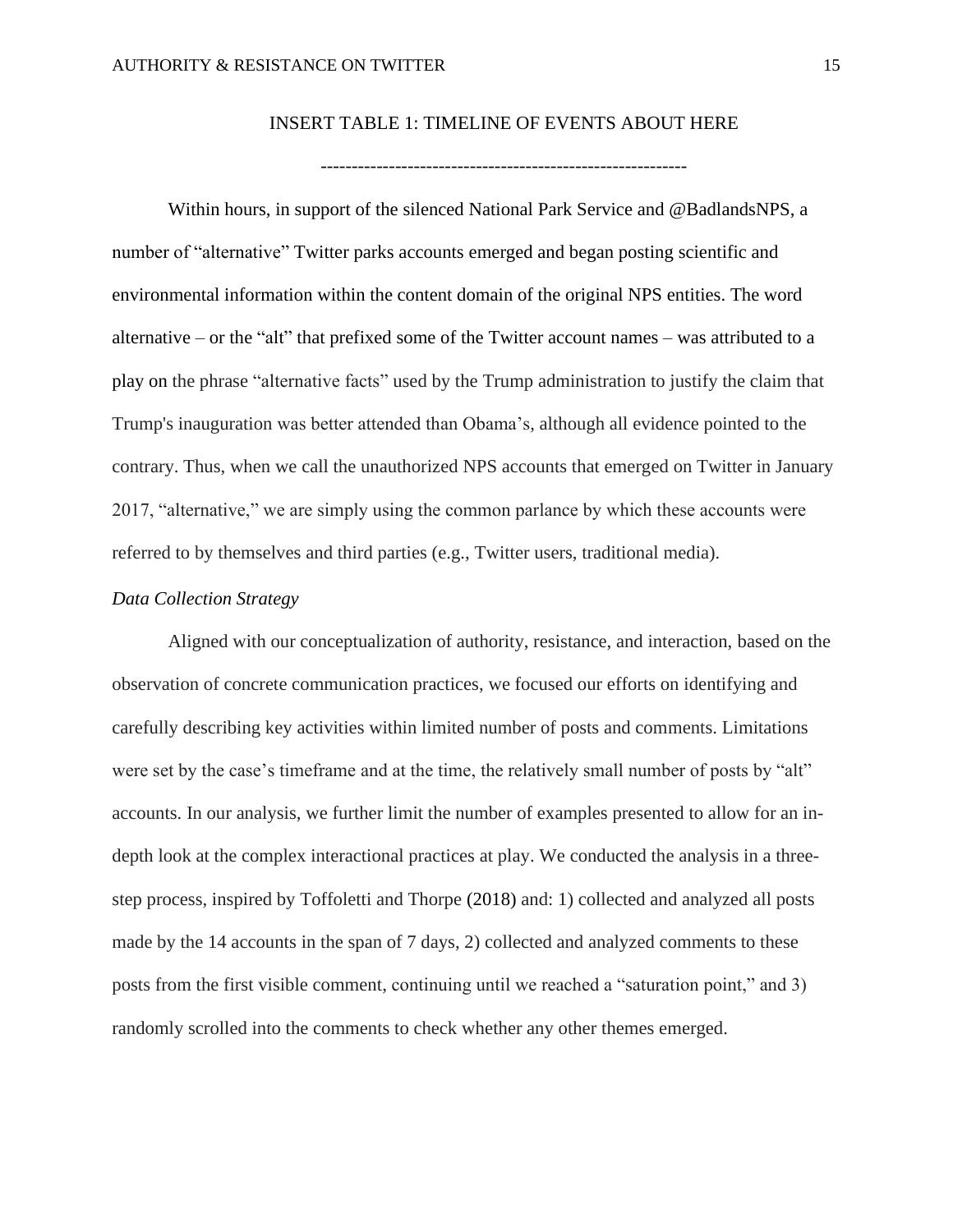We collected data from 14 accounts, which we found by using the "Advanced Search" feature of Twitter and searching for the accounts publicized in news media between the dates of January 24 and January 31, 2017. We chose the dates based on 1) when the original Badlands National Park tweets occurred (which led to the creation of the first "alternative" account) and 2) the end of the first week of tweeting, by which point some of the account owners had begun transferring them to non-NPS-affiliated entities. We manually recorded the Twitter posts and captured visuals from the alternative National Park Service accounts by going through each account's page and feed (see Table 2 for a side-by-side list of NPS Twitter accounts, corresponding "alternative" Twitter accounts, followers, and number of tweets collected per alternative account). To gain as comprehensive understanding of the phenomenon as possible, our data collection encompassed Twitter posts (tweets), retweets, mentions, replies, and hashtags posted by the 14 accounts, which we collected by scrolling down to the bottom of each account's feed where one finds the earliest posts and moving "up" to the latest. In addition, we collected account names, handles, bios, and profile photos from the accounts' pages. In accounts where links were part of the bio, we followed the links and noted the website information we found. In the period of 7 days, we collected 519 tweets across the 14 accounts.

### INSTERT TABLE 2: LIST OF ACCOUNTS ABOUT HERE

---------------------------------------------------

# *Analytical Strategy*

Social media in general and Twitter in particular are not typical data collection sites for scholars focusing on the detailed study of communication practices (for exceptions, see Albu and Etter, 2016; Dawson, 2018; Kavada, 2015, 2016). Such scholarship often adopts utterance-based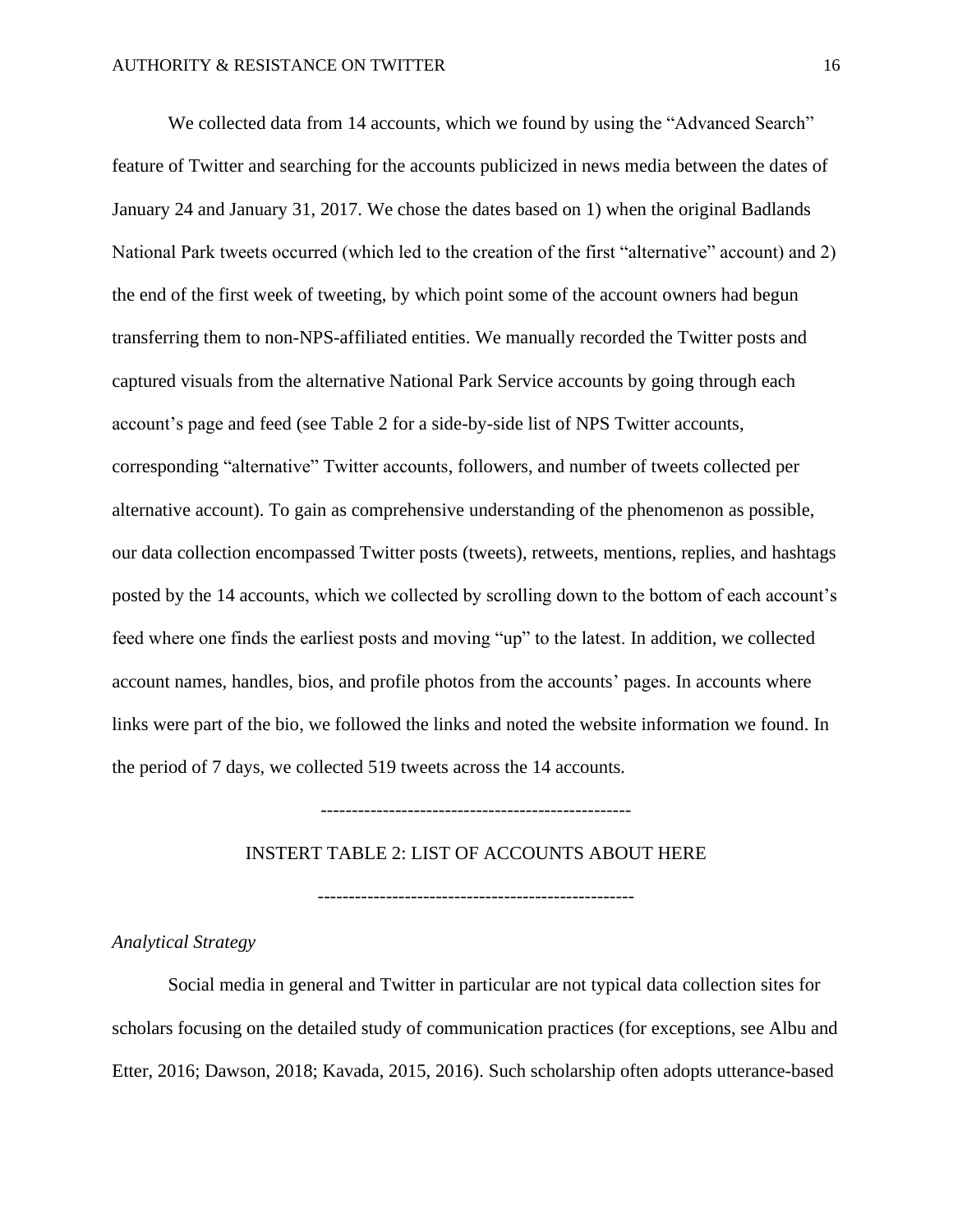methods such as conversation analysis and speech-act analysis, as well as other forms of analysis of communication events. That being said, some research has applied these methods to social media: Dobusch and Schoeneborn (2015) for example, studied the hacktivist collective Anonymous ethnographically, utilizing "identity claims analysis" (Vaast et al., 2013) of communicative episodes, communicative events, and speech acts (i.e., identity claims) performed online. Similarly, we align our theoretical framework and our research interest in the communicative constitution of authority and resistance as accomplished in social media context and investigate communicative events, such as utterances and text, in the context of specific Twitter posts and accounts. To accomplish this, we performed a textual analysis of the social media data we collected (Kavada, 2015), including Twitter posts (tweets), replies, retweets, visuals, and tagging. In our reading of the tweets, we specifically focused on identifying communication practices of attribution and disattribution of action (i.e., of what was said and done in the posts), as well as the organizational figures to which dis/attribution was performed.

Driven by our theoretical framework, we analyzed the collected data iteratively (Miles et al., 2020), shifting our attention between what the data revealed and the concepts we sought to engage with. We used the constant comparative method (Charmaz, 2001) in coding the data and adopted two units of analysis: 1) textual markers (words, hashtags, retweets) and 2) extra-textual elements (visuals, logos, photographs). In addition to being units of analysis, these textual markers and extra-textual elements also materialize and make available various organizational figures to other Twitter users. In respect to these figures, an author on Twitter interactionally either attributed authority to the NPS (thus remaining passive) or, on the contrary, disattributed authority by attributing communicative action *not* to the NPS (thus actively authoring). Attribution and disattribution were also interactionally performed by "external" authors (other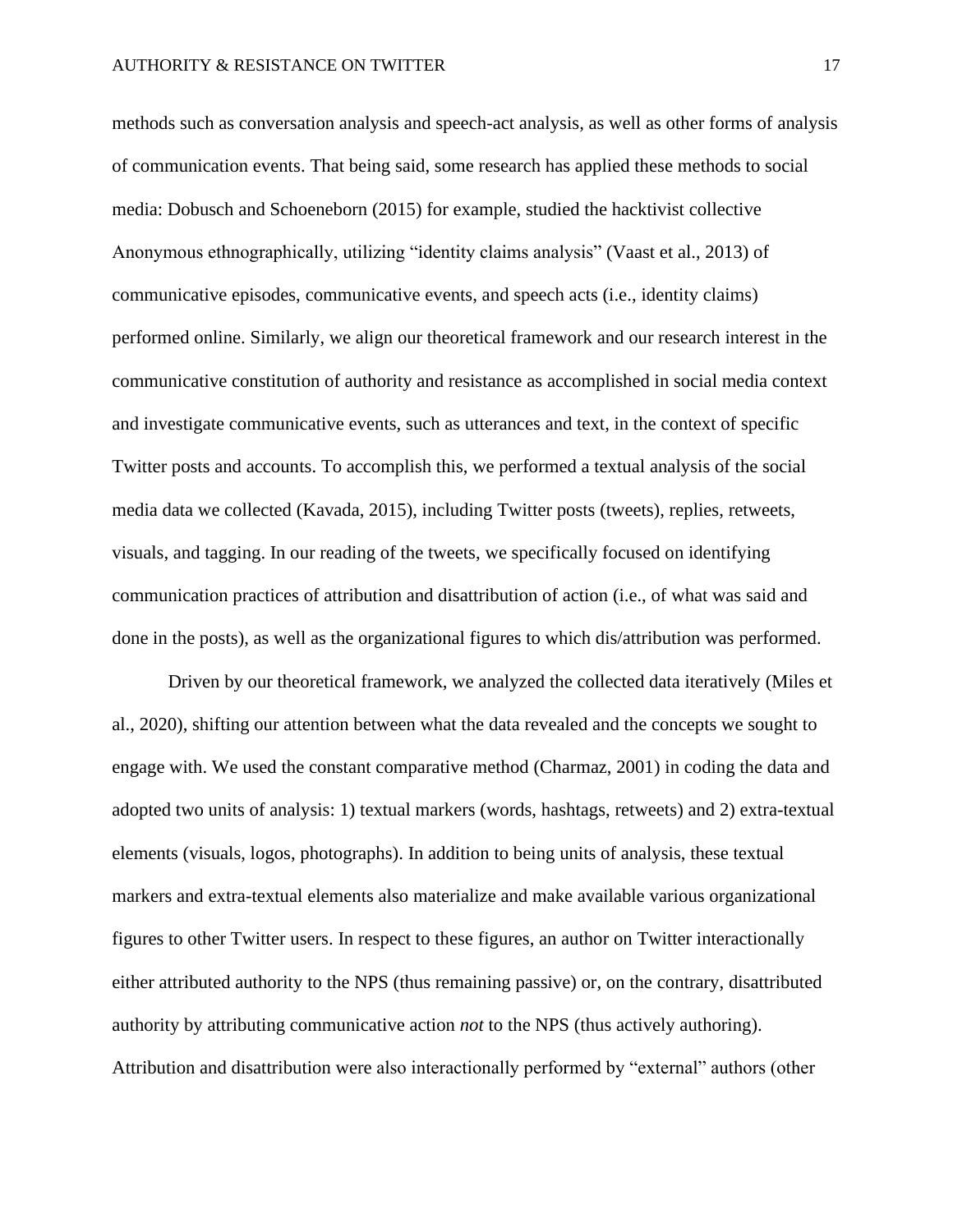social media users). For example, we recognized attribution, as a second-level code, through the following first-level codes: logos similar by structure, composition or color to those of the real organization, or tweets where pictures of specific parks were posted in alternative accounts (on how visual branding elements contribute to organizational constitution, see Vásquez et al., 2013). In written posts, we recognized attribution when authors noted "commonality" by calling themselves "rangers" or made references to "we," "us," and "ours" while speaking of the real organization. We recognized external attribution when others would ascribe "ranger identity" to the account owners or when an assumption of organizational belonging would otherwise be demonstrated, as in user posts tagging both the alternative and real park. Disattribution (secondlevel code), in contrast, was recognized when alternative accounts would adopt logos highlighting "dissimilarity" (first-level code) to the originals, would post disclaimers (i.e., "nongovernment employee run"), or would state in a post that they have "transferred control" of the account to non-NPS employees.

### *Methodological Limitation*

A methodological limitation in a case entirely contained within Twitter is presented by the very context. Some argue that Twitter's algorithms are powerful non-human actors that exert agential control over user and researcher experience alike (Lange et al., 2019; Neyland, 2015); yet others proclaim that various actors enact algorithms differently and through this enactment gain agency (Seaver, 2017). We recognize that the context and the data we engage with in this study may be obfuscated by algorithmic power, making it difficult to guarantee that despite our best efforts described above, the interactions we have collected and analyzed in this case have not been influenced by algorithmic design. By collecting all tweets and replies posted by the 14 "alt" accounts, we do not know whether we missed other interactions elsewhere, or how they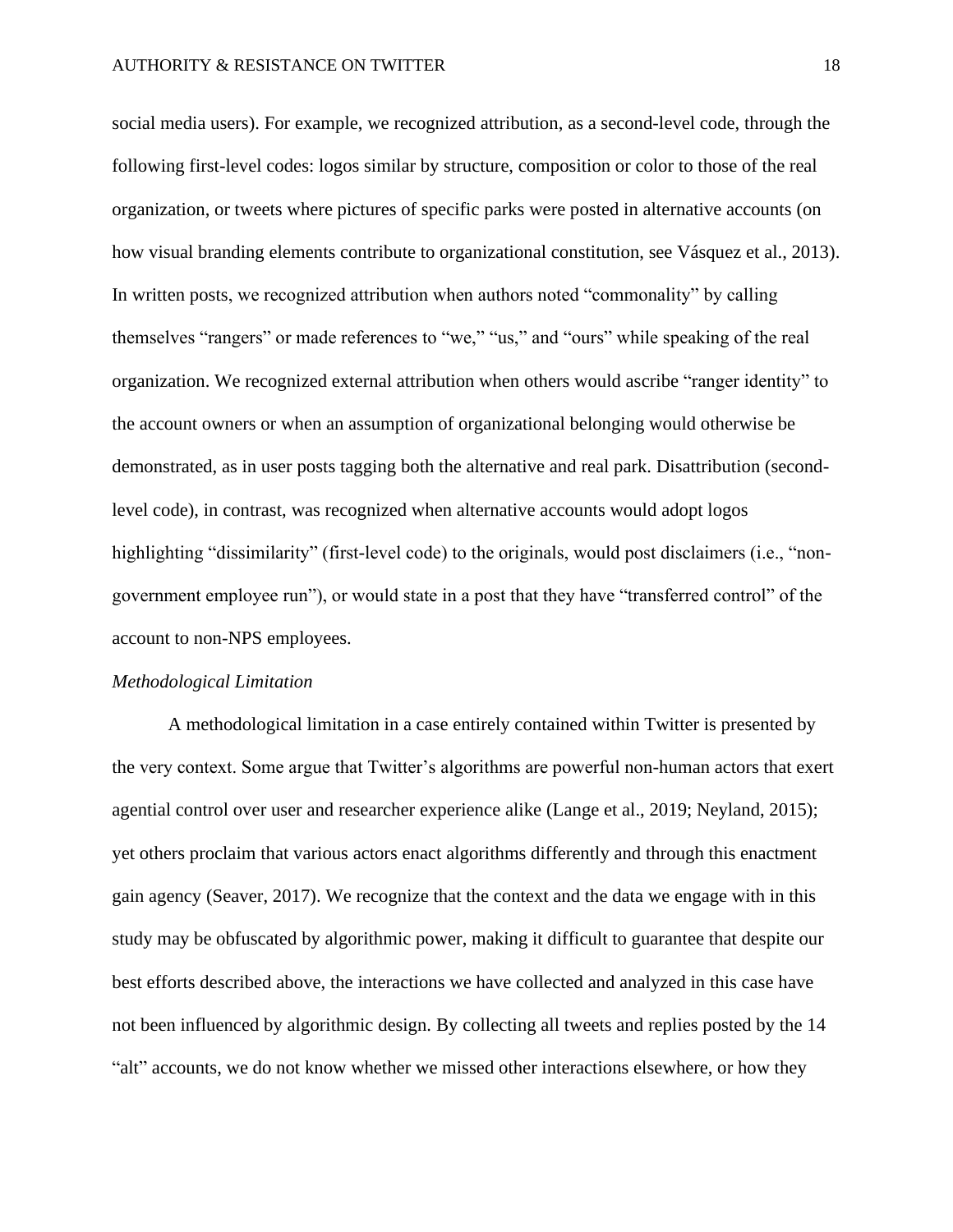might have unfolded had algorithms been different, but we at least know that we captured what was visible to us.

### **The Rogue Rangers of Twitter**

The alternative Twitter accounts and their authors mobilized various figures in order to communicatively attribute or disattribute authority and resist to the National Park Service. We identified five dis/attributive communication practices utilizing such figures: the choice of visual appearance, the inclusion of meta information, the use of hashtags  $(\#)$ , the wording of internally authored posts (i.e., those created by the account), and the wording of externally authored posts (i.e., those created by others in relation to the account) (see Table 3). We order the practices according to the layout of a Twitter account, or what a user would see first when looking at an account's page, starting at the top and moving downward.

# INSERT TABLE 3: DIS/ATTRIBUTIVE COMMUNICATION PRACTICES & FIGURES

-------------------------------------------

*Accomplishing Authority Through the Dis/attribution of Action in Visual Appearance* 

Twitter, like other social media, allocates space for a profile picture, which serves as a primary identifier. In Twitter, this is the image associated with an account and is displayed both on the account's page and along any post or comment made by the account. The National Park Service and all individual parks share the same profile picture—the NPS logo, an arrowhead enclosing a mountain peak, a sequoia, a lake, and a bison on a brown background with the words "National Park Service" inscribed within. Logos are some of the most easily identifiable organizational figures both internally and externally. It is not surprising that the NPS logo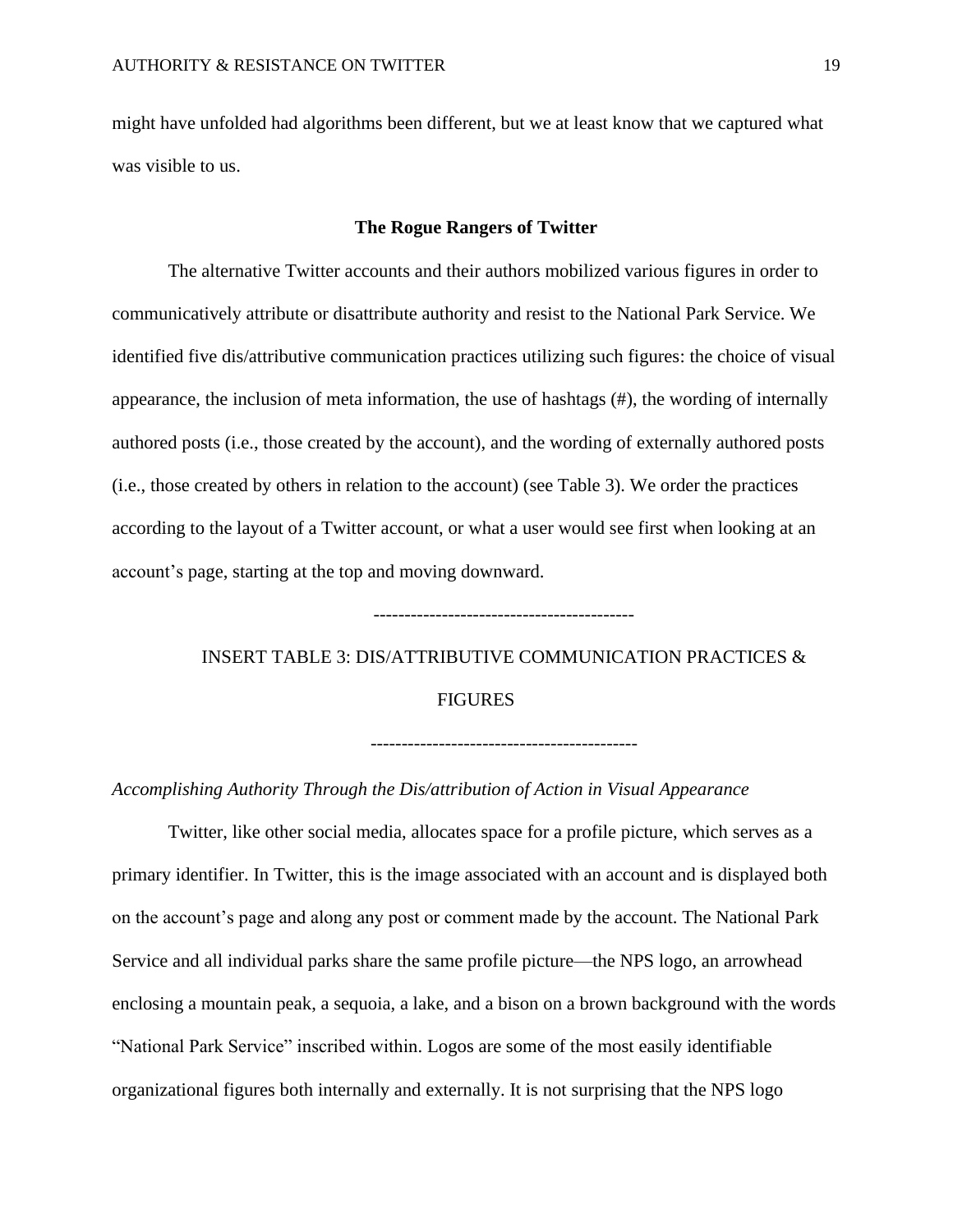becomes one of the most obvious ways through which the alternative accounts share or reject NPS authority.

The alternative accounts attribute communicative action to the NPS by demonstrating pride in the original logo. For example, pride is observable in an interaction about the original NPS logo between a follower's posts and a retweet / response by @NotAltWorld (formerly @ALTNatParkSer) on January 25, 2017: "@JordanGracey With all of the @AltNatParkSer stuff going on, we ought to take a moment to appreciate how beautiful their logo is too. [image of the NPS logo]" "@NotAltWorld Sequoia tree & bison represent vegetation/ wildlife, mountains represent scenic values, & the arrowhead represents *our* archeological values" (*italics* added). In this interaction, the "alt" account shares authority by suggesting belonging to the NPS, first, via the explanation of the meaning behind the original logo's elements, demonstrating intimate knowledge of the NPS and its values; and second, through the possessive pronoun "our," which identifies the account authors as agents belonging to, knowing, and representing the NPS. The alternative Twitter accounts split in their use of the NPS logo as an organizational figure—some adopted a version of it highly resembling the original; others created logos that were very dissimilar. With this said, all alternative park accounts had an individualized profile picture, which borrowed elements of the original NPS logo (see Table 4).

------------------------------------------------------

INSERT TABLE 4: ATTRIBUTIVE LOGOS ABOUT HERE

------------------------------------------------------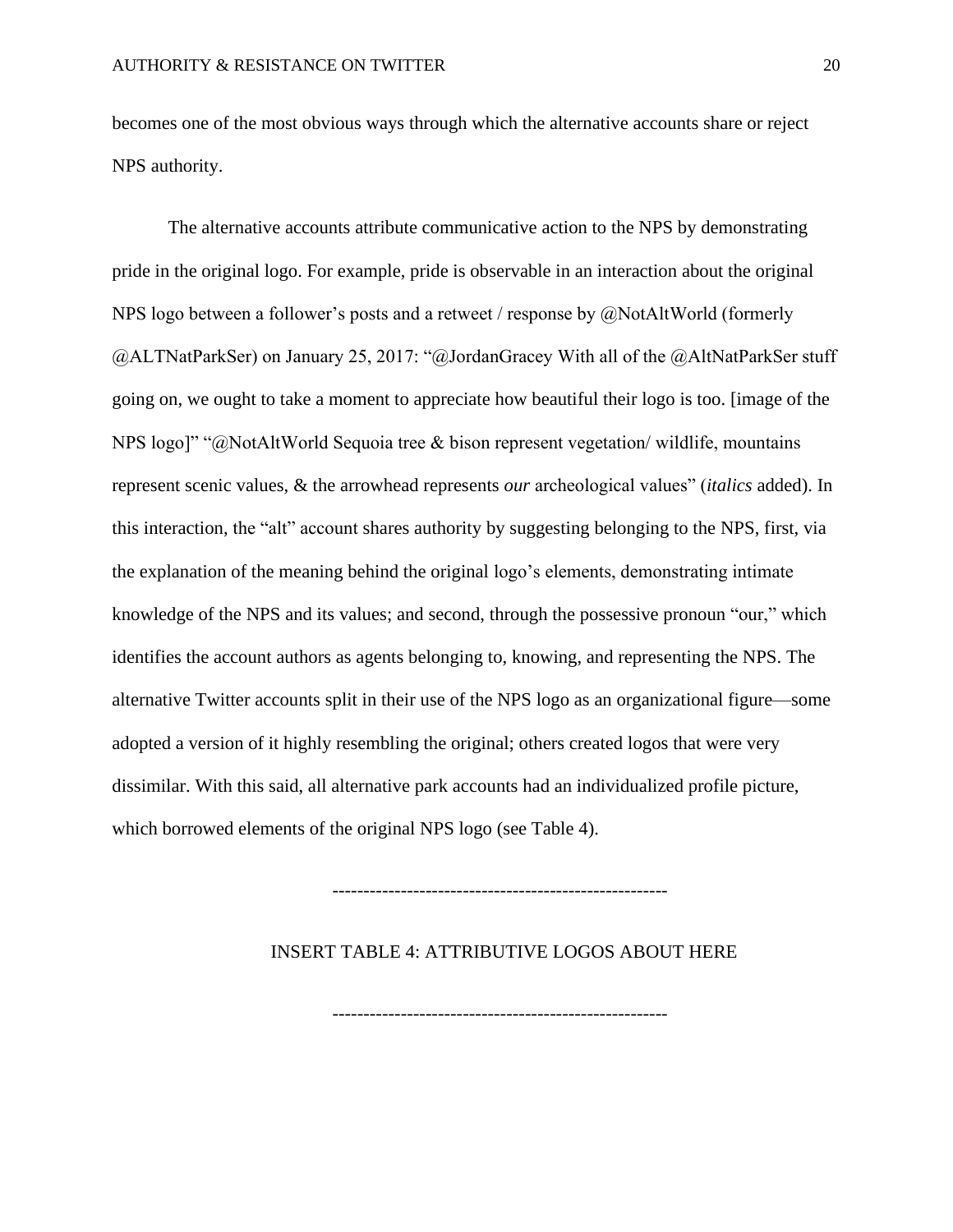The three logos demonstrate a clear similarity: they all include a snowy mountain, at least one tree, an animal silhouette, and a palette of green and orange-brown. This imagery makes it difficult not to perceive passivity – the accounts are presenting themselves as acting on behalf of the original NPS account, even if by a form of parody. There are, though, clues as to the alternative accounts' desire to distinguish from the official one too. Notably, despite the identical color scheme between the original and alternative logos, the @AltNPS logo is a raised fist, which is congruent with the alternative accounts' activity – presenting themselves as authors of their own actions, namely as "The Resistance," often through the #resist hashtag, which we find in visuals and in the accounts' descriptions.

The @AltUSNPS and @AltNPS are two accounts that have gone through transformations demonstrating the ambiguity associated with the attribution and disattribution of their actions to the NPS. Upon the accounts' creation, the two actually bore the logo of the "real" National Park Service, pictured on the far left in Table 4, an attributive move suggesting their affiliation to the organization by sharing a clearly identifiable figure. However, two days after the inception of the case, on January  $26<sup>th</sup>$ , @AltUSNPS announced a new logo (middle image) in a tweet, citing legal concerns over the appropriation of the NPS's organizational logo: "Big thanks to @AngelaStaehling for designing our new logo! Enough to not get sued and retains the spirit of the #rogueranger founders!" The authors actively disattribute the logo figure from the NPS due to fears of impending authoritative action, yet this post is simultaneously an attributive move in that it is accepting of a donated image created by one of the long-term artist collaborators of the National Park Service and by establishing an explicit link to the account's founders and their identity as (rogue) rangers. As a result, the communication coming from @AltUSNPS remains ambiguous, allowing for the flexibility to both reject belonging (by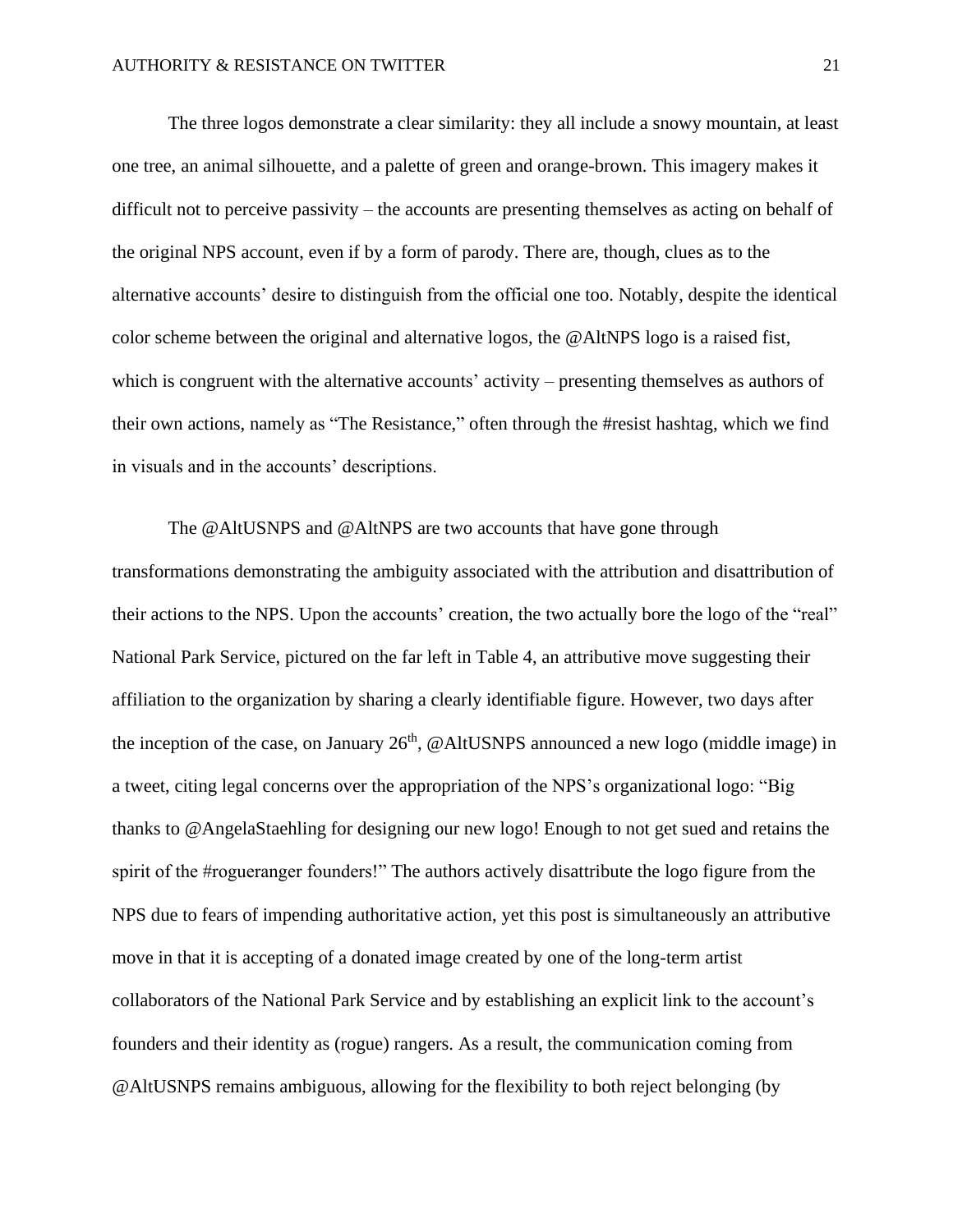adopting a different logo) and claim authority (by collaborating with NPS approved artist and mobilizing the ranger identity).

Other accounts chose to visually mark a distinction from their federal counterparts (see Table 5), and therefore not to use logos to establish an attributive link.

-----------------------------------------------------------

INSERT TABLE 5: DISATTRIBUTIVE LOGOS ABOUT HERE -----------------------------------------------------------

A logos' role as a practice of disattribution is particularly obvious in the case of @NotAltWorld, an account that changed ownership within a few days of its creation and whose logo and account name bear no resemblance to the original NPS logo or alternative versions. The account changed its handle and logo once the @AltNatParkSer account announced switch in ownership—from government employees, to non-government employees, with disattribution occurring immediately after the ownership change on January  $26<sup>th</sup>$ . The other two logos pictured here, however, made no such ownership announcement and logo change—they started out with dissimilar or disattributive logos. Thus, it is fair to conclude that as an organizational figure, the logo has a complicated role in the case of the NPS's alternative accounts. Even though in traditional forms of organizing the logo is the most recognizable and promoted organizational image, in the context of this case, logos act more ambiguously. Clearly, a similarity between alternative and original logos may suggest connection, the logo alone isn't sufficient to allow for unquestionable authority sharing. Combined with other organizational figures, such as metainformation, which we review next, the communicative practice of attribution, and the sharing of authority that it implies, become more obvious.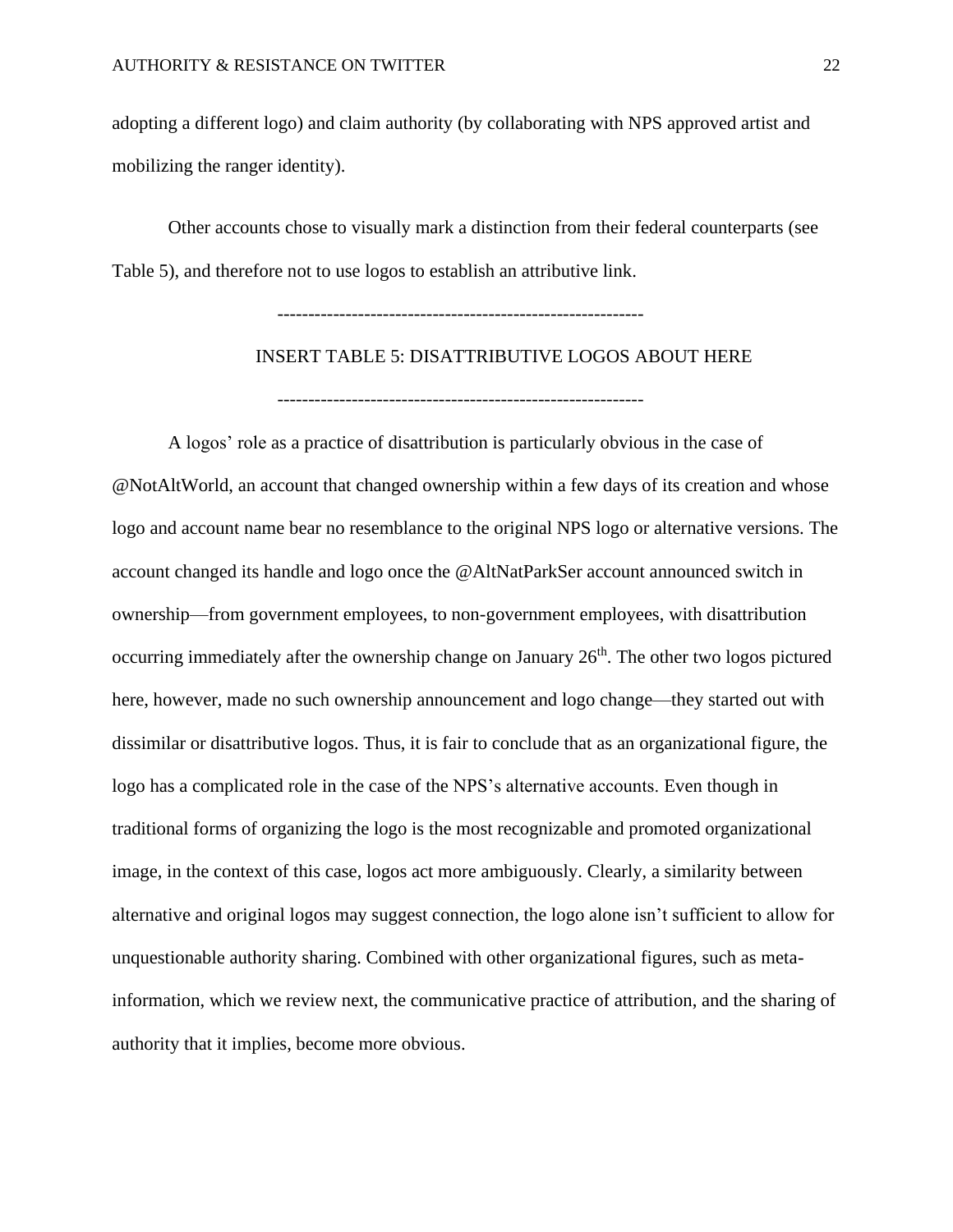### *Accomplishing Authority Through the Dis/attribution of Action in Meta-Information*

Along with a profile picture, every Twitter account provides space, outside of an account's tweets, for what we call meta-information, such as its description, location, founding date, web links, and number of followers / following. For the alternative accounts, this metainformation revealed several attribution and disattribution practices with respect to both official organizational figures and different figures.

In terms of attributive practices, @AltNPS claims to be "The *official* 'Resistance' team of the U.S. National Park Service" (*italics* added) in the account's description. The word "official" functions to suggest authority, shared at once with the NPS and with the #resist movement, which spurred the alternative accounts in January 2017. The account provides a link to a website (altnps.org) that further identifies its creators as part of the NPS and thus, clearly presents the account as speaking on the agency's behalf:

*Our resistance started with Badlands National Park*. … The Trump administration has been attempting to deconstruct *our agency*. Our members have joined together to resist the Trump administration (*italics* added).

Below this statement, as members and co-signatories, are listed nearly all major NPS parks, such as the Grand Canyon National Park, Mount Rainier National Park, Sequoia National Park and Yosemite National Park. The statement announces membership with the expression "our agency," referring to the National Park Service as a whole. Such irrefutably attributive moves are rare and are notable because they clearly identify the account as belonging both to the NPS and to a group of alternatives, thus highlighting an ambiguity over speech and action authorship remaining to be interpreted by social media users.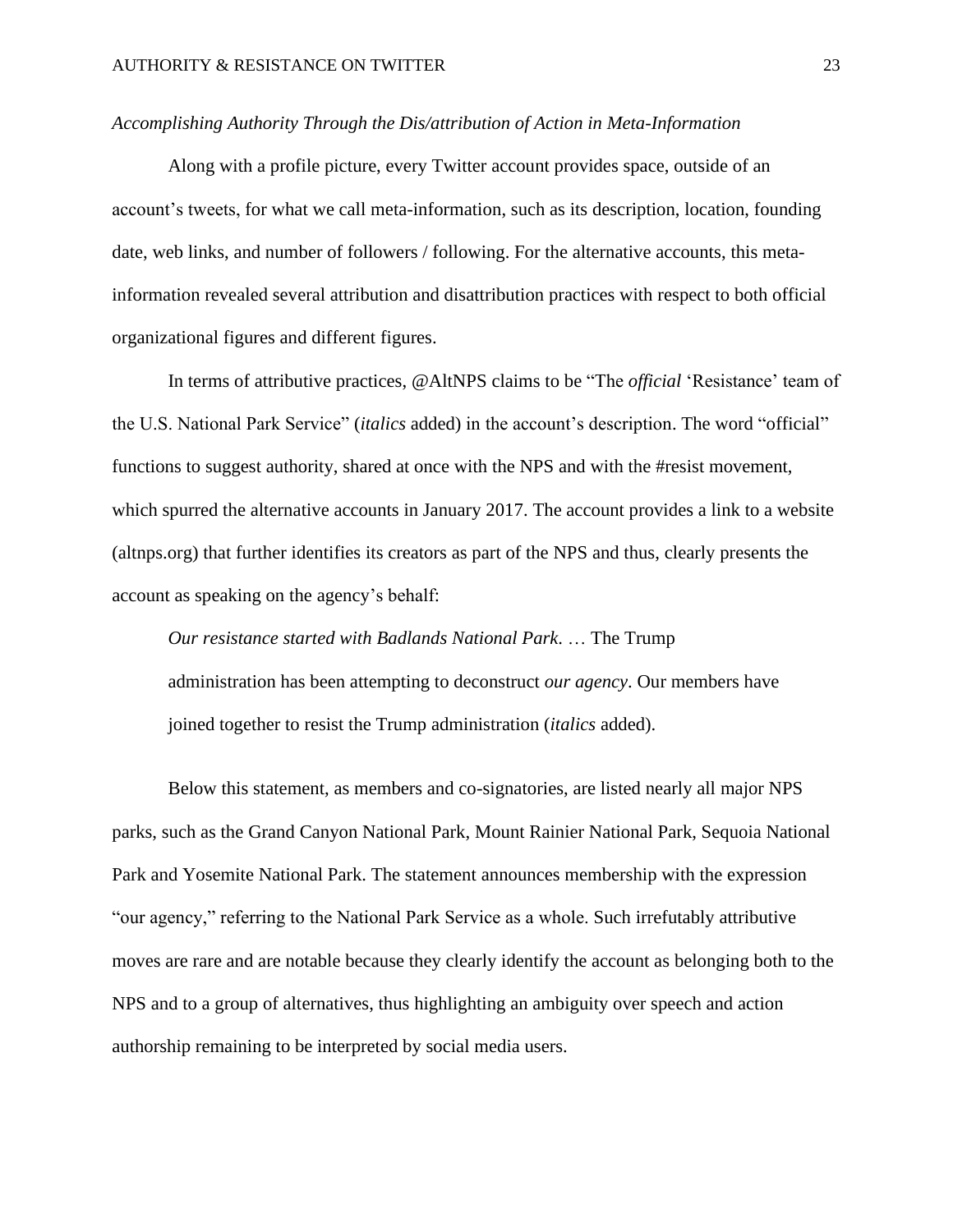The communicative effect of ambiguity over authorship is especially evident when alternative Twitter accounts struggled between attribution and disattribution in their metainformation. @AltYelloNatPark's descriptive statement provides an example where the tension is palpable: "Locked = blocked. An *unofficial* group of *employees*, scientists & activists, *in & around Yellowstone national park*. Fighting Rapid Global Climate Change, everyday" (*italics*  added). The description serves both attributive and disattributive functions, both rejecting the authority to speak on behalf of Yellowstone and sharing in it. First, the account's owners note that they are "unofficial," which distinguishes their account from the actual Twitter for Yellowstone National Park (Twitter verifies popular accounts as "official" by the denotation of a blue dot and a checkmark). However, the word "employees" clearly points to organizational membership and further affiliation is implied through the location, "in & around Yellowstone national park." Interestingly, this account provides a web link to a fundraising website (defendourparks.org), where further dis/attribution takes place through a mission statement written in bold:

We're going after the politicians who are going after *our* national parks. Why? Because *the National Park Service mandate doesn't allow park employees to engage in a political fight*. This leaves our parks defenseless against greedy corporate politicians. So, we created the *all-volunteer organization* Defend Our Parks, a licensed Super Pac registered and ready to rumble. We are going to do a little campaigning of our own.

Based on the information provided through this link, it seems obvious that the people behind the alternative Yellowstone account do not act in their capacity as NPS employees, which is reinforced by the account description, which denotes the authors ambiguously as "unofficial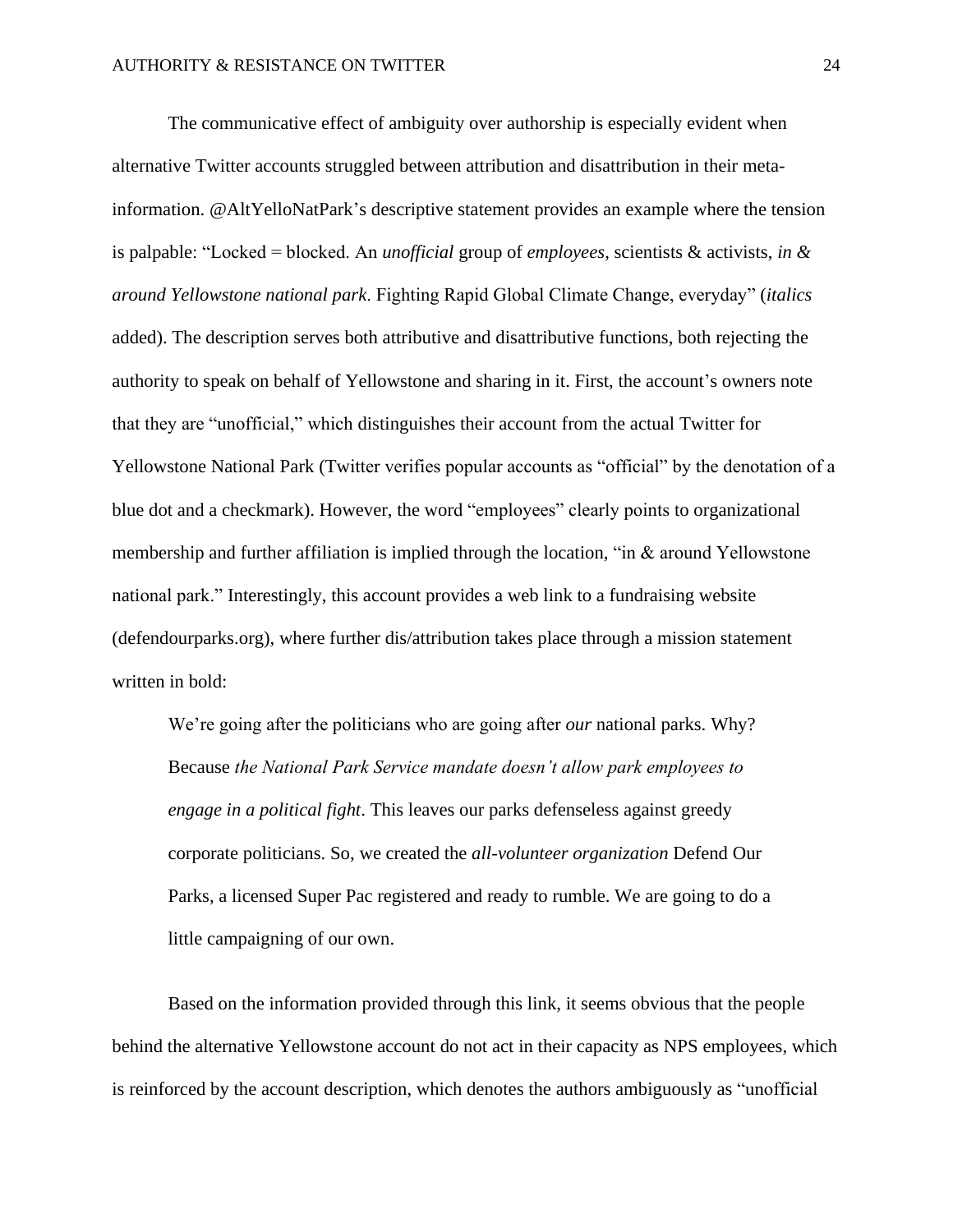employees." Yet, the association appears in the possessive pronoun "our" when referring to the parks and in the Defend Our Parks' mission statement, which identifies the group as "allvolunteer organization," dedicated to raise funds for parks preservation. The National Park Service as an organization is predicated on volunteer help. According to 2020 NPS data, the agency reported 15,426 permanent employees, including administrators, operations, cultural resources, and rangers. By comparison, "a diverse pool of roughly 221,000 annual volunteers contribute incalculably to hundreds of parks" (Hansen, 2015: 220). Volunteers participate in nearly every aspect of the agency's functioning. Hence, the "all-volunteer" identifier remains ambiguous in terms of organizational affiliation and in terms of whether these particular volunteers can "speak" in association with, if not on behalf of, the parks and the NPS.

The ambiguity of the account's description and linked website represents the tensions within the dis/attribution of communicative action and the tension's effect on the action's positioning with respect to organizational authority. In the above example, @AltYelloNatPark both shares and refutes the NPS's organizational authority by both/ and dis/attributing communicative action to the effect of co-constructing a productive ambiguity over authorship (are the authors employees or volunteers, and of what organization exactly?). Authority and resistance, thus, appear to be the product of the same ambiguous action. In their use of hashtags, however, Twitter accounts are more direct in identifying with an organized resistance movement and attributing their actions and statements to it.

# *Accomplishing Authority Through the Dis/attribution of Action Through Hashtags (#)*

A hashtag is a word or a phrase preceded by a hash sign (#), used in social media to identify posts on a specific topic. Twitter users use hashtags to follow and contribute to conversations using the same hashtag (for instance, they would use #BLM to identify posts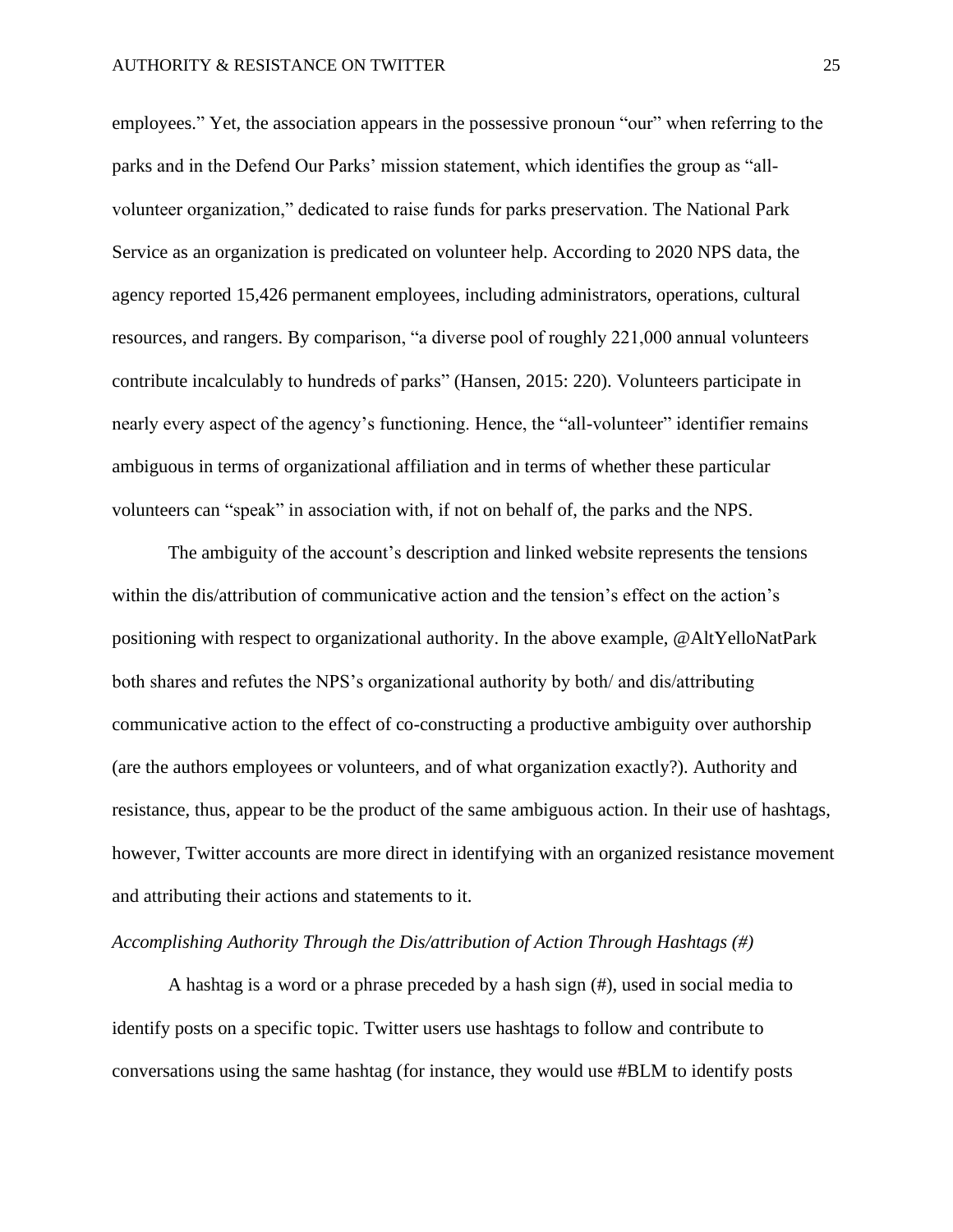related to the Black Lives Matter movement). The 14 alternative accounts we studied used hashtags in meta-information and in posts. Placing hashtags within meta-information (bios/ account description) may be a way of making sure that the account is found, not just its individual posts. Placing a hashtag in a post, in addition to linking it to other posts on the same topic, may also function as reported speech, allowing the author to enter an ongoing interaction on Twitter and thus contribute to co-constructing it, by bringing into their post the views and positions expressed by others using the hashtag. Hashtags were used to dis/attribute action to entities, whether to the NPS or to #resist and #altgov collectives.

Alternative accounts used hashtags in meta-information to attribute communicative action to figures different than the NPS and aligned with the resistance to organizational (governmental) authority. For example, the accounts @NotAltWorld, @AltNatParkSer, @AltHVNP, and @NastyWomenofNPS all used the hashtags #TheResistance and #resist, identifying them as accounts belonging to the Twitter resistance movement that formed in the wake of Trump's social media gag orders. A typical account description looked like this one by @AltUSNPS, which is especially notable because it contains the #RogueRanger, to mark attribution to the (rogue) ranger identity, in addition to #Resistance:

Alt US National Park Service #RogueRanger #Resistance movement. Climate change exists. No drilling in National Parks. Take Action and Make a Difference.

By placing the hashtags in their profiles and posts, the accounts share in the NPS's authority, but also in that of a collective of accounts recognized on Twitter solely by the two resistance-related hashtags. In this sense, #TheResistance, in particular, appears to attribute the accounts, and therefore their posts, to the collective movement, and therefore to present them as acting on its authority. Similarly aligned with resistance is another often used hashtag, #altgov,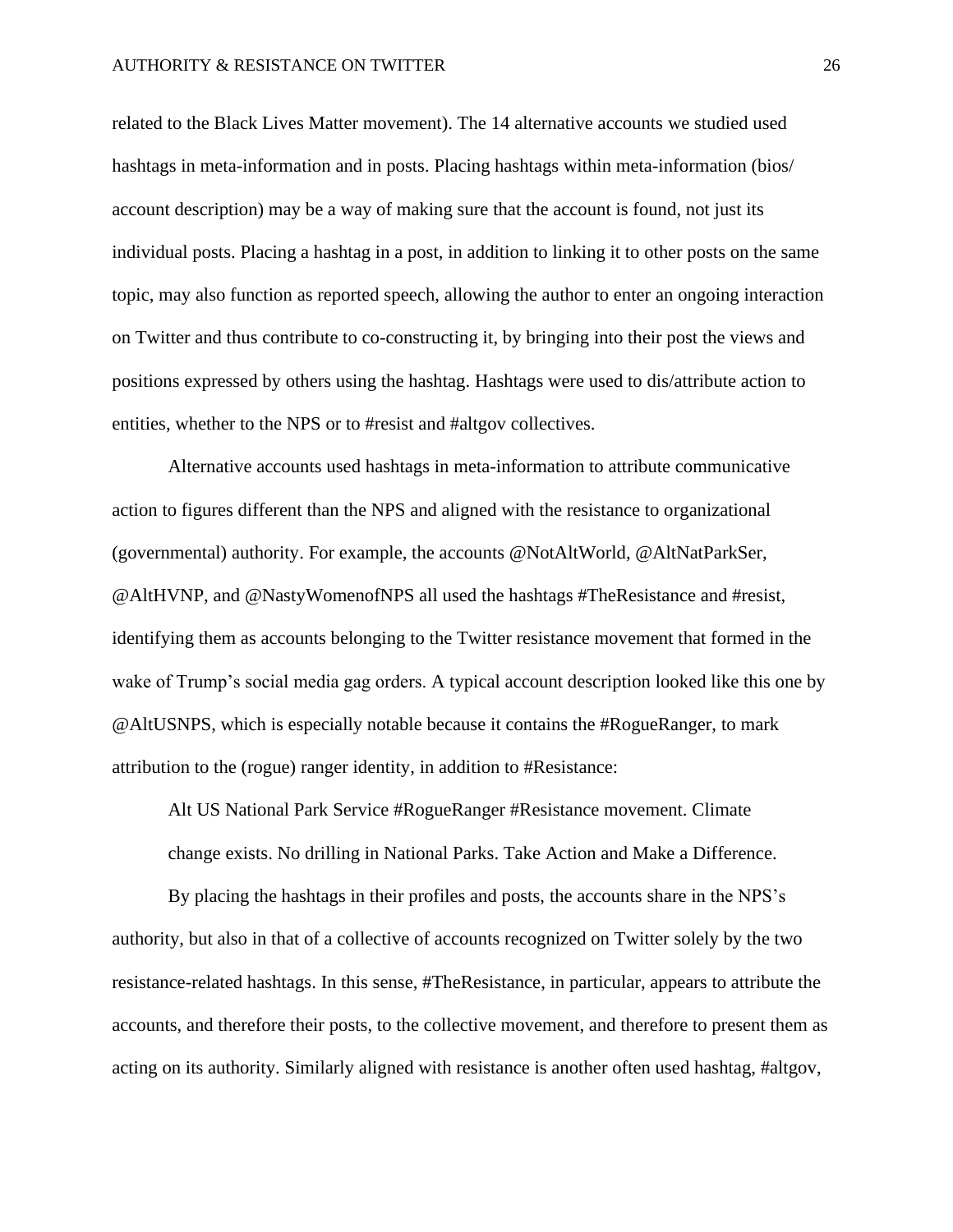pointed to a different diffused Twitter collective—that associated with other censored governmental agencies (i.e., NASA, the EPA, and even the White House). By using #altgov in their account descriptions, some "alt" NPS accounts attributed their communication to the resistive alternative government represented on Twitter, thus delineating their actions and communication from the National Park Service's authority.

Alternative accounts used hashtags to attribute communicative action also within their Twitter posts. Hashtags attribute communicative action to a specific topic, and in "alt" account posts, the topic reliably related to the NPS. For example, @BadHombreNPS shares authority with the official @BadlandsNPS when communicating scientific information related to the park: "#alternativefact of the day: clean coal is a real thing. #climate @BadlandsNPS". In fact,  $@$ BadHombreNPS tags  $@$ BadlandsNPS in posts 8 times on January  $24<sup>th</sup>$  alone, utilizing the additional hashtags #oceanacidification, #notalternativefact, and #facts. Importantly, some of the alternative accounts also retweeted screen shots the offending and now deleted @BadlandsNPS tweets within their own posts, which used an extensive number of hashtags to link to various other interactions. For example, @AltLassenVolcanicNP retweeted screenshots of the whole sequence of posts on January  $26<sup>th</sup>$ , including its own highly relevant at the time hashtags #climate, #climatefacts, #science, and directing them to @RealDonaldTrump and @POTUS. Tagging Trump's Twitter accounts and utilizing some of the most popular hashtags of the week, thrust the alternative account in a public and polarized forum replete with information about the National Park Service.

Using relevant hashtags ensures that the author contributes to the appropriate Twitter interaction while sharing authority with others utilizing the same hashtags. In terms of dis/attribution, this allows an alternative account to simultaneously attribute a communicative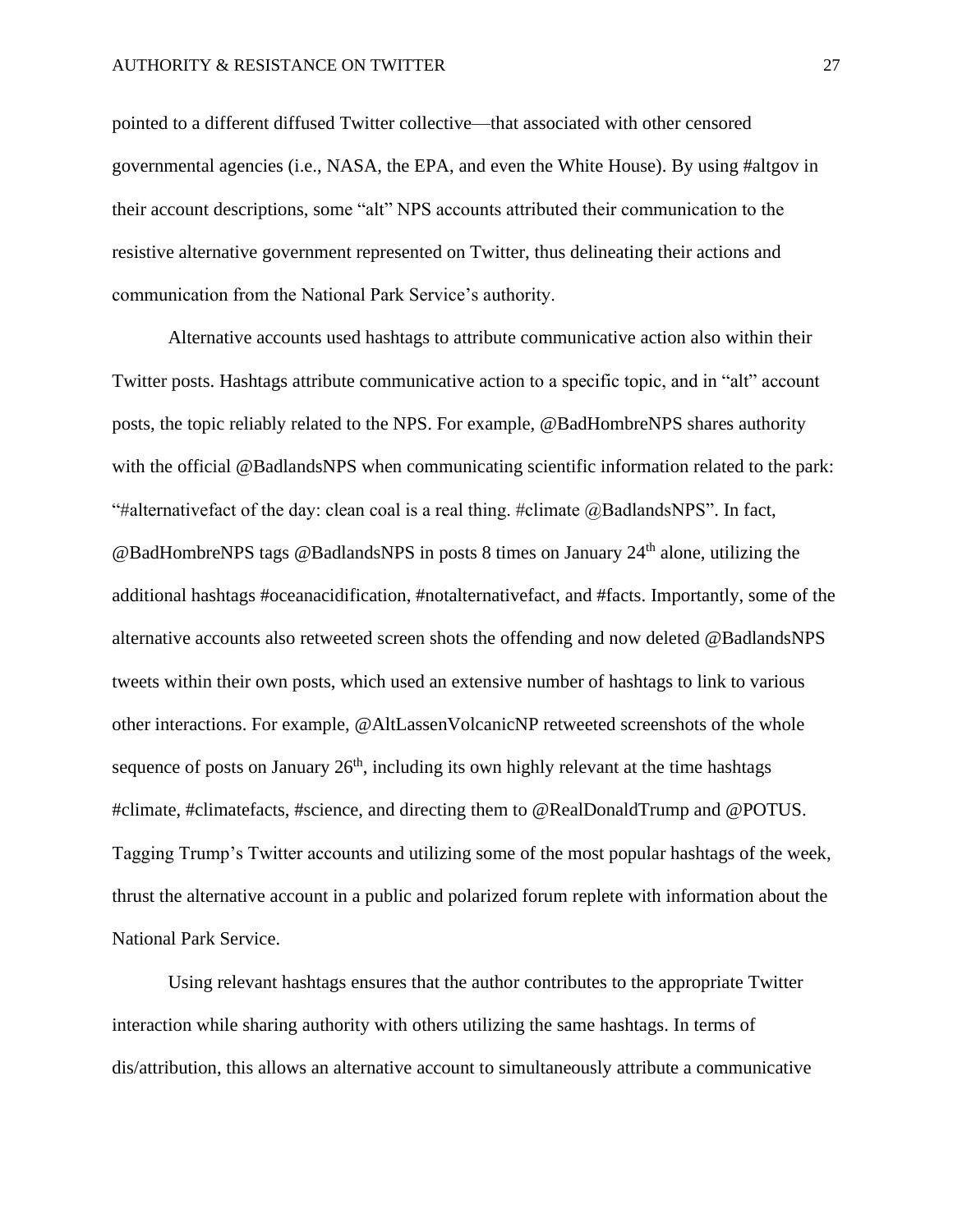action both to the official account (Badlands NPS), and to a series of hashtags that caused the sanctioning of the official account in the first place, thus actively authoring against authority and resisting censorship. As a communicative practice, hashtags function as reported speech in interaction, animating organizational (original NPS account) and alternative (sanctioned #) figures. Although in our interpretation hashtags are attributive in their very purpose as figures of Twitter, they can certainly attribute communicative action differently, including to a movement conceived as resistance to government institutions, including the NPS, thus implying disattribution.

Finally, we turn to the Twitter posts – both those authored "internally" by the alternative NPS accounts and those authored "externally" by the media and public. The next two sections offer a deeper look into the posts constituting the account for the Alternative National Park Service on Twitter. We chose to focus on a specific account due to the vibrancy of the data it provides. While the movements we identify within this account were not uncommon for others, and are missing the retweeting of NPS content we observed in other accounts, the Alternative National Park Service account was an original, which underwent important and informative changes in just three days.

# *Accomplishing Authority Through the Dis/attribution of Communicative Action in Internally Authored Posts*

The @AltNatParkSer account, later renamed to @NotAltWorld, published several posts on January 24th, the day of inception for the accounts covered in this case. On that day, the posts were clearly attributive to NPS figures and to the agency's employees – the authors' "brothers and sisters @BadlandsNPS." A series of foundational tweets reveal the various organizational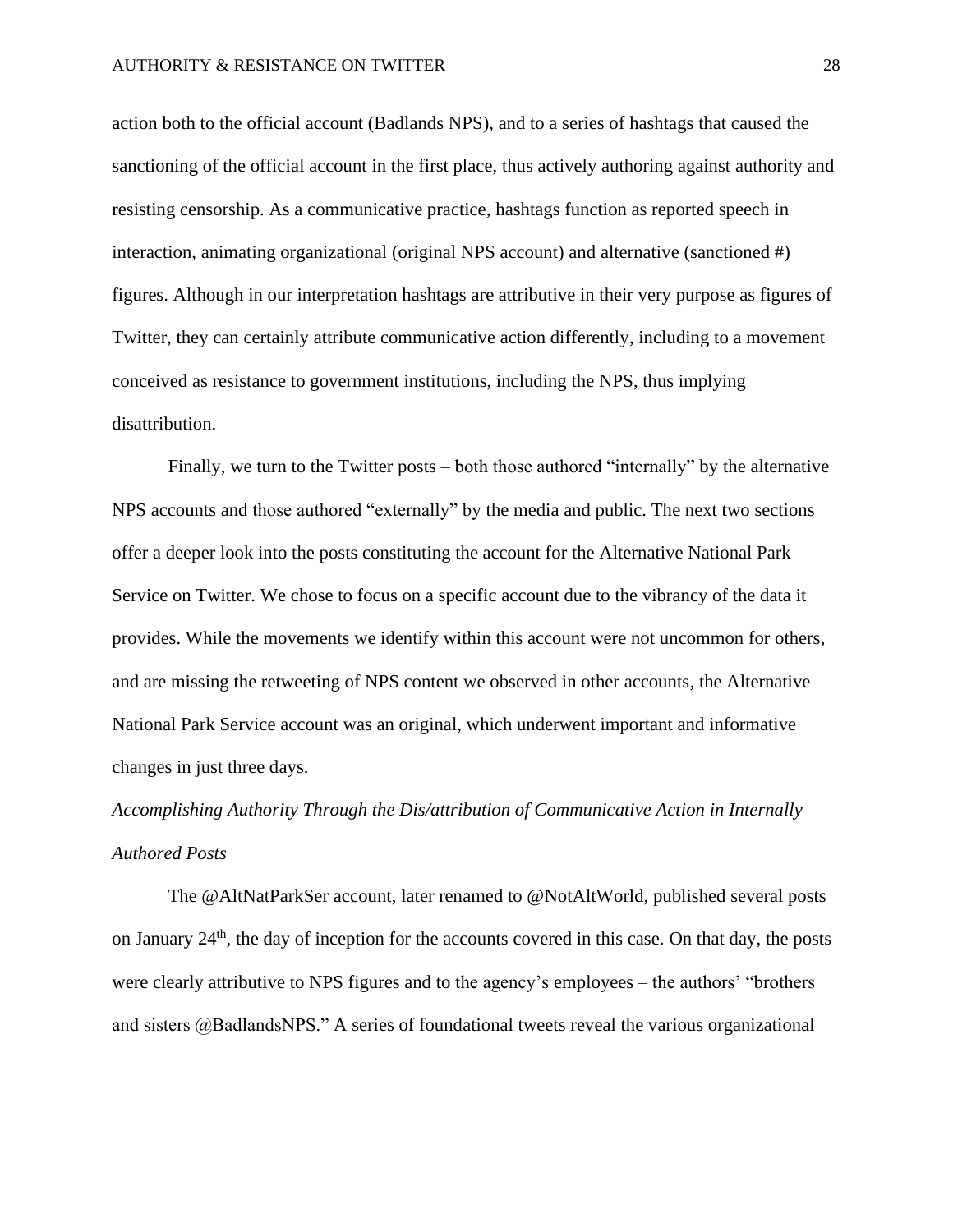figures towards which attributive communication was carried out, illustrating the desire and authority to speak on behalf of a park:

- 1. "Hello, we are the Alternative National Park Service Twitter Account activated in time of war and censorship to ensure fact-based education."
- 2. "Tonight Trump gagged National Park Services [sic] & signed executive order to restart Dakota Access & Keystone XL pipelines. #climate"
- 3. "Shoutout to the anonymous crews at @BadlandsNPS continuing the great work of the original before Trump's (tiny) hand came down."
- 4. "Respect goes out to *our brothers and sisters* at the @BadlandsNPS. When they silence you, *we will speak for you*" (*italics* added).

The four posts, all from the evening of January  $24<sup>th</sup>$ , refer to figures such as the National Park Service (first post) and the original rogue account of Badlands National Park (third and fourth posts), especially by addressing the rangers at Badlands as brothers and sisters in the third tweet and, of course, by giving them credit for originating the climate tweets that spurred the Trump administration to react. In doing so, the authors attribute their account and its posts to the NPS and its employees, and present themselves as communicating under their authority. Importantly, the account owners indicate official identity in the first tweet, which was in response to a user question, and outline their mission in the final tweet by proclaiming that they "will speak for" the silenced government accounts (and employees). While the first three tweets establish a relationship with the NPS, the fourth tweet is particularly attributive in its strong identification with the rogue rangers of Badlands NP and the act of speaking on their (and the park's) behalf.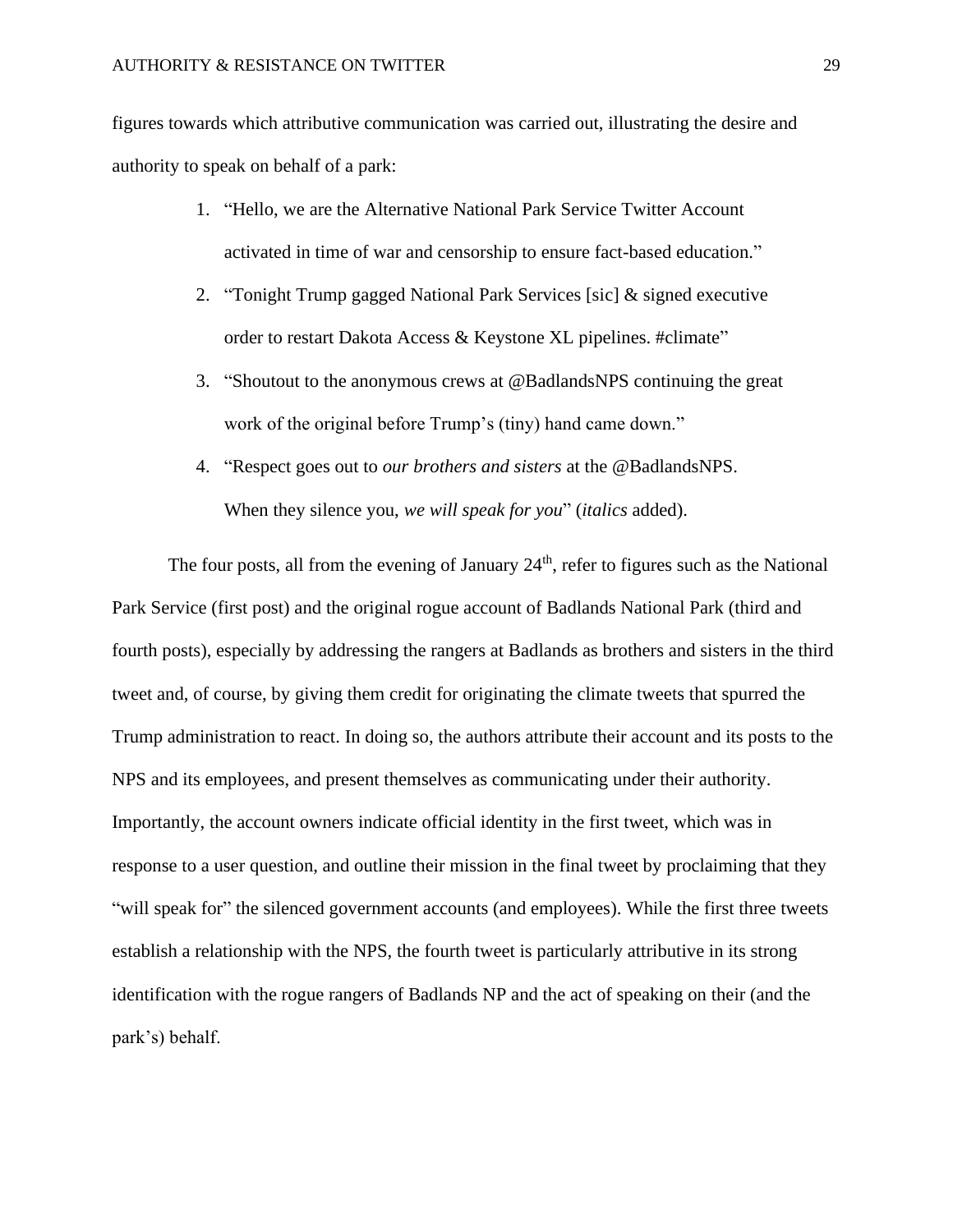The four tweets also reference recent historical facts that help place them in Twitter and news media discourses at the time, ensuring that audiences attribute @AltNatParkSer communication as part of the resistance (and in this way, also disattribute it from the official NPS). For example, mentioned are the National Park Service and the issue of censorship, but also controversial environmental issues, namely the Dakota and Keystone oil pipelines, protests against which had started at the end of the Obama presidency and were continuing at the time. These mentions, and the #climate, tie the account to interactions surrounding climate issues by suggesting the pipelines are the reason for censoring Badlands National Park, which is geographically nearby. Of note is also the humorous reference to Trump's hands, which at the time trended under the #tinyhandsoffpubliclands hashtag circulated on Twitter in early 2017 along with public land advocacy posts. By using sanctioned hashtags and communicating about controversial events, such as censored climate and environmental information, @AltNatParkSer on one hand, disattributes its communication from the official agency. On another hand, the tweets attribute communicative action to the NPS by promising to continue to speak for the Service and thus, continue the organization's educational mission.

Notably, the Alternative National Park Service account on Twitter also spent time explaining its values and mission, meaningful organizational figures in themselves, beyond the aforementioned desire to speak on behalf of its "brothers and sisters." In doing so, the tweets openly and repeatedly attribute these values and mission, and by implication the account's action and statements, to the NPS and the rangers working for the agency:

> 1. "Here is the DL on the National Park Service. Most of us are in the job to one reason. We LOVE our outdoors. It IS the greatest."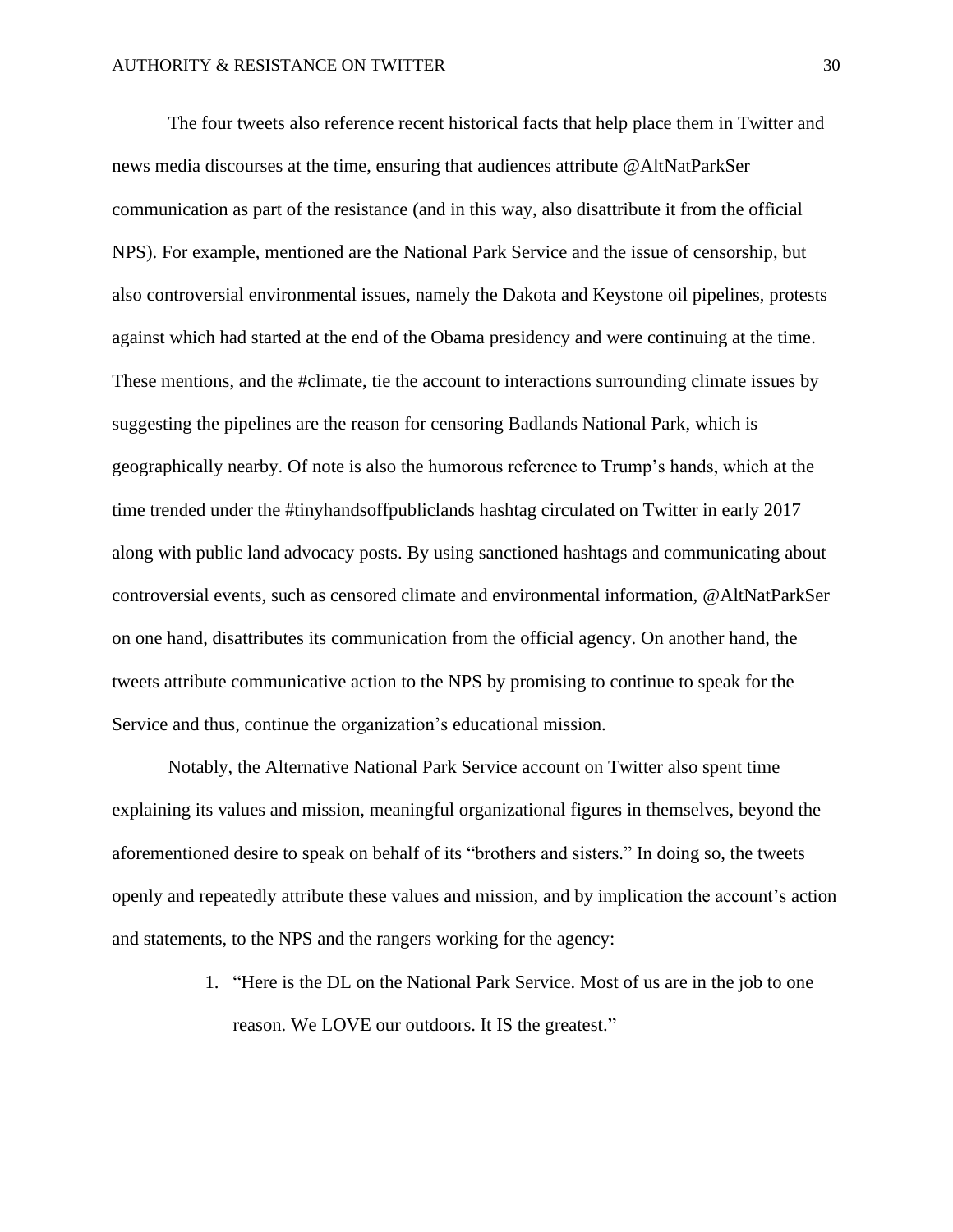- 2. "We take immense pride in keeping the parks clean and safe for all Americans and tourists from around the world."
- 3. "Park ranygers [sic] come from all walks of life. Some have escaped the city  $\&$ others never left the mountains. But we have one yuuuge common goal."
- 4. "Our job is to preserve the natural & cultural resources & values of the National Parks System for enjoyment, education, and inspiration."
- 5. "To understand what's best for our parks, we need to have access to US science data on climate & the environment. We must not be silenced."

The five tweets first identify the writers as rangers and then present an effectual mission statement that resembles, and in some places almost entirely copies, that of the National Park Service. By nearly copying the NPS's mission statement, the authors of the alternative account share in the official organization's authority. Indeed, in the first tweet, the authors identify themselves as working for the NPS. The emotions, boldly expressed in the tweets, are congruent with descriptions of the forest rangers' pride, fondness and keen knowledge of their districts and of their job, as well as with the high organizational identification found among forest rangers (see Connie Bullis' work). The third tweet provides more insight into the rogue rangers behind @AltNatParkSer and makes a mocking reference to Trump and the inaugural crowds by misspelling the word "huge" as "yuuuge."

However, by January  $26<sup>th</sup>$  the attention around the rogue rangers appeared to have become too risky for the Alternative National Park Service, which switched strategy and opened the day with a series of dis/attributive tweets starting with: "We have decided to pass over control to individuals outside of government employment for the sake of our colleagues." As with previous dis/attributive communicative action, this post performs both disattribution in the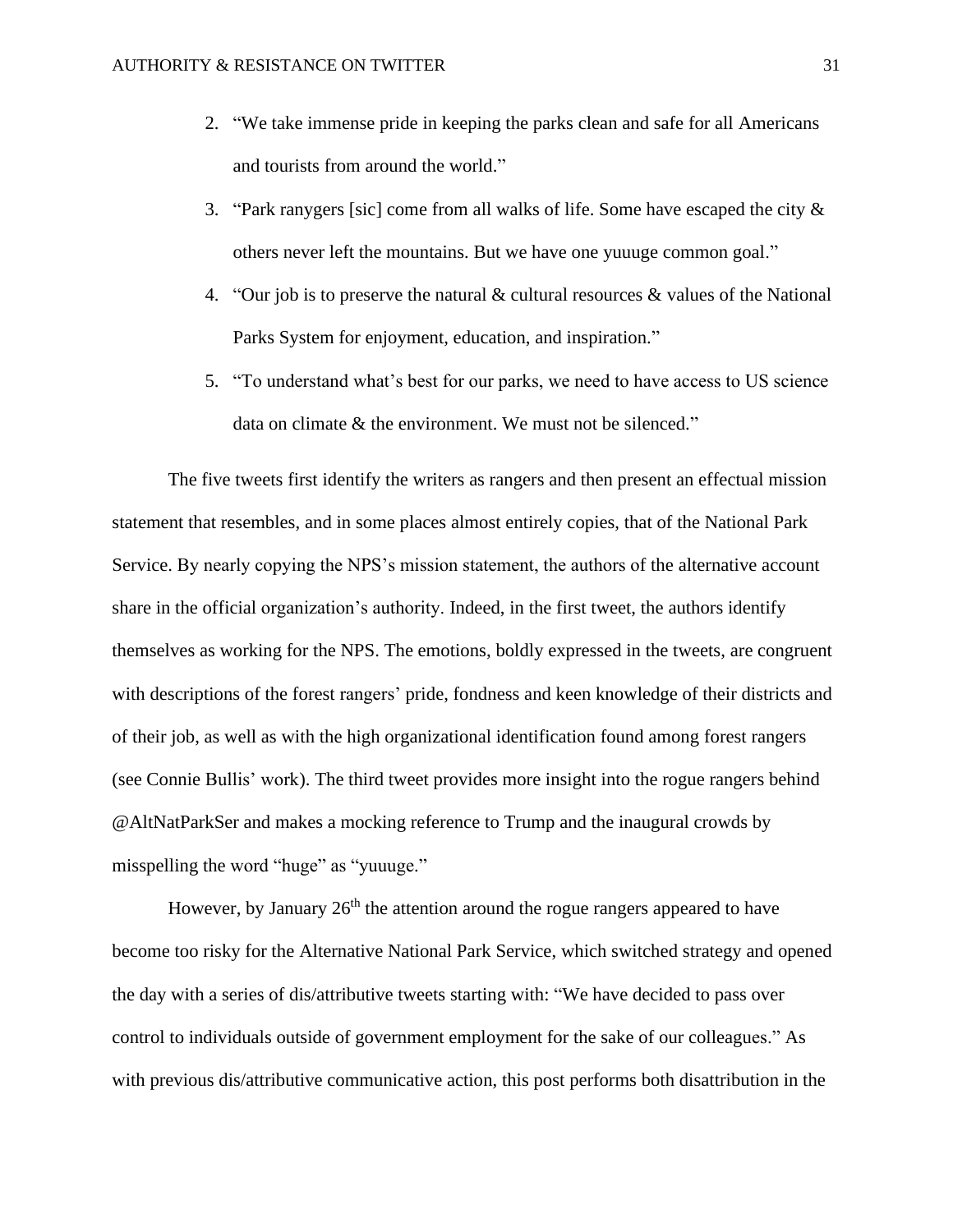#### AUTHORITY & RESISTANCE ON TWITTER 32

figurative passing of control, and attribution to a different entity (non-governmental), after implying that the current owners *are* employees, and stating that the handover is done in the name of *colleagues* who are presumably also government employees. After acknowledging the successes from the previous days, and perhaps because of the media's frantic attempts to uncover the identities behind the anonymous alternative accounts, @AltNatParkSer notes: "But we cannot escape the pressure that the popularity of this account has brought to our colleagues. It is selfish to continue ourselves." Again, the authors claim belonging as "colleagues" and, "as such, we are handing the control of this account to several activists & journalists *who believe that they can continue in the same spirit*," the tweets continue, suggesting that the account was not managed by activists nor journalists to this point. And now that it will be managed by others, those others are authorized by the NPS employees to speak in their name.

Because of the refusal to unambiguously identify as rogue rangers, the owners of this and other alternative accounts became subjected to Twitter users' and media speculation attempting to resolve for their anonymity. We have already demonstrated that the ambiguity mobilized by the alternative accounts as far as the rogue rangers' identity goes assists in the sharing of authority with the NPS. In the final section of the analysis, we demonstrate that dis/attributions of communicative action to the NPS (or other entities), and hence, the constitution of authority and resistance, are as dynamic when accomplished by outsiders.

### *Accomplishing Authority Through the Dis/attribution of Communicative Action in External Posts*

As various Twitter users and media attributed posts by the alternative accounts to the NPS or to other organizations, interactions on Twitter read like a mystery novel focused on ascribing identity to the anonymous rogue rangers as (un)authorized organizational representatives. Interactions between the alternative accounts and Twitter users demonstrate that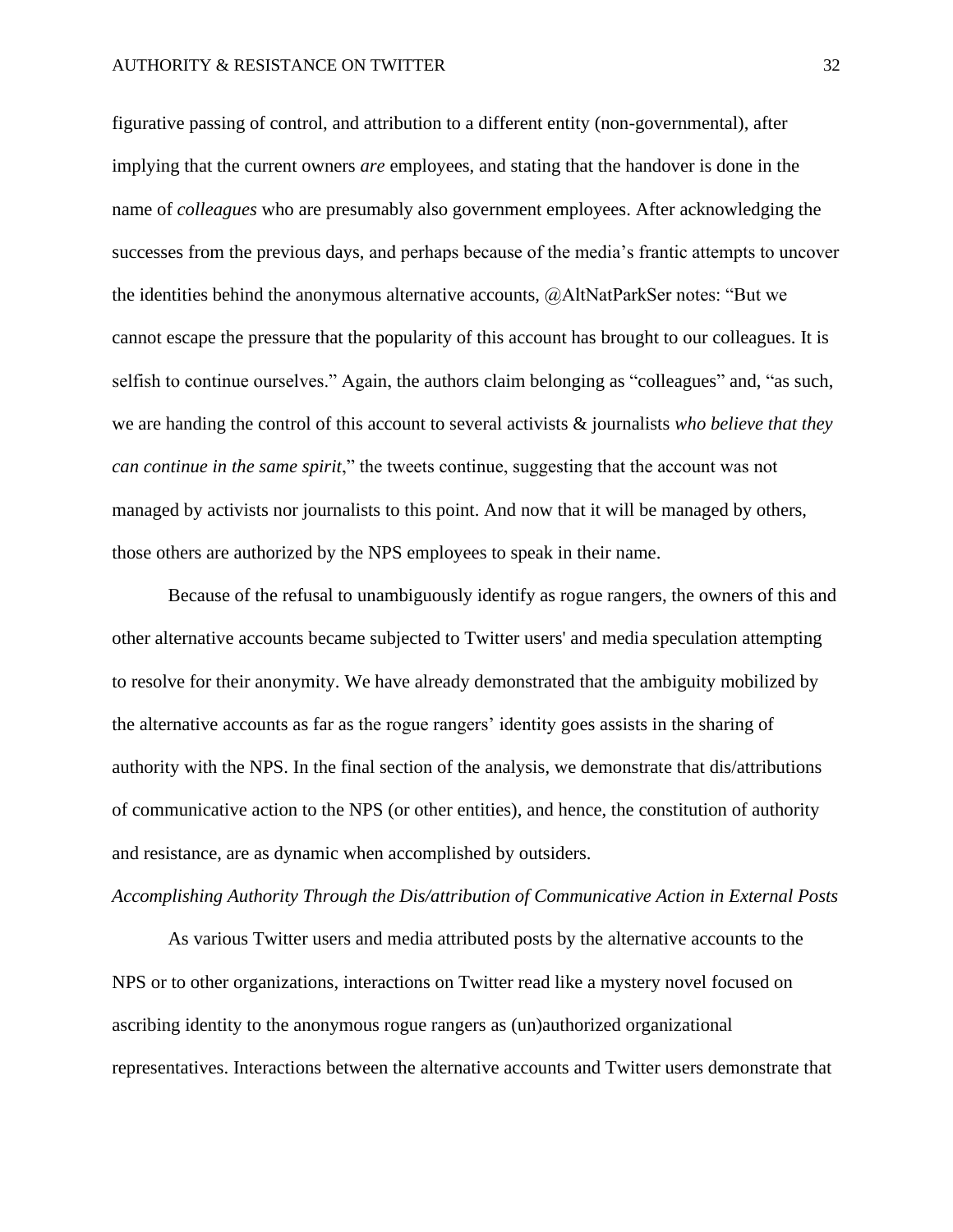when organizational membership can't be easily presumed, interactants must figure out whose actions are relevant to the organization's mission. We identify three entities that dis/attribute communicative action to the alternative accounts: the public (private citizen's Twitter accounts), the news media, and other alternative Twitter accounts.

*Public dis/attributions.* The public engaged in attributive practices by posting images, GIFs, memes, and written posts and linking them to the alternative accounts by tagging  $(\mathcal{Q}X)$ them. Attribution may be seen in the vigorous response @AltNatParkSer received when, on January 24<sup>th</sup>, it called for: "Tweet us pics from your last visit to a US national park. Rangers love feedback. Even if they can't officially tweet it back now." This tweet generated 2,800 responses, 2,400 retweets, and 8,800 reactions. The public posted about their visits to parks and tagged both the alternative account and the official park account: "On our road trip, we popped into Petrified Forest National Park b/c my kids love science & facts. @AltNatParkSer @NatlParkService" (@christiemegill). By tagging both the alternative account and the official park, this user attributes an existing relationship between the two. The follow-up post from @AltNatParkSer accepts the attribution and tags the official NPS account and shares on its authority: "We are a bit overcome by how many of you are tweeting us pictures of your visits to @NatlParkService. Thank you for supporting the service." The alternative account mobilizes a number of organizational figures to attribute authority: it adopts an educational ranger voice by requesting photos of park features, tags an official account, hence including its authors in the interaction, and thanking users on behalf of the service.

Tweets celebrating the alternative accounts, as if they were official, attribute communicative action as well: "Shout out to @AltNatParkSer and @BadHombreNPS for carrying the torch and fighting censorship re: @BadlandsNPS #ResistTrump #Climate"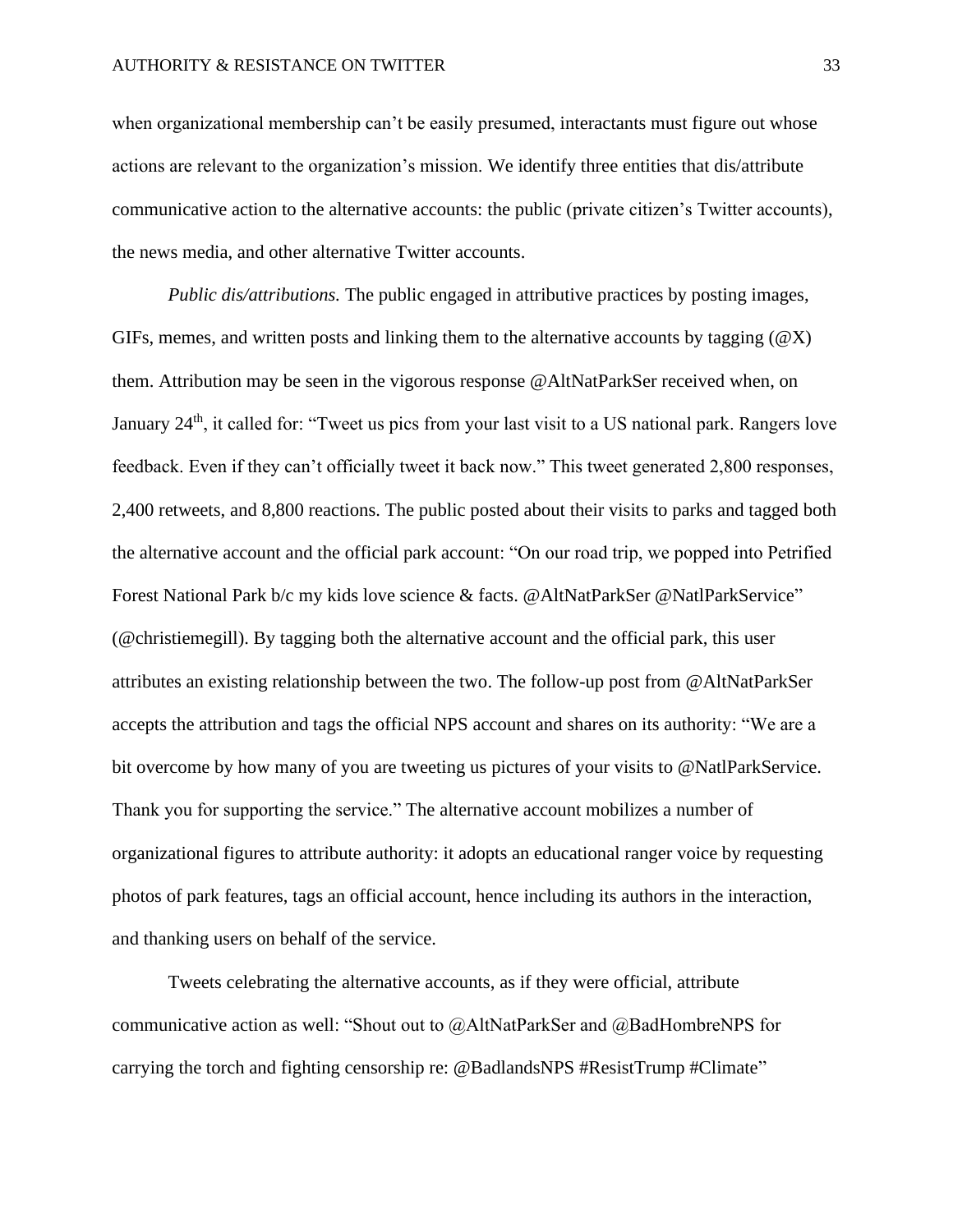(@SarahStierch). Here an official park, the original rogue Badlands account, is mentioned along two alternative accounts, while authority is outright given to the alternative accounts by pronouncing them torch carriers of the organizational mission. Others celebrated the rise of the alternative accounts and did so through their digital connection with the originals: "NPS! NPS! NPS! Heroes! @BadlandsNPS @DeathValleyNPS @AltNatParkSer" (@MeganNormy). In this tweet, the NPS, two of its parks, and one alternative are brought together, suggesting that all are authors of "heroic" action and, therefore of equal authority. The public also effectively ascribes the ranger identity, a recognizable, uniformed organizational figure, to an alternative account: "#Follow @AltNatParkSer these guys are on the frontline of #ResistTrump and are risking their livelihood to get the facts out!" (@ces614). These examples show that the public easily attributed communication by the alternative accounts (asking for pictures, defending facts and science, resisting censorship, etc.) to NPS employees (rangers in particular) and had little doubt about the organizational belonging of both the posts and the identities behind them.

*Media dis/attributions.* It was a journalist who broke the National Park Service inauguration story on Twitter and put the parks' alternative accounts under heavy media attention. On January 24<sup>th</sup>, a Twitter user notes that, "@AltNatParkSer grew its following by over 9,000 in 2 hours" (@PeaceandRhythm) and by January  $26<sup>th</sup>$ , followership approached a million people, triple that of the official NPS Twitter account. These numbers were not only impressive to the public, but also newsworthy as media ranging from the National Public Radio, and New York Magazine to CNN, the *Boston Globe* and the *Washingtonian* intently covered the accounts.

The media were particularly interested in verifying the identities behind the alternative accounts. Some, like *Slate*, issued a call asking the accounts to contact the publication's tip line.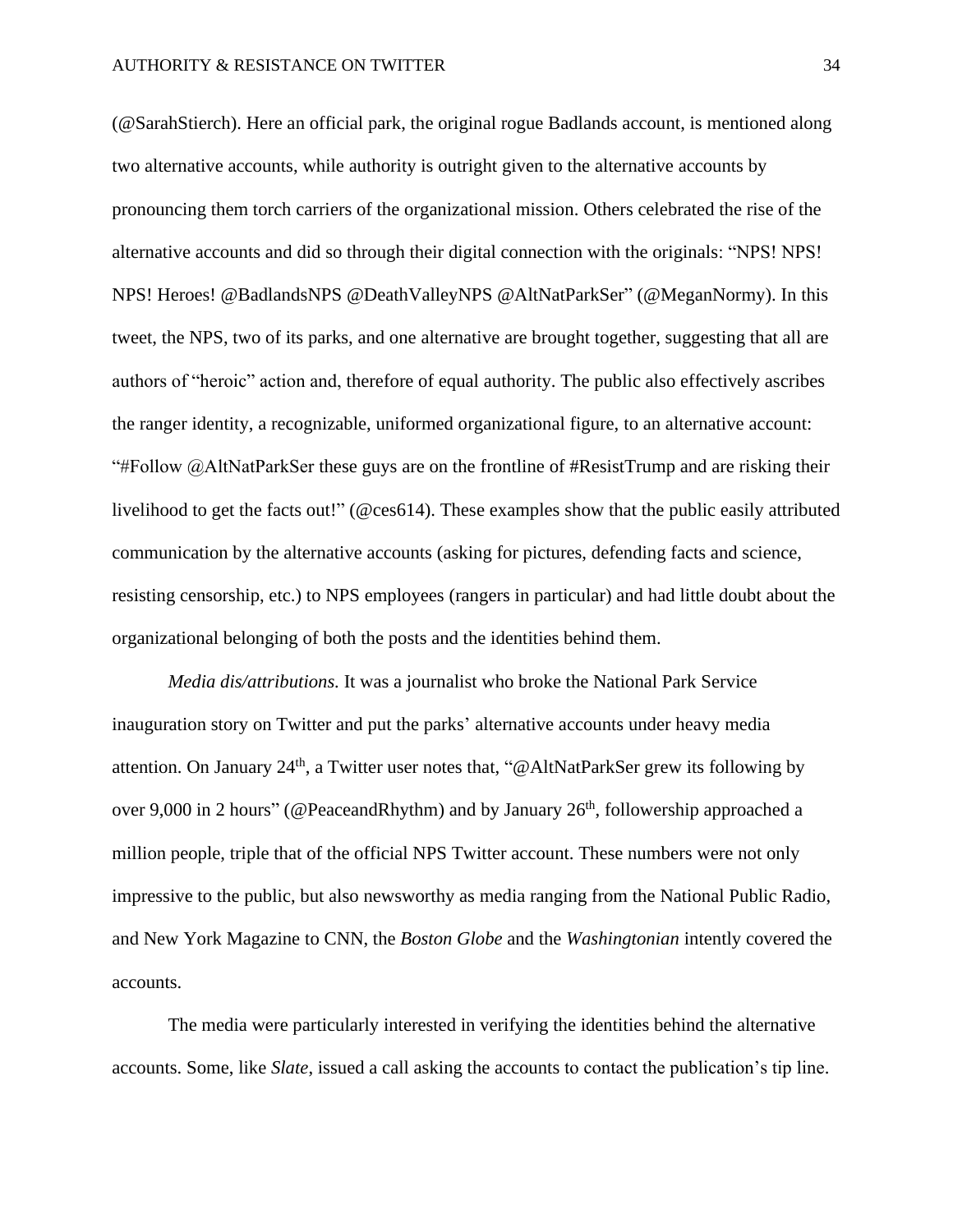Others presumably directly contacted the accounts, which is evident in this tweet posted by @AltNatParkSer on January 25<sup>th</sup>: "We've had a lot of media attention. We've been asked by a few to identify ourselves. Be gentle with us. It's a scary climate out there." The tweet, the reported media interest, conveyed concern and vulnerability, and even the ambiguous reference to "scary climate," implicitly attribute the author's identity as "organizational" and thus, grant it authority, suggesting that at least some alternative accounts, including @AltNatParkSer, were managed by actual rogue rangers.

*Dis/attributions by alternative accounts.* The alternative accounts themselves dis/attribute their own, but also each other's communicative action to the NPS or to different figures. These dis/attributions appear in the forms of tags  $(\mathcal{Q}X)$ . For example, one of the first alternative park accounts, @BadHombreNPS tagged @BadlandsNPS repeatedly in posts to attribute organizational authority to its own tweets: "Hey friends. Here to support  $@$ BadlandsNPS with the science and facts they can no longer share!" Once the Twitter connection between the accounts was achieved (and a series of more tweets followed), other alternative accounts connected with @BadHombreNPS as well, supposedly seeing it as authoritative by virtue of it repeatedly tagging the official Badlands account. In a response @NotAltWorld (formerly @AltNatParkServ) tweeted a greeting: "Hey ho! @BadHombreNPS" and asked the account to write to them privately, "so that we can coordinate."

The interaction between alternative accounts in itself appears attributive in that they authorize themselves as speakers for the parks and members of the larger communities of alternative accounts encompassed by the #resist and #altgov collectives. For example, @AltLassenNPS sends a birthday greeting to both Rocky Mountain National Park and its alternative account, in one tweet: "Happy birthday to our beautiful neighbor  $\omega$ RockyNPS and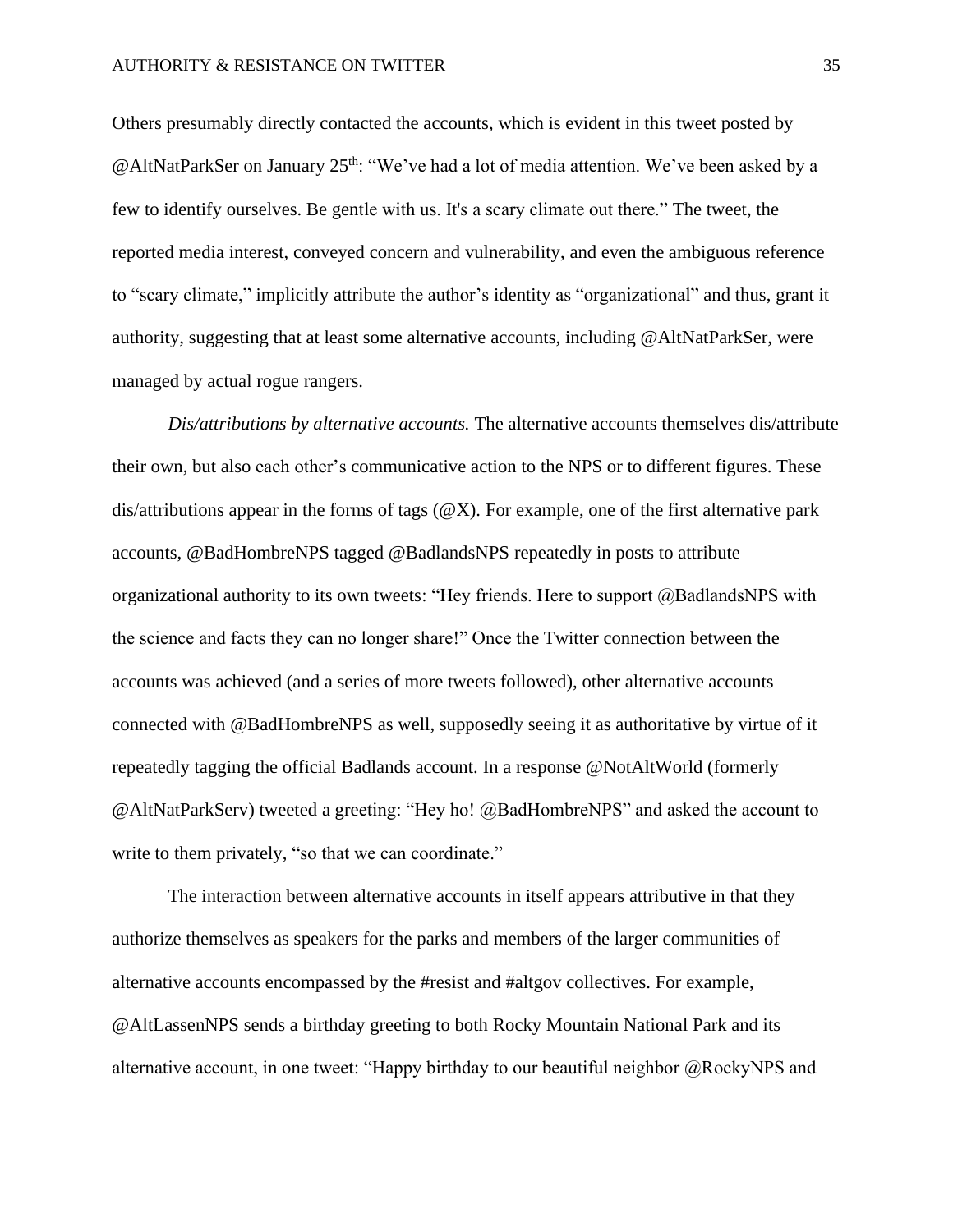@AltRockyNPS!" The tweet exemplifies an equal treatment between the official and alternative Twitter account and attributes a shared authority to both. In the first week of the case, the 14 alternative accounts tagged each other in few "shout outs" like the birthday greeting and the call to coordinate above. While not frequent, the tags between alternative accounts suggest a sense of coordinated action that certainly could have developed further beyond the scope of this case.

#### **Discussion**

The case of the alternative NPS accounts on Twitter shows that organizational authority and resistance to it are intertwined in the communication practices by which actors attribute and disattribute communicative action (i.e., Twitter posts) to the organization through its various "figures" – its Twitter account name, its logo, its mission, its members' professional identity, and so forth. Alternatively, they may dis/attribute their posts to others, for instance to the #resist movement. By dis/attributing communicative action, actors may share in organizational authority to legitimize their own actions and thus position themselves as speaking on behalf of the organization and its mission, while also evading this same authority, which might have silenced them. Our analysis makes at least three contributions to the literature on authority and resistance, in particular in the context of social media. First, it shows that authority and resistance are at play even outside of conventional organizations, which conversely means that social media activity can display a level of organizationality. Second, our analysis shows that the communicative performance of authority and resistance rests on membership ambiguity. Third, and as we have already hinted in elaborating our theoretical framework, it extends current conversations on the communicative performance of authority by showing that the same practices can also perform resistance.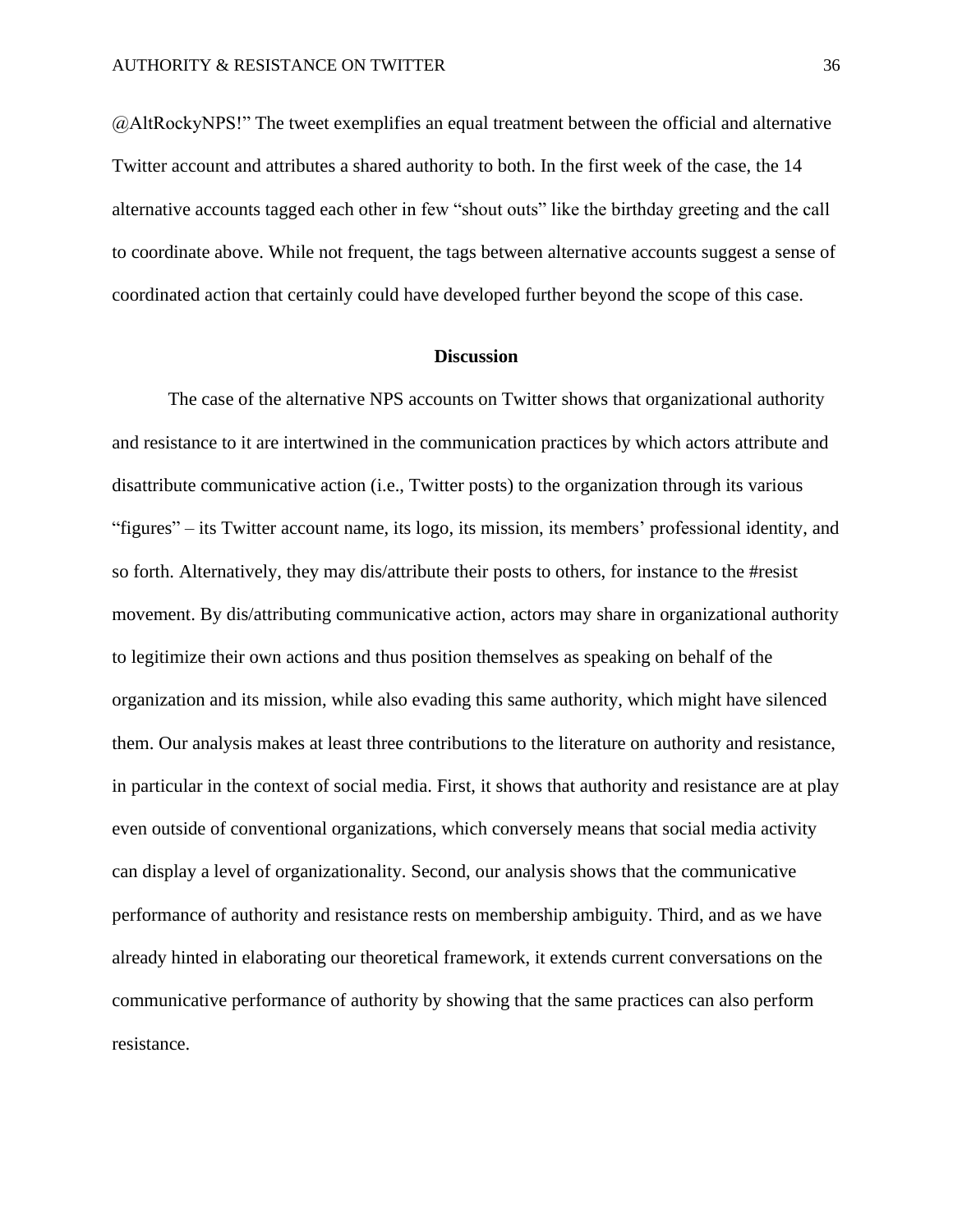## *The Organizationality of Social Media Resistance*

Dobusch and Shoeneborn (2015) have shown that organizing can occur outside of organizations, including on social media, through the way individuals attribute their actions to a common collective. We extend their insight by further specifying that such attributions also establish authority, which Ahrne and Brunsson (2011) identified as a key ingredient to organizationality. This means that social media activity not only makes organizational boundaries more porous (Albu and Etter, 2016), but can create organizing outside of the formal organization.

In our case, this was necessary given that the official organization's core mission of disseminating scientific and environmental information was silenced by government. The alternative accounts took it upon themselves to pursue this mission, but had to do so outside of the official organization or risk being silenced too. The balance between acting on behalf of the organization, and thus sharing in its authority, and yet remaining outside of its boundaries, was accomplished by carefully enlisting various organizational figures, such as mission statements, logos, park locations, and organizational identities (i.e., being a "ranger"), but also other figures such as the #resist movement, parody logos, and other alternative accounts. In line with the idea that authority is situationally accomplished through the dual processes of "activation" and "passivation" of human, material and abstract allies (Bourgoin et al., 2020), our analysis shows that the alternative accounts situationally adjusted the authority they accomplished to respond to each situation, by dis/attributing their actions to different organizational figures.

By assembling these various figures in adaptable ways, the alternative accounts thus displayed organizationality, but did not merely reproduce the NPS (in which case they would have been subject to its authority, and censored), nor did they entirely reject it, since they are in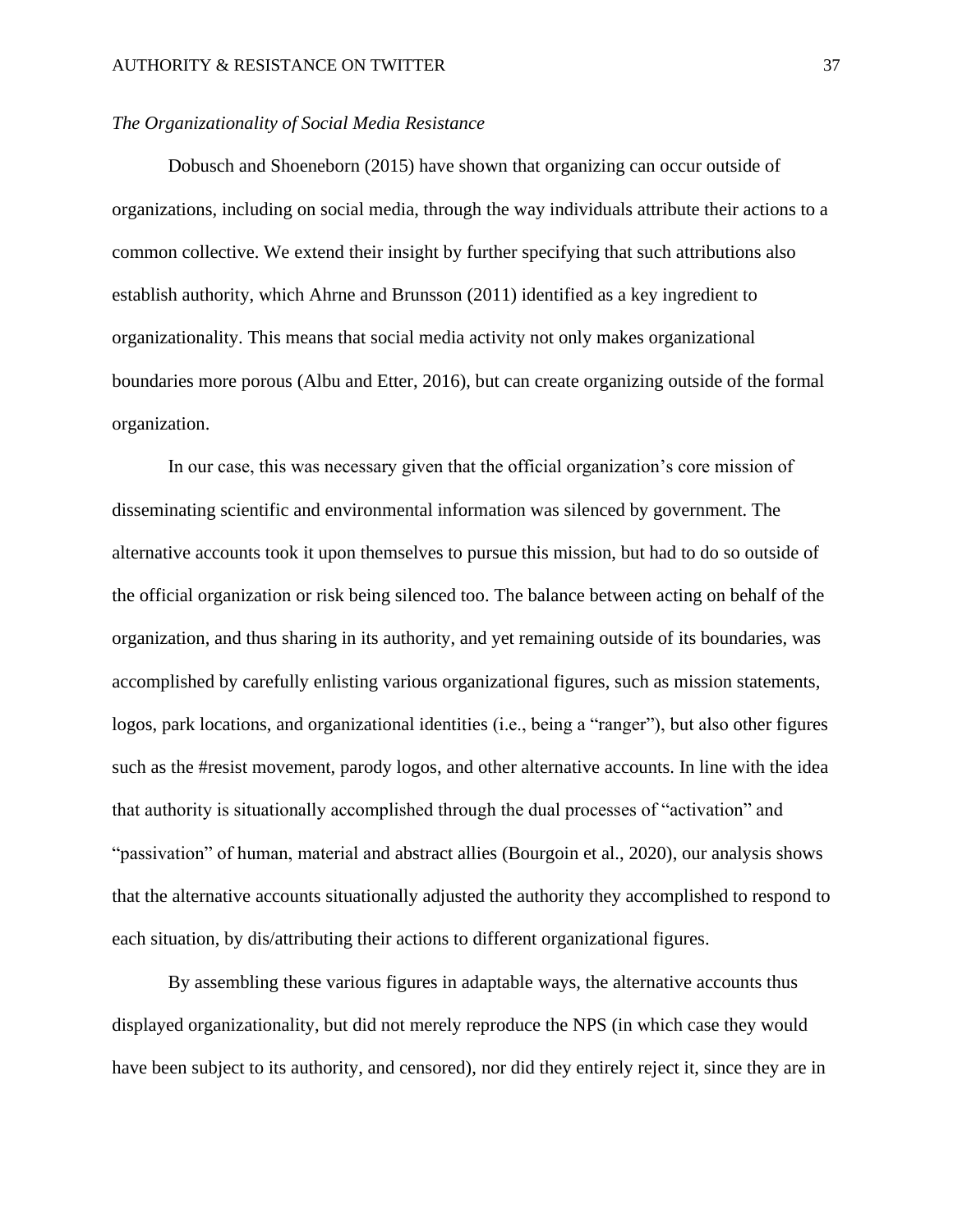fact very much attached to it – or to what it used to be. Instead, they created a new hybrid organization (Ashcraft, 2001; Wilhoit and Kisselburgh, 2019), that was an "alternative" to what the NPS had become, as the "alt" prefix suggests. We observed such hybridization, among others, in the posts of the Alternative National Park Service account, whose organizationality draws at once on a mission statement like that of the NPS and on a stated goal to fight against censorship, thus combining two goals for collective action.

Social media was already described as a context where organizational authority is achieved through continuous interaction (Dawson, 2015). However, research in that sense had mostly focused on the difficulty for organizations to maintain control over social media activity, exemplified most recently in coffee-house giant Starbucks' contemplation to leave Facebook over "hateful comments" (Mac and Lytvynenko, 2021; see also Dawson, 2018; Sweetser and Kelleher, 2016). Our analysis shows that organizational authority does not only serve to control what is written on social media, but may in fact be used to resist the organization and pursue an alternative version of its mission, one that employees and other constituents favor. Organizational authority becomes appropriated by others and turned into a key factor in constituting a different organization, that of the resistance.

# *Authority and Resistance Through Membership Ambiguity*

The context of social media also made salient another feature of such platforms: anonymity (Peddinti et al., 2014). In our analysis, anonymity uniquely contributes to the complexity of the communicative constitution of authority, resistance, and organizationality, by making even more relevant the ambiguity over authorship of the accounts and of their communicative actions. Such ambiguity is at the heart of the communicative constitution of organization, given that "scaling up" from situated interactions to organizational action occurs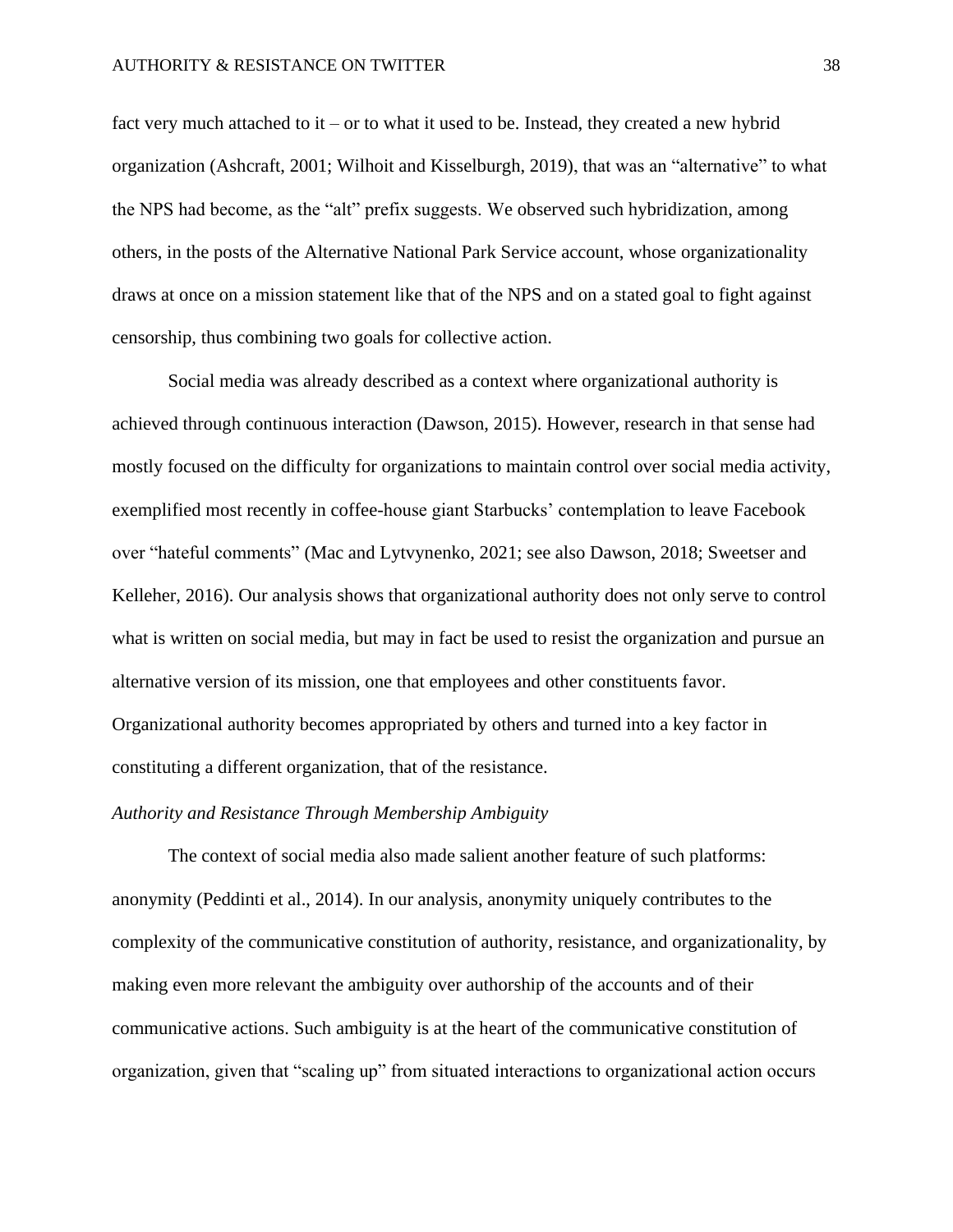thanks to the possibility of describing a given action as co-authored by the organization (Castor and Cooren, 2006; Kuhn, 2012; Vásquez et al., 2018).

The practices of dis/attribution also take advantage of such ambiguity: had each action, such as a post, clearly pertained to an author, it would not be possible to attribute them to another figure (Courpasson, 2017 also shows how ambiguity over authorship is crucial to resistance). Being able to speak in the organization's name and sharing in its authority thus supposes some level of blur over the authorship of a given message or action. This problematizes the notion of membership, which often assumes that everyone who is "in" the organization acts on its behalf, as if members always faithfully carry out their organization's intentions (Bencherki and Snack, 2016; Grothe-Hammer, 2019). Our analysis shows that the accounts and the people behind them at once presented themselves as speaking for the NPS (and its mission) and yet such speech was possible because they did not quite "belong" to it. They were rogue rangers: *rangers* and yet *rogue*.

The case of the alternative Twitter accounts allows us to see how individuals negotiate their relationship with their organization (and others) and thus oscillate between claiming to speak with the authority lent by the organization (by attributing their speech to it), for instance via the ranger identity, or distancing from it to act with more independence, for instance by affiliating with the #resist movement. Such ambiguity is also demonstrated when account owners reveal themselves as organizational members who tweet in their free time; or when identity as an employee is both confirmed and denied in the same post; or when tagging both official and unofficial accounts.

In this sense, our analysis aligns with research suggesting that the actions of people outside of the formal organization, even without membership status, can indeed be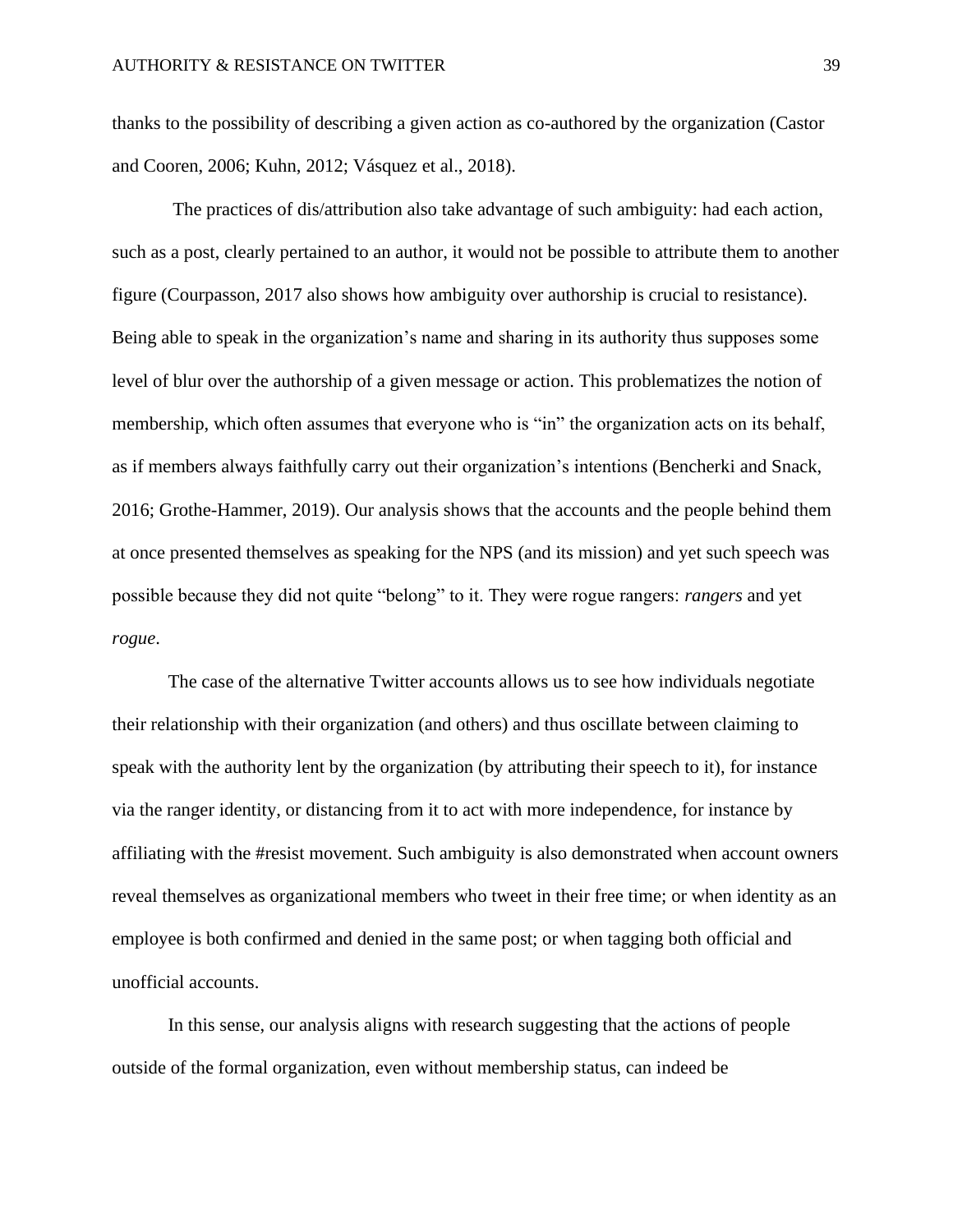"organizational" and contribute to the constitution and action of the organization (Bencherki and Snack, 2016; Dobusch and Schoeneborn, 2015) and that they can reappropriate organizational figures (Albu and Etter, 2016; Etter et al., 2017). We extend this research by showing, first, that rather than thinking in terms people being either members or non-members, it may be more useful to think in terms of each action being attributed or not to the organization. Second, we show that ambiguity may be crucial to the possibility of acting, leading to membership ambiguity being cultivated, rather than incidental.

The crucial nature of ambiguity was revealed, in our case, when the pressure to deanonymize an account, especially by traditional media, led its rogue ranger authors to feel it was impossible to continue cultivating the ambiguity required to simultaneously share in and evade the authority of the NPS, thus giving up control over the account (and authorizing others to speak on their behalf). That being said, such verification by traditional media could also confirm organizational membership and, thus, affirm the account's authority. For instance, past our data collection timeframe, on June 1, 2017, the online publication *Snopes* circulated a list of "verified" alternative accounts. The *Snopes* article contained a list of 35 alternative accounts that were allegedly confirmed to be related to government employees. Some of the verified accounts in this case published links to the list and showed some pride in being revealed to be actual NPS employees. For instance, @NastyWomenofNPS, an account supposedly led by female NPS rangers and whose handle mocks another Trump expression, pinned the *Snopes* tweet containing a link to the article at the top of their feed, while @AltMtRainier, linked to the *Snopes* article in place of organizational website in their bio. While such revelation of the authors' identity might be dangerous, we may suppose it also strengthened their authority both as NPS employees and as resisters, since it confirmed that they had taken the risk to oppose their employer.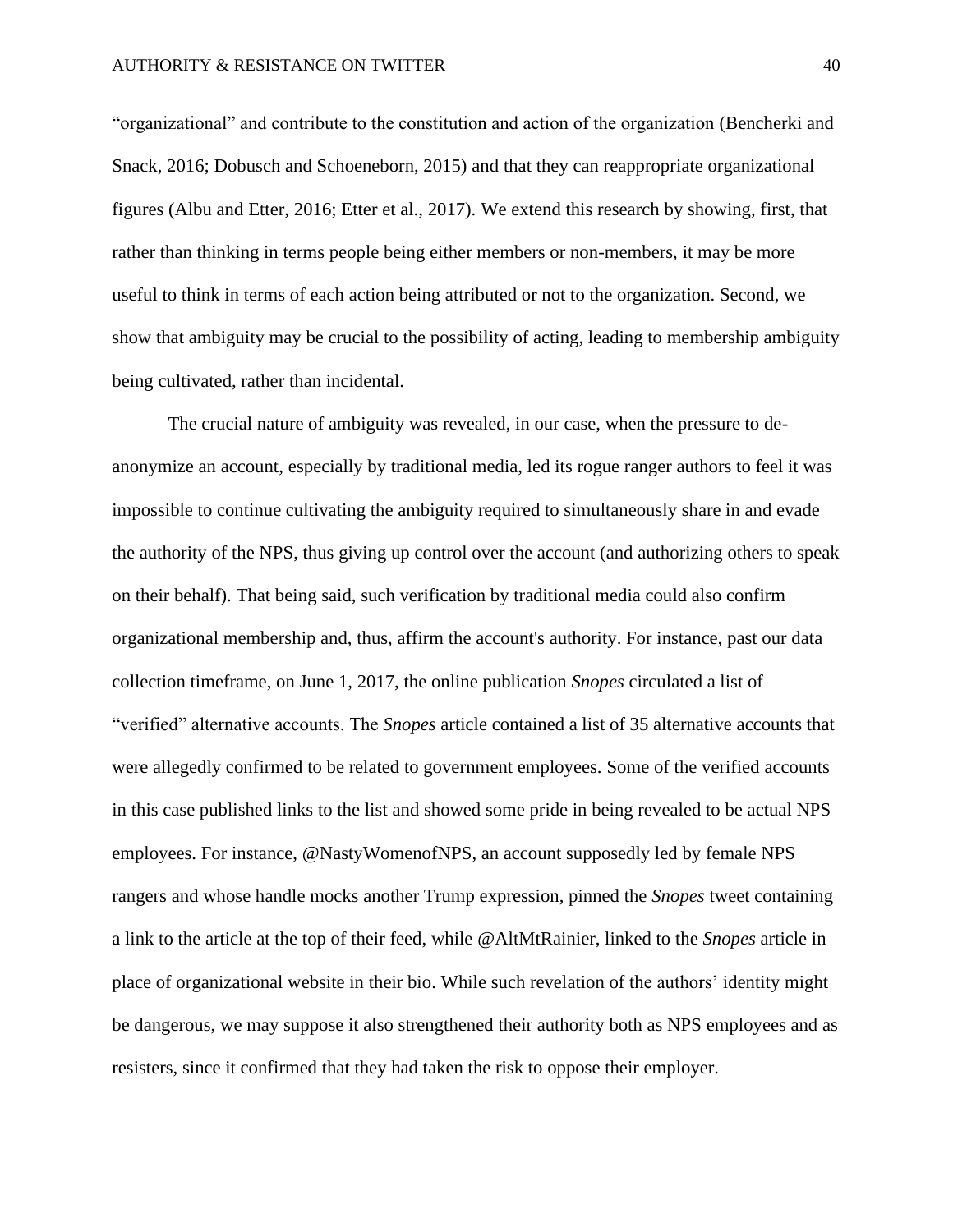### *Performing Both Authority and Resistance Through Attributive Communication Practices*

The context of social media allows observing how individuals contribute to organizational action without the presumption of employment. In that sense, it shifts the power dynamics involved in organizational constitution, but also reveals to the researcher that to establish authority, resistance, and organizationality, the actual identity of the rogue rangers – while it spurred fascination and contributed to cultivating ambiguity – matters less than the *communicative practices* through which they dis/attributed their actions to the real organization or to alternatives. Organizational authority and employee resistance are not opposed but, rather, consist in attribution of action to different entities, thus locating action under one entity's authority or not.

Hence, attribution and disattribution are not options to choose from, but rather result from the same communicative practices that we have identified: selecting an account logo, writing a description, employing hashtags and writing posts. This finding may clarify the apparent contradiction of recent studies that suggest that resistance takes place through compliance, or that attempts at resistance may in fact strengthen organizational control (Anteby, 2008; Ashcraft, 2016; Ybema and Horvers, 2017). Far from being surprising, resistance and compliance walk hand in hand because they rely, concretely, on the same communicative practices of dis/attribution. Such a communicative view contrasts with the conventional theorization of resistance as a specific set of actions and behaviors carried out in reaction to authority (for a review, see Thomas and Davies, 2005).

Through communication, organizational figures and those relating to resistance are both materialized on the same plane, and can thus be confronted, but also assembled into new, generative configurations (Ashcraft et al., 2009; Cooren, 2018; Kuhn et al., 2017).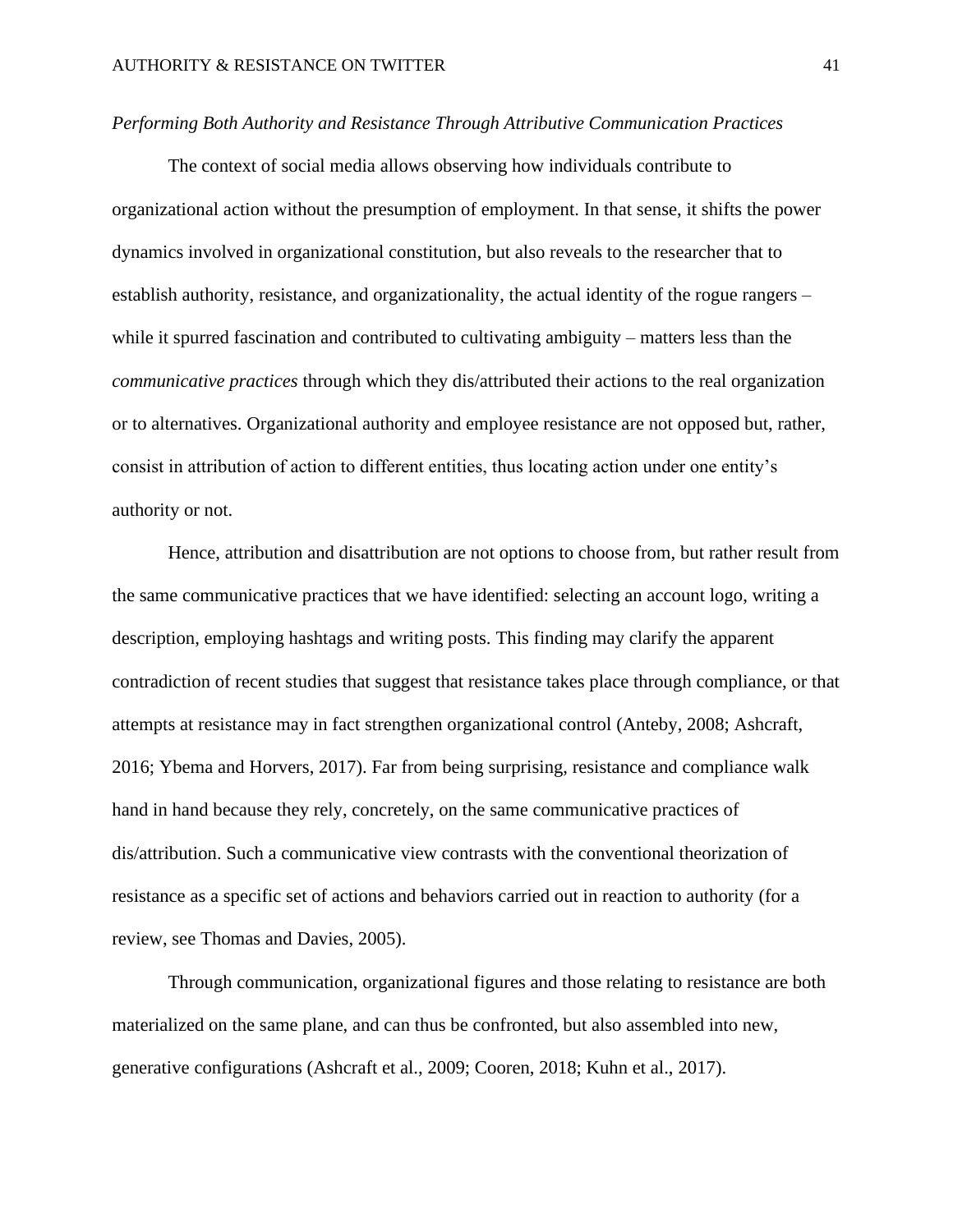#### AUTHORITY & RESISTANCE ON TWITTER 42

Communicative practices of dis/attribution can keep those two sets of figures in a productive (both/and) tension, thus accomplishing authority and resistance at once. Communication thus reveals that there is no contra*diction* (i.e., opposing speech) in people both appearing to authoritatively speak for the organization, which is otherwise silenced, and resisting the authority that might silence them (see also Putnam et al., 2016). It is the same "speech" that allows the alt accounts to be "authoritative" but also to free themselves from organizational authority.

Our findings thus clarify the communicative dynamics that substantiate authority and resistance. They show, on one hand, that when people invoke figures that lend weight to their actions, as suggested by interactional literature on authority (Benoit-Barné and Cooren, 2009; Benoit-Barné and Fox, 2017), they are in fact attributing their actions to those figures and placing them under their authority. In other words, the analytical relationship should be reversed. This reversal allows specifying, on the other hand, that when people tell alternative stories or engage in non-work, for instance, what they are doing is also disattributing (or reappropriating) their actions from organizational authority and resisting appropriation (Paulsen, 2015; Vaara and Tienari, 2011). Thinking in terms of attribution of action thus allows a symmetrical analysis of authority and resistance, which leads to considering their complementarity rather than opposition in organizing (thus aligning with Mumby, 2005).

## **In Conclusion: An Invitation for More CCO Studies of Social Media Contexts**

In this article, we observed and analyzed a case that occurred entirely on Twitter. In doing so, we used types of data that are not typically associated with research on authority and resistance, nor with organizational research using interactional and communicative perspectives. Our study thus illustrates the relevance, especially for the communicative constitution of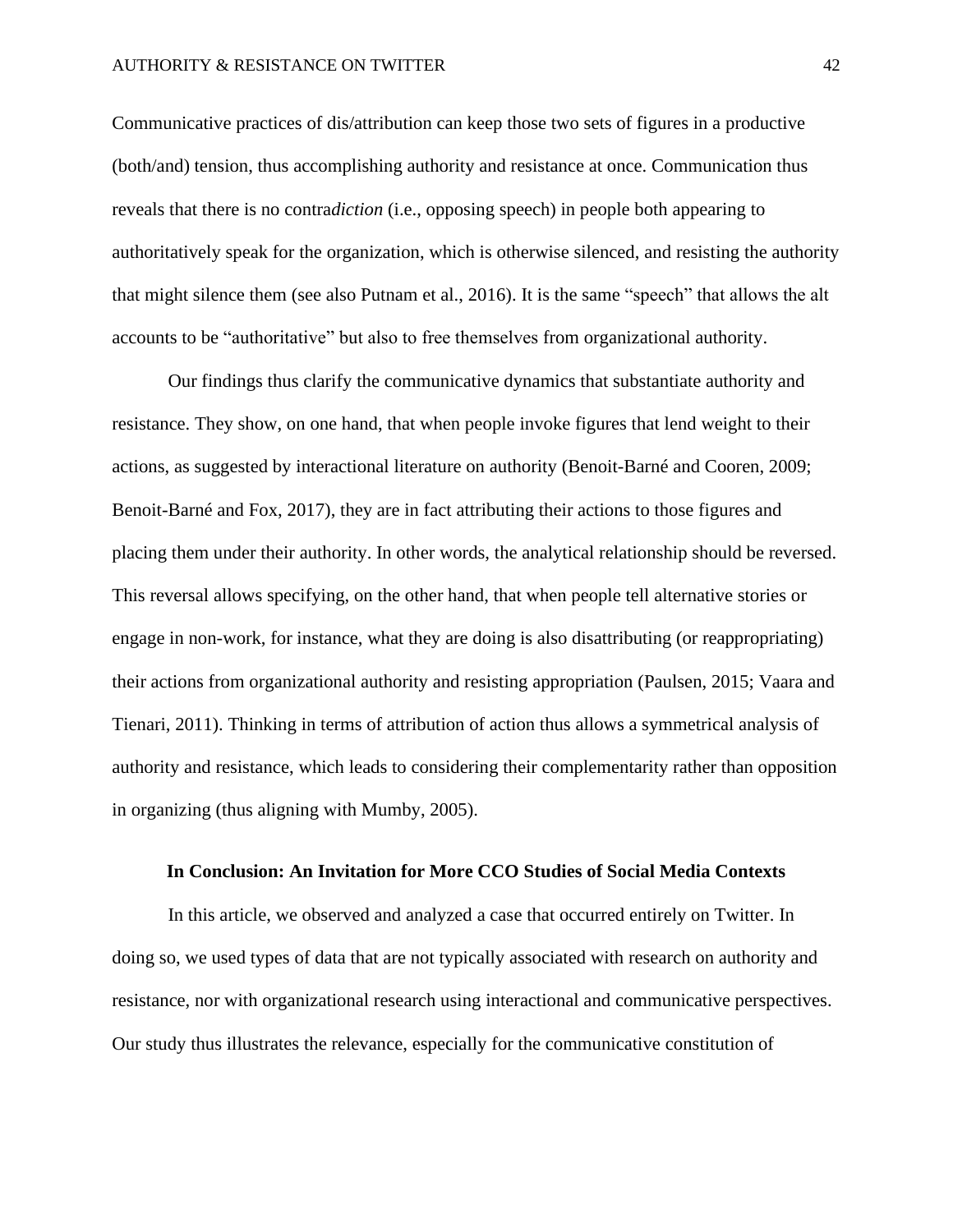organizations (CCO) tradition, of paying attention to communicative practices beyond the usual focus on text and conversation in face-to-face situations (Nathues et al., 2020; Wilhoit, 2016).

While the study of social media phenomena within interactional and communicative scholarship is still rare (exceptions being Albu and Etter, 2016; Dawson, 2018), it continues to rely mostly on texts, such as posts, replies, retweets, and account descriptions. Our study answers to recent calls to broaden what communication means and to collapse the discourse / materiality distinction (Cooren, 2015, 2020), and shows that much can be gained by analyzing metainformation of different nature (visuals, websites, and locations), and Twitter communication practices such as the use of hashtags or tagging. We open up the communicative scene further by including third parties such as the news media coverage of Twitter activity, to reveal their participation in the constitution of authority, resistance and organizationality (see also Benoit-Barné et al., 2019).

Indeed, while the interaction-based methods have been reluctant to include "context" in their analysis too hastily, social media blurs the distinction between what should be considered as talk and what forms the context of talk (see Bartesaghi et al., 2019). By adopting a resolutely communicative approach to authority and resistance that does not limit communication to a particular understanding, our case study revealed how organizing a movement to denounce censorship supposed both sharing in organizational authority and resisting it. This was done by cultivating ambiguity over organizational membership and communicative action authorship. Our study revealed that the same communicative practices sustained both authority and resistance.

By studying a case taking place on Twitter and showing how authority took place in the activity we observed, we also showed that organizationality can take place on social media. Our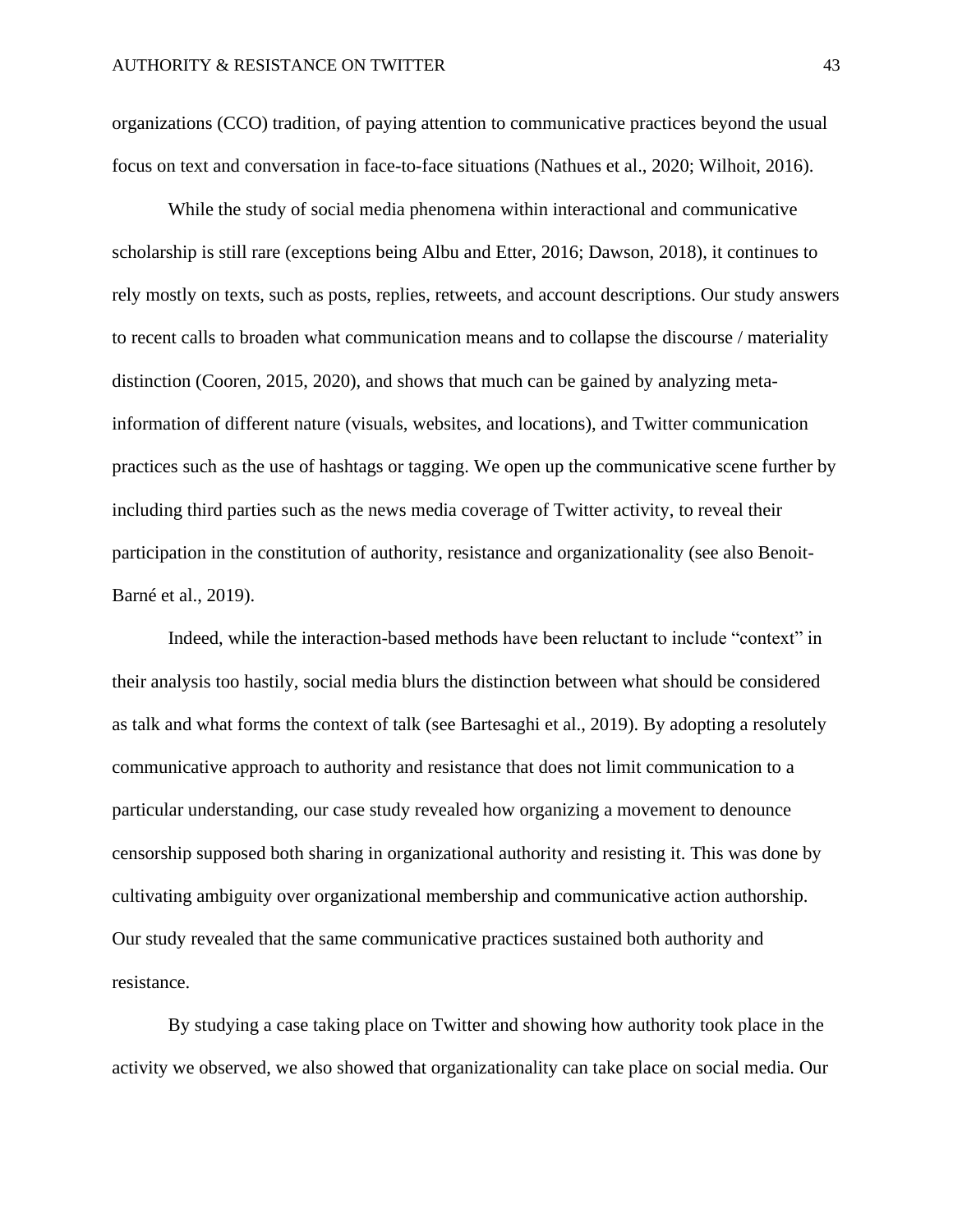research thus encourages more organizational scholars to investigate social media contexts not as

a separate technological space (although it supposes its distinct affordances; see Treem and

Leonardi, 2013), but rather as a continuity of what takes place in "real" organizations. As the

Covid-19 pandemic revealed, social media is all the more relevant in the context of changing

technology, and as organizational action is taken up and continued across actors and geographies

the traditional markers of organizational membership and identity become less easily discernable

(Hassard and Morris, 2021; Trittin-Ulbrich et al., 2021). As the very nature work and

organization is shifting, so we must also shift our methods and theorizing.

### **Acknowledgements**

The authors would like to thank the three reviewers and the Associate Editor, who tirelessly provided constructive criticism to make this manuscript better. We would also like to thank Dr. Alan Zemel and Dr. Alexandra (Lexa) Murphy for their helpful and encouraging feedback.

# **Funding**

There are no funders to report for this submission.

### **References**

Ahrne G and Brunsson N (2011) Organization outside organizations: the significance of partial

organization. *Organization* 18(1): 83–104. DOI: 10.1177/1350508410376256.

Ajunwa I, Crawford K and Schultz J (2017) Limitless Worker Surveillance. *California Law* 

*Review* 105: 735–776.

Albu OB and Etter M (2016) Hypertextuality and Social Media: A Study of the Constitutive and Paradoxical Implications of Organizational Twitter Use. *Management Communication Quarterly* 30(1): 5–31. DOI: 10.1177/0893318915601161.

Anteby M (2008) Identity incentives as an engaging form of control: Revisiting leniencies in an aeronautic plant. *Organization Science* 19(2): 202–220. DOI: 10.2307/25146175.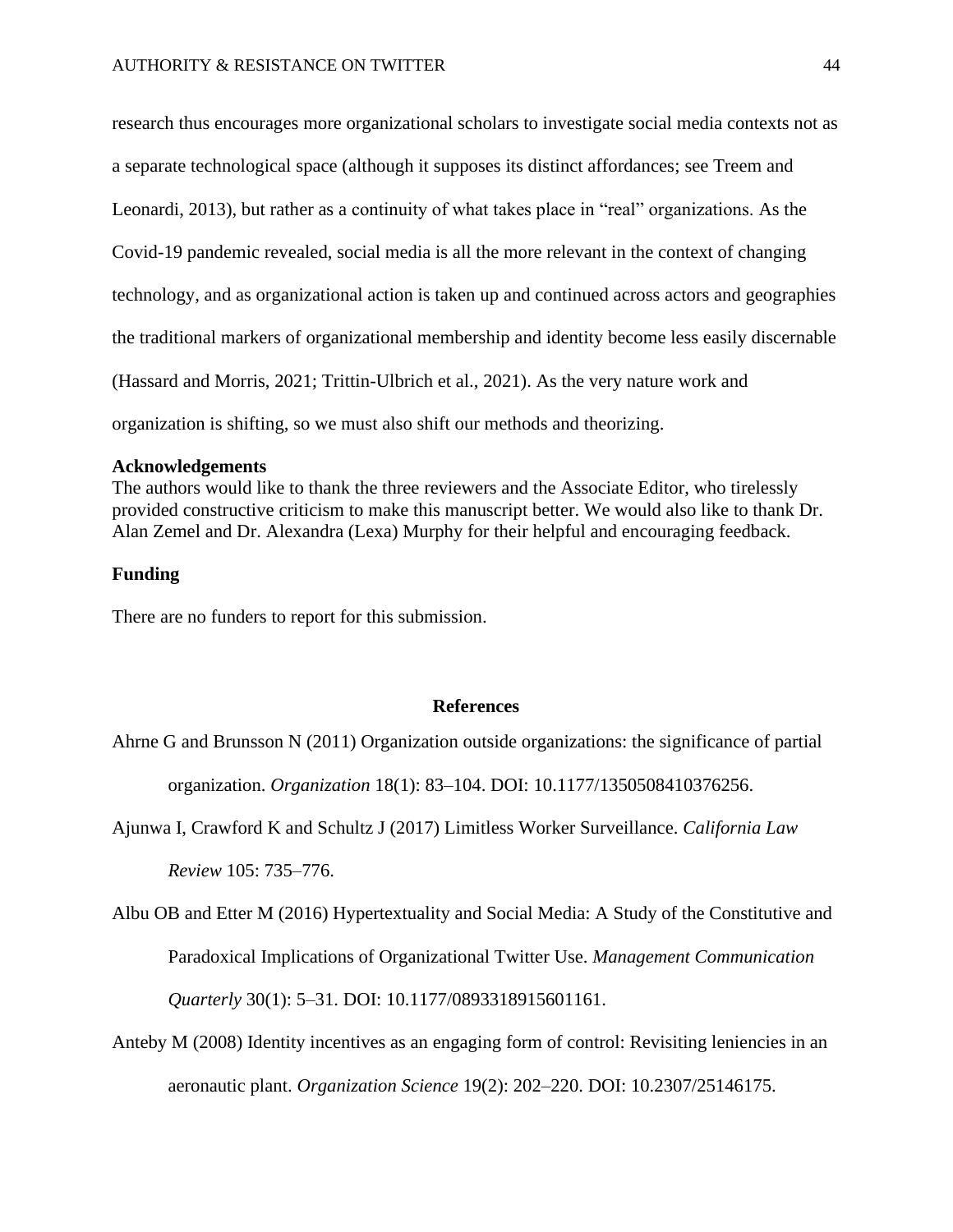- Ashcraft KL (2001) Organized dissonance: Feminist bureaucracy as hybrid form. *Academy of Management Journal* 44(6). Academy of Management: 1301–1322. DOI: 10.5465/3069402.
- Ashcraft KL (2016) Resistance through consent?: Occupational identity, organizational form, and the maintenance of masculinity among commercial airline pilots. *Management Communication Quarterly* 19(1): 67–90. DOI: 10.1177/0893318905276560.
- Ashcraft KL, Kuhn T and Cooren F (2009) Constitutional amendments: "Materializing" organizational communication. *The Academy of Management Annals* 3(1): 1–64. DOI: 10.1080/19416520903047186.
- Ashkenas R, Ulrich D, Jick T, et al. (2015) *The Boundaryless Organization: Breaking the Chains of Organizational Structure*. Hoboken: Wiley.
- Bartesaghi M, Livio O and Matte F (2019) The authority of the "broader context": What's not in the interaction? In: Bencherki N, Matte F, and Cooren F (eds.) *Authority and Power in Social Interaction: Methods and Analysis*. New York, NY: Routledge, pp. 18–36. DOI: 10.4324/9781351051668-7.
- Bencherki N and Snack JP (2016) Contributorship and partial inclusion: A communicative perspective. *Management Communication Quarterly* 30(3): 279–304. DOI: 10.1177/0893318915624163.
- Bencherki N, Matte F and Cooren F (eds.) (2019) *Authority and Power in Social Interaction*. Routledge studies in communication, organization, and organizing. New York, NY: Routledge.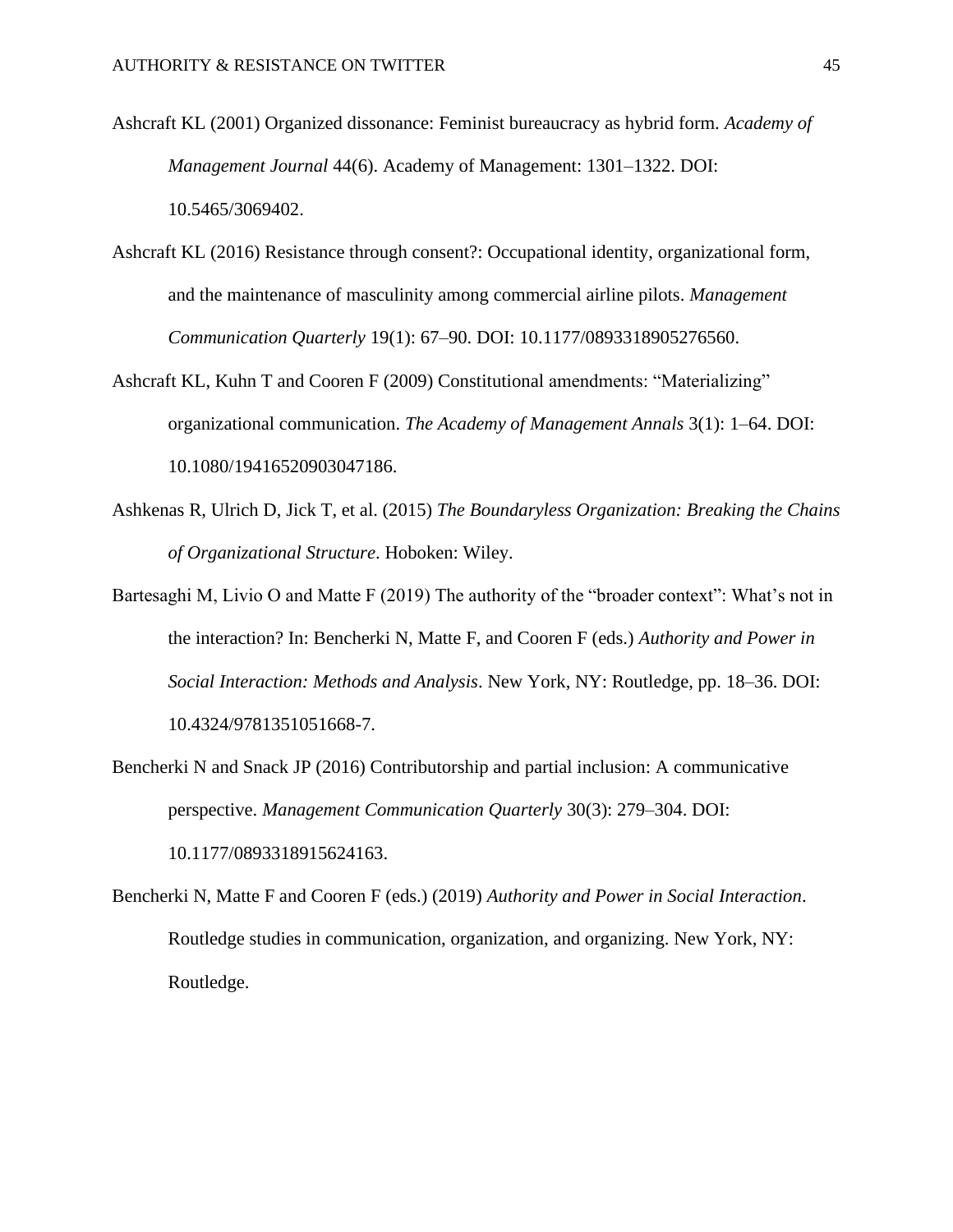- Benoit-Barné C and Cooren F (2009) The accomplishment of authority through presentification: How authority Is distributed among and negotiated by organizational members. *Management Communication Quarterly* 23(1): 5–31. DOI: 10.1177/0893318909335414.
- Benoit-Barné C and Fox S (2017) Authority. In: Scott CR and Lewis L (eds.) *The International Encyclopedia of Organizational Communication*. Hoboken, NJ: Wiley, pp. 1–13. DOI: 10.1002/9781118955567.wbieoc011.
- Benoit-Barné C, Marsen S, Wang N, et al. (2019) Decentering the analysis: The authority of spectators, journalists and others. In: Bencherki N, Matte F, and Cooren F (eds.) *Authority and Power in Social Interaction: Methods and Analysis*. New York, NY: Routledge, pp. 117–137. DOI: 10.4324/9781351051668-7.
- Bourgoin A, Bencherki N and Faraj S (2020) "And who are you?": A performative perspective on authority in organizations. *Academy of Management Journal* 63(4): 1134–1165. DOI: 10.5465/amj.2017.1335.
- Brown AD and Humphreys M (2006) Organizational identity and place: A discursive exploration of hegemony and resistance. *Journal of Management Studies* 43(2): 231–257. DOI: 10.1111/j.1467-6486.2006.00589.x.
- Carr PR, Cuervo Sanchez SL and Daros MA (2020) Citizen engagement in the contemporary era of fake news: Hegemonic distraction or control of the social media context? *Postdigital Science and Education* 2(1): 39–60. DOI: 10.1007/s42438-019-00052-z.
- Case P and Piñeiro E (2006) Aesthetics, performativity and resistance in the narratives of a computer programming community. *Human Relations* 59(6). SAGE Publications Ltd: 753–782. DOI: 10.1177/0018726706066853.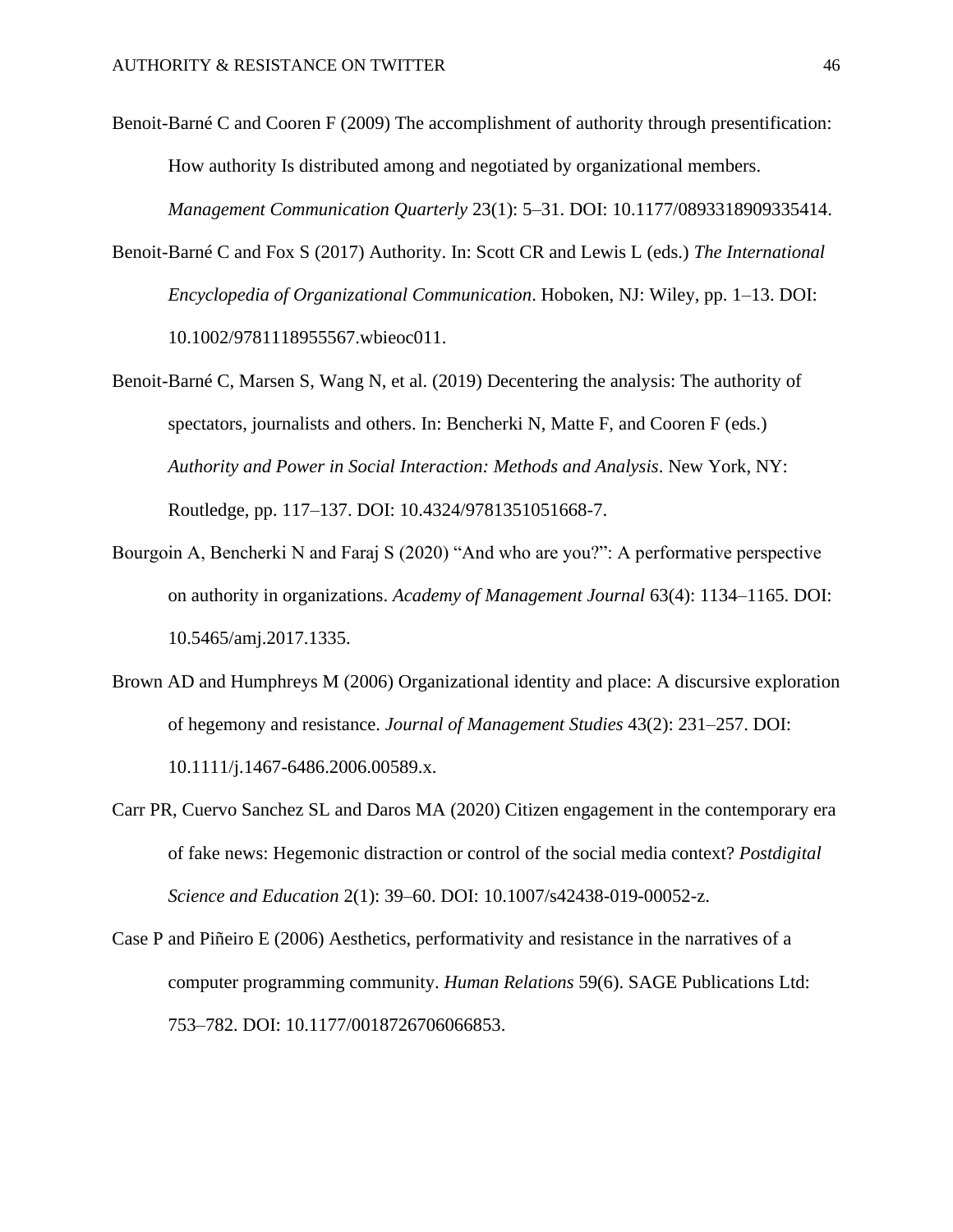- Castells M (2015) *Networks of Outrage and Hope: Social Movements in the Internet Age*. Second edition. Cambridge, UK: Polity Press.
- Castor T and Cooren F (2006) Organizations as hybrid forms of life: The implications of the selection of agency in problem formulation. *Management Communication Quarterly* 19(4): 570–600. DOI: 10.1177/0893318905284764.
- Charmaz K (2001) Grounded theoryy. In: Emerson RM (ed.) *Contemporary Field Research*. Prospect Heights, IL: Waveland Press, pp. 335–352.
- Cooren F (2010) *Action and Agency in Dialogue: Passion, Ventriloquism and Incarnation*. Amsterdam/Philadelphia: John Benjamins.
- Cooren F (2015) In medias res: communication, existence, and materiality. *Communication Research and Practice* 1(4): 1–15. DOI: 10.1080/22041451.2015.1110075.
- Cooren F (2018) Materializing communication: Making the case for a relational ontology. *Journal of Communication* 68(2): 278–288. DOI: 10.1093/joc/jqx014.
- Cooren F (2020) Beyond entanglement: (Socio-) materiality and organization studies. *Organization Theory* 1(3): 1–24. DOI: 10.1177/2631787720954444.
- Courpasson D (2017) Beyond the hidden/public resistance divide: How bloggers defeated a big company. *Organization Studies* 38(9): 1277–1302. DOI: 10.1177/0170840616685363.
- Courpasson D, Dany F and Clegg S (2012) Resisters at work: Generating productive resistance in the workplace. *Organization Science* 23(3): 801–819. DOI: 10.1287/orsc.1110.0657.
- Dawson VR (2015) "Who are we online?" Approaches to organizational identity in social media contexts. *The Journal of Social Media in Society* 4(2): 28–72.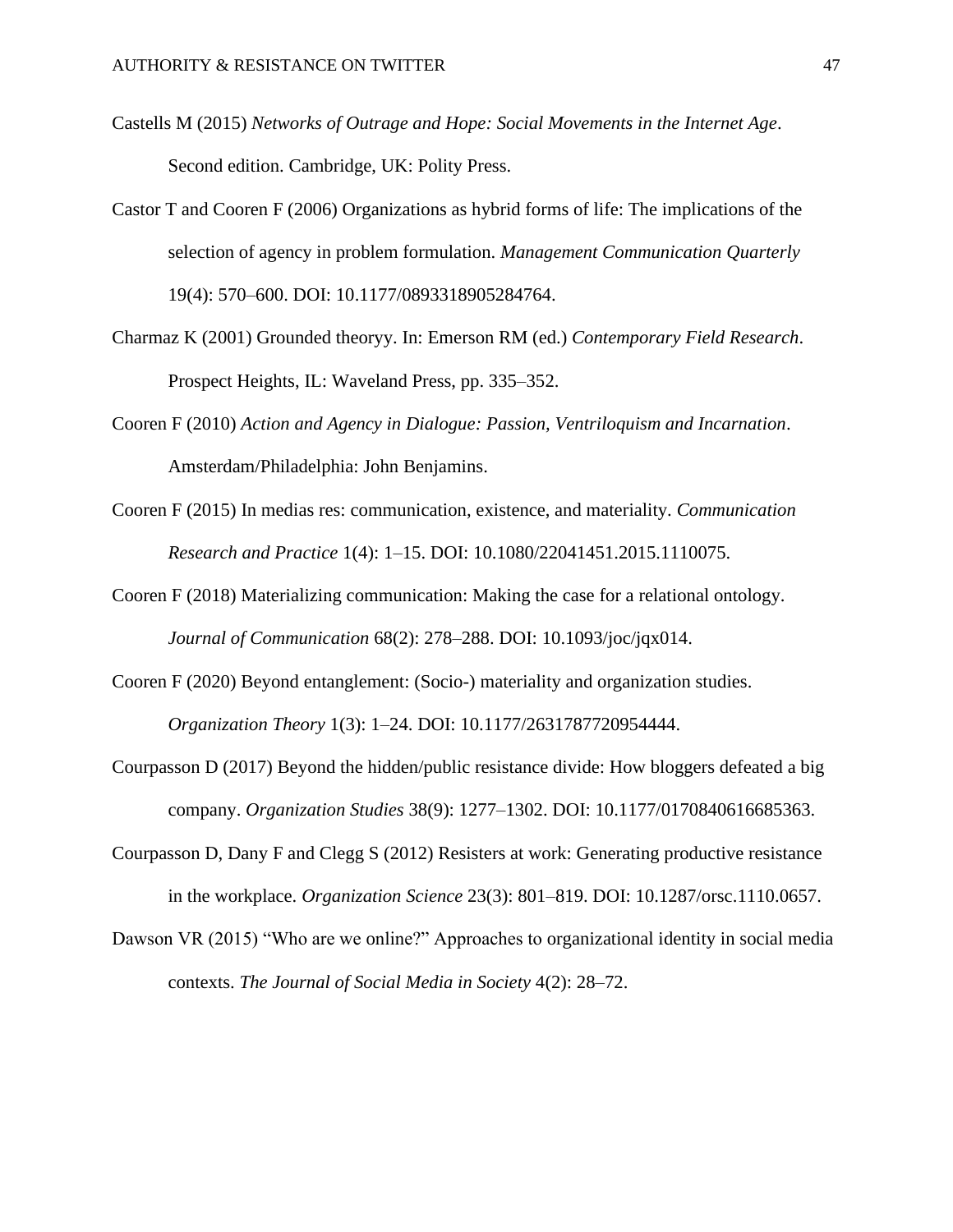- Dawson VR (2018) Fans, friends, advocates, ambassadors, and haters: Social media communities and the communicative constitution of organizational identity. *Social Media + Society* 4(1): 1–11. DOI: 10.1177/2056305117746356.
- Del Fa S (2017) The embodiment of the alternative: a communicational and constitutive approach of an "alternative university." *Tamara: Journal for Critical Organization Inquiry* 15(3–4): 219–236.
- Dobusch L and Schoeneborn D (2015) Fluidity, identity, and organizationality: The communicative constitution of anonymous. *Journal of Management Studies* 52(8): 1005– 1035. DOI: 10.1111/joms.12139.
- Etter M, Ravasi D and Colleoni E (2017) Social media and the formation of organizational reputation. *Academy of Management Review* 44(1): 28–52. DOI: 10.5465/amr.2014.0280.
- Gehl RW (2016) Power/freedom on the dark web: A digital ethnography of the Dark Web Social Network. *New Media & Society* 18(7): 1219–1235. DOI: 10.1177/1461444814554900.
- Gherardi S (2000) Practice-Based Theorizing on Learning and Knowing in Organizations. *Organization* 7(2): 211–223. DOI: 10.1177/135050840072001.
- Glozer S, Caruana R and Hibbert SA (2019) The never-ending story: Discursive legitimation in social media dialogue. *Organization Studies* 40(5): 625–650. DOI: 10.1177/0170840617751006.

Goffman E (1981) *Forms of Talk*. Philadelphia, PA: University of Pennsylvania Press.

- Goodwin C (2006) Interactive footing. In: Holt E (ed.) *Reporting Talk: Reported Speech in Interaction*. Cambridge, UK: Cambride University Press, pp. 16–46.
- Grothe-Hammer M (2019) Membership or contributorship? Managing the inclusion of individuals into organizations. In: Ahrne G and Brunsson N (eds.) *Organization Outside*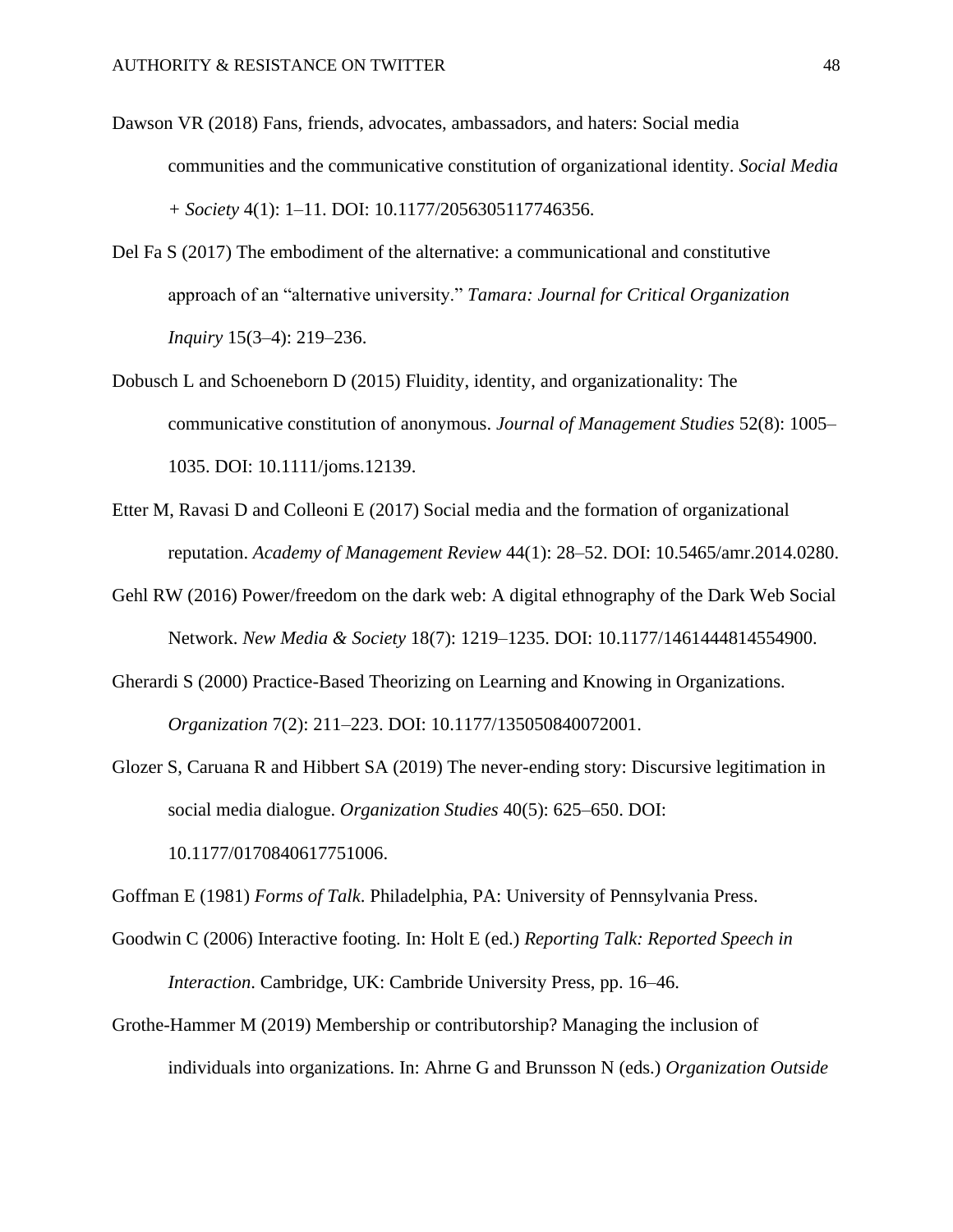*Organizations*. 1st ed. Cambridge, UK: Cambridge University Press, pp. 84–112. DOI: 10.1017/9781108604994.004.

- Hansen H (2015) *Prophets and Moguls, Rangers and Rogues, Bison and Bears: 100 Years of the National Park Service*. Seattle, WA: Mountaineers Books.
- Hassard J and Morris J (2021) The extensification of managerial work in the digital age: Middle managers, spatio-temporal boundaries and control. *Human Relations*. DOI: 10.1177/00187267211003123.
- Kärreman D and Alvesson M (2009) Resisting resistance: Counter-resistance, consent and compliance in a consultancy firm. *Human Relations* 62(8). SAGE Publications Ltd: 1115–1144. DOI: 10.1177/0018726709334880.
- Kavada A (2015) Creating the collective: social media, the Occupy Movement and its constitution as a collective actor. *Information, Communication & Society* 18(8). Routledge: 872–886. DOI: 10.1080/1369118X.2015.1043318.
- Kavada A (2016) Social movements and political agency in the digital age: A communication approach. *Media and Communication* 4(4). 4: 8–12. DOI: 10.17645/mac.v4i4.691.
- Kuhn T (2008) A Communicative Theory of the Firm: Developing an Alternative Perspective on Intra-organizational Power and Stakeholder Relationships. *Organization Studies* 29(8–9): 1227–1254. DOI: 10.1177/0170840608094778.
- Kuhn T (2012) Negotiating the Micro-Macro Divide: Thought Leadership From Organizational Communication for Theorizing Organization. *Management Communication Quarterly* 26(4): 543–584. DOI: 10.1177/0893318912462004.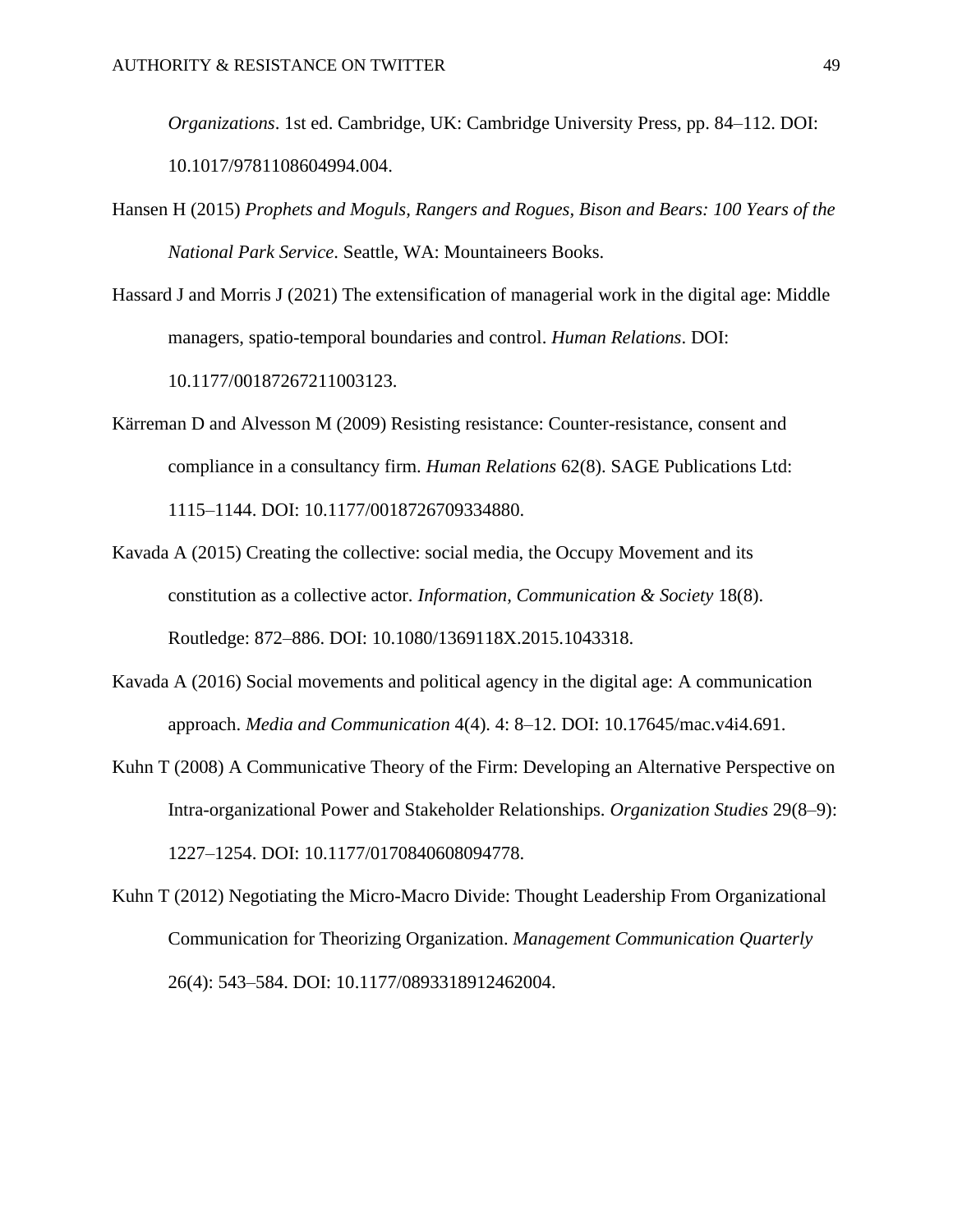- Kuhn T, Ashcraft KL and Cooren F (2017) *The Work of Communication: Relational Perspectives on Working and Organizing in Contemporary Capitalism*. New York, NY: Routledge.
- Lange A-C, Lenglet M and Seyfert R (2019) On studying algorithms ethnographically: Making sense of objects of ignorance. *Organization* 26(4). SAGE Publications Ltd: 598–617. DOI: 10.1177/1350508418808230.
- Lawrence TB (2004) Rituals and resistance: Membership dynamics in professional fields. *Human Relations* 57(2): 115–143. DOI: 10.1177/0018726704042924.
- Lerner GH (1993) Collectivities in action: Establishing the relevance of conjoined participation in conversation. *Text & Talk* 13(2): 213–246. DOI: 10.1515/text.1.1993.13.2.213.
- Mac R and Lytvynenko J (2021) Facebook is worried Starbucks will delete its page over hateful comments. *BuzzFeed News*, 6 May.
- Meredith J (2019) Conversation Analysis and Online Interaction. *Research on Language and Social Interaction* 52(3). Routledge: 241–256. DOI: 10.1080/08351813.2019.1631040.
- Milan S (2015) When algorithms shape collective action: Social media and the dynamics of cloud protesting. *Social Media + Society* 1(2): 1–10. DOI: 10.1177/2056305115622481.
- Miles MB, Huberman AM and Saldaña J (2020) *Qualitative Data Analysis: A Methods Sourcebook*. Fourth edition. Los Angeles: SAGE.
- Mumby DK (2005) Theorizing resistance in organization studies: A dialectical approach. *Management Communication Quarterly* 19(1): 19–44. DOI: 10.1177/0893318905276558.
- Murphy AG (1998) Hidden transcripts of flight attendant resistance. *Management Communication Quarterly* 11(4): 499–535. DOI: 10.1177/0893318998114001.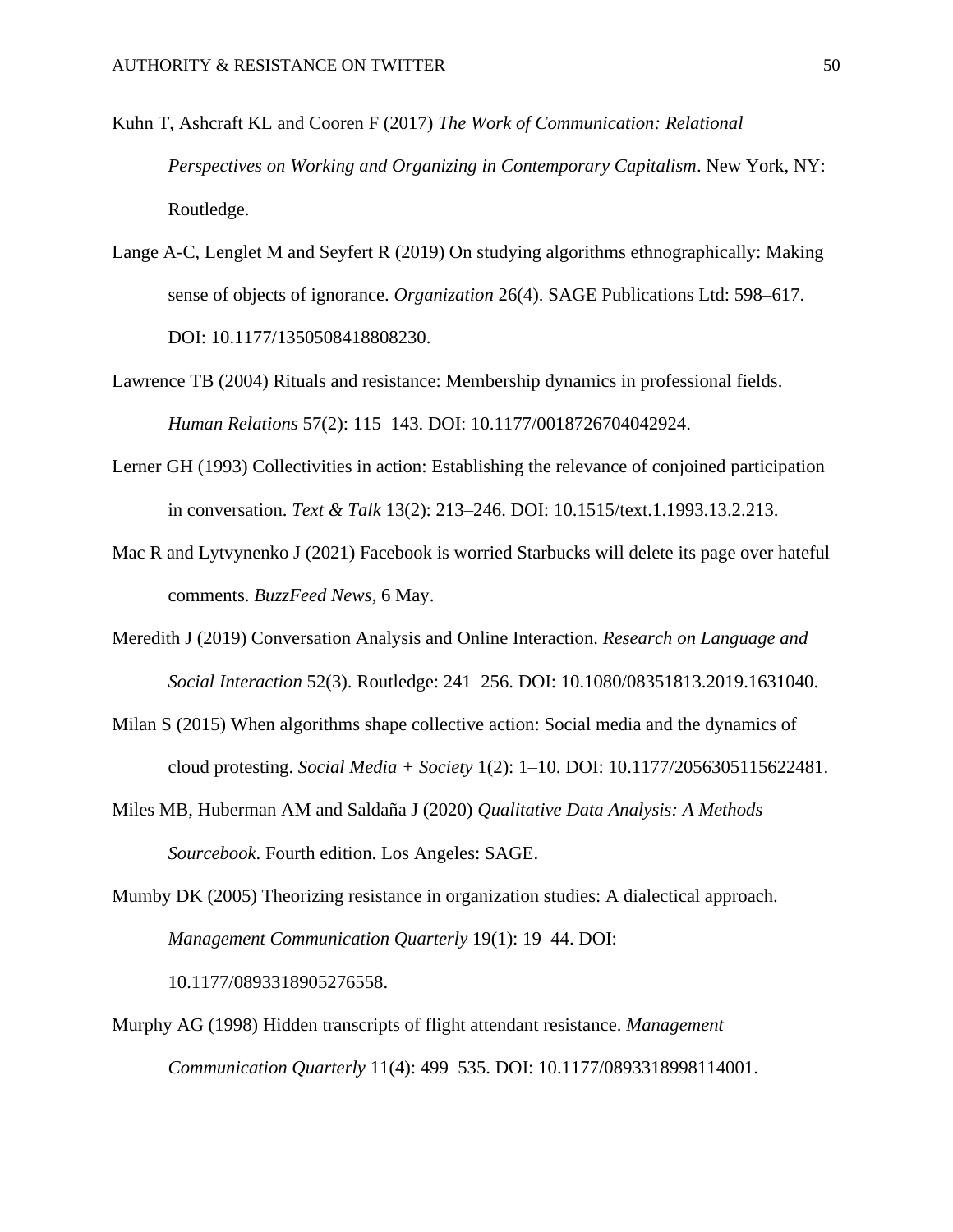- Nathues E, van Vuuren M and Cooren F (2020) Speaking about vision, talking in the name of so much more: A methodological framework for ventriloquial analyses in organization studies: *Organization Studies*. DOI: 10.1177/0170840620934063.
- Neyland D (2015) On organizing algorithms. *Theory, Culture & Society* 32(1). SAGE Publications Ltd: 119–132. DOI: 10.1177/0263276414530477.
- Paulsen R (2015) Non-work at work: Resistance or what? *Organization* 22(3): 351–367. DOI: 10.1177/1350508413515541.
- Peddinti ST, Ross KW and Cappos J (2014) "On the internet, nobody knows you're a dog": A Twitter case study of anonymity in social networks. In: *Proceedings of the Second ACM Conference on Online Social Networks*, New York, NY, USA, 2014, pp. 83–94. DOI: 10.1145/2660460.2660467.
- Pittinsky TL and Shih MJ (2004) Knowledge Nomads: Organizational Commitment and Worker Mobility in Positive Perspective. *American Behavioral Scientist* 47(6): 791–807. DOI: 10.1177/0002764203260210.
- Putnam LL, Fairhurst GT and Banghart S (2016) Contradictions, dialectics, and paradoxes in organizations: A constitutive approach. *The Academy of Management Annals* 10(1): 65– 171. DOI: 10.1080/19416520.2016.1162421.
- Schoeneborn D, Kuhn TR and Kärreman D (2019) The communicative constitution of organization, organizing, and organizationality. *Organization Studies* 40(4): 475–496. DOI: 10.1177/0170840618782284.
- Seaver N (2017) Algorithms as culture: Some tactics for the ethnography of algorithmic systems. *Big Data & Society* 4(2):1–12. DOI: 10.1177/2053951717738104.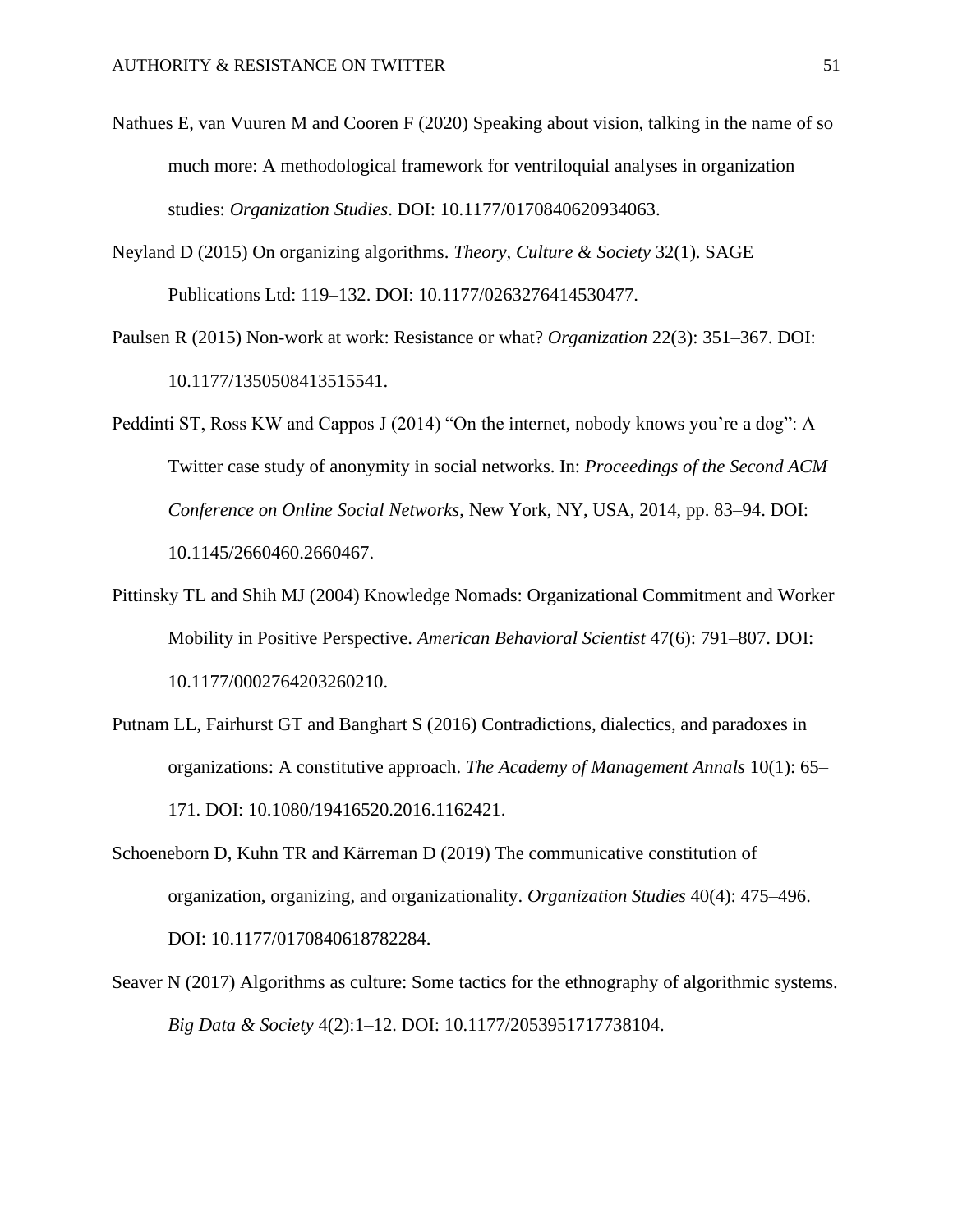- Sweetser KD and Kelleher T (2016) Communicated commitment and conversational voice: Abbreviated measures of communicative strategies for maintaining organization-public relationships. *Journal of Public Relations Research* 28(5–6): 217–231. DOI: 10.1080/1062726X.2016.1237359.
- Taylor JR and Van Every EJ (2014) *When Organization Fails: Why Authority Matters*. New York, NY: Routledge.
- Thomas R and Davies A (2005) Theorizing the micro-politics of resistance: New public management and managerial identities in the UK public services. *Organization Studies* 26(5): 683–706. DOI: 10.1177/0170840605051821.
- Toffoletti K and Thorpe H (2018) Female athletes' self-representation on social media: A feminist analysis of neoliberal marketing strategies in "economies of visibility." *Feminism & Psychology* 28(1): 11–31. DOI: 10.1177/0959353517726705.
- Treem JW and Leonardi PM (2013) Social media use in organizations: Exploring the affordances of visibility, editability, persistence, and association. *Annals of the International Communication Association* 36(1): 143–189. DOI: 10.1080/23808985.2013.11679130.
- Trittin-Ulbrich H, Scherer AG, Munro I, et al. (2021) Exploring the dark and unexpected sides of digitalization: Toward a critical agenda. *Organization* 28(1): 8–25. DOI: 10.1177/1350508420968184.
- Tromble R (2018) Thanks for (actually) responding! How citizen demand shapes politicians' interactive practices on Twitter. *New Media & Society* 20(2): 676–697. DOI: 10.1177/1461444816669158.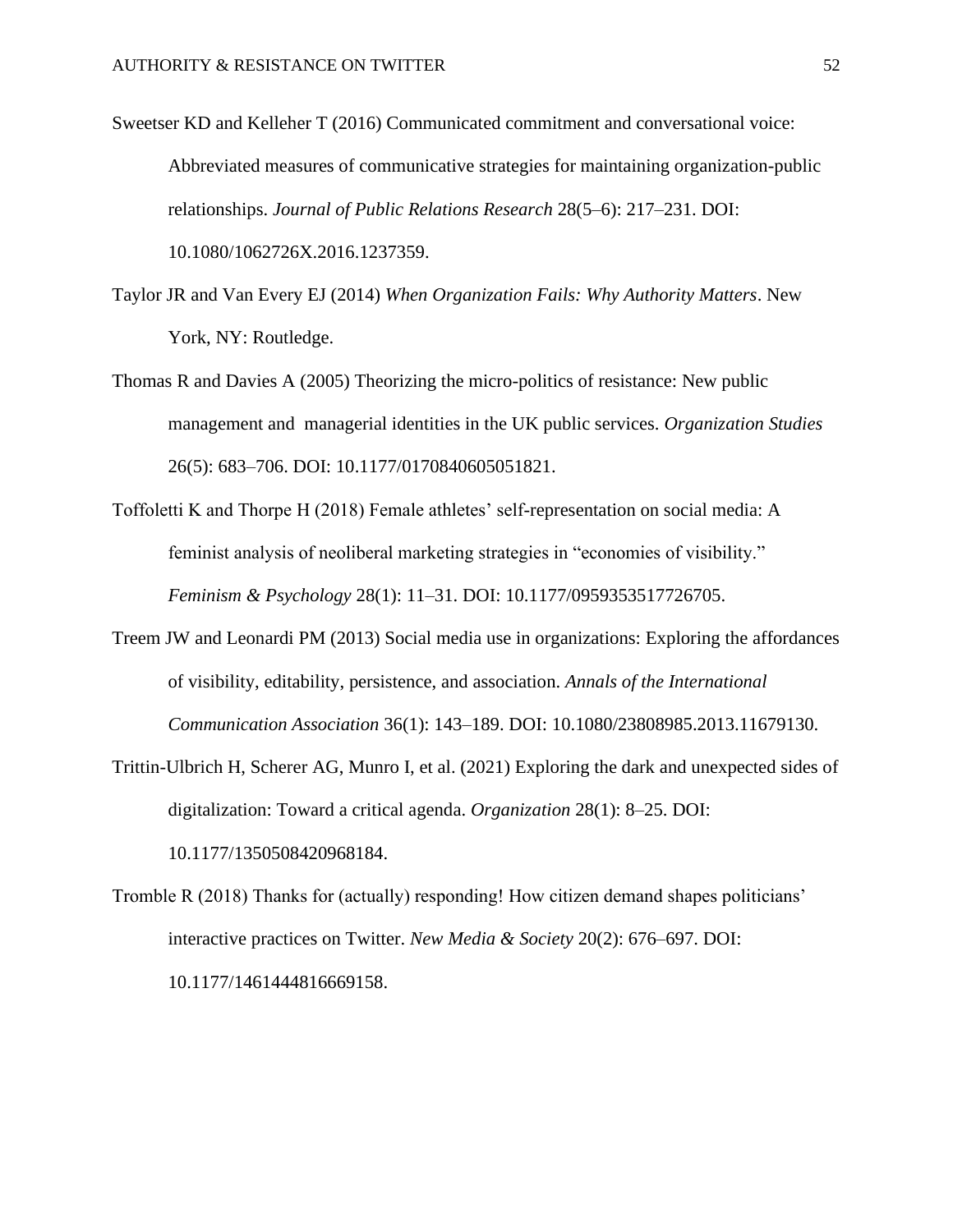- Vaara E and Tienari J (2011) On the narrative construction of multinational corporations: An antenarrative analysis of legitimation and resistance in a cross-border merger. *Organization Science* 22(2): 370–390. DOI: 10.1287/orsc.1100.0593.
- Vaast E, Davidson EJ and Mattson T (2013) Talking about technology: The emergence of a new actor category through new media. *MIS Quarterly* 37(4): 1069–1092.
- van Dijck J and Poell T (2013) Understanding social media logic. *Media and Communication* 1(1). 1: 2–14. DOI: 10.17645/mac.v1i1.70.
- Vásquez C, Sergi V and Cordelier B (2013) From being branded to doing branding: Studying representation practices from a communication-centered approach. *Scandinavian Journal of Management* 29(2): 135–146. DOI: 10.1016/j.scaman.2013.02.002.
- Vásquez C, Bencherki N, Cooren F, et al. (2018) From 'matters of concern' to 'matters of authority': Reflecting on the performativity of strategy in writing a strategic plan. *Long-Range Planning* 51(3): 417–435. DOI: 10.1016/j.lrp.2017.01.001.
- Wilhoit ED (2016) Ventriloquism's methodological scope. *Language Under Discussion* 2(1): 45–49.
- Wilhoit ED and Kisselburgh LG (2019) The relational ontology of resistance: Hybridity, ventriloquism, and materiality in the production of bike commuting as resistance. *Organization* 26(6): 873–893. DOI: 10.1177/1350508417723719.
- Ybema S and Horvers M (2017) Resistance through compliance: The strategic and subversive potential of frontstage and backstage resistance. *Organization Studies* 38(9): 1233–1251. DOI: 10.1177/0170840617709305.